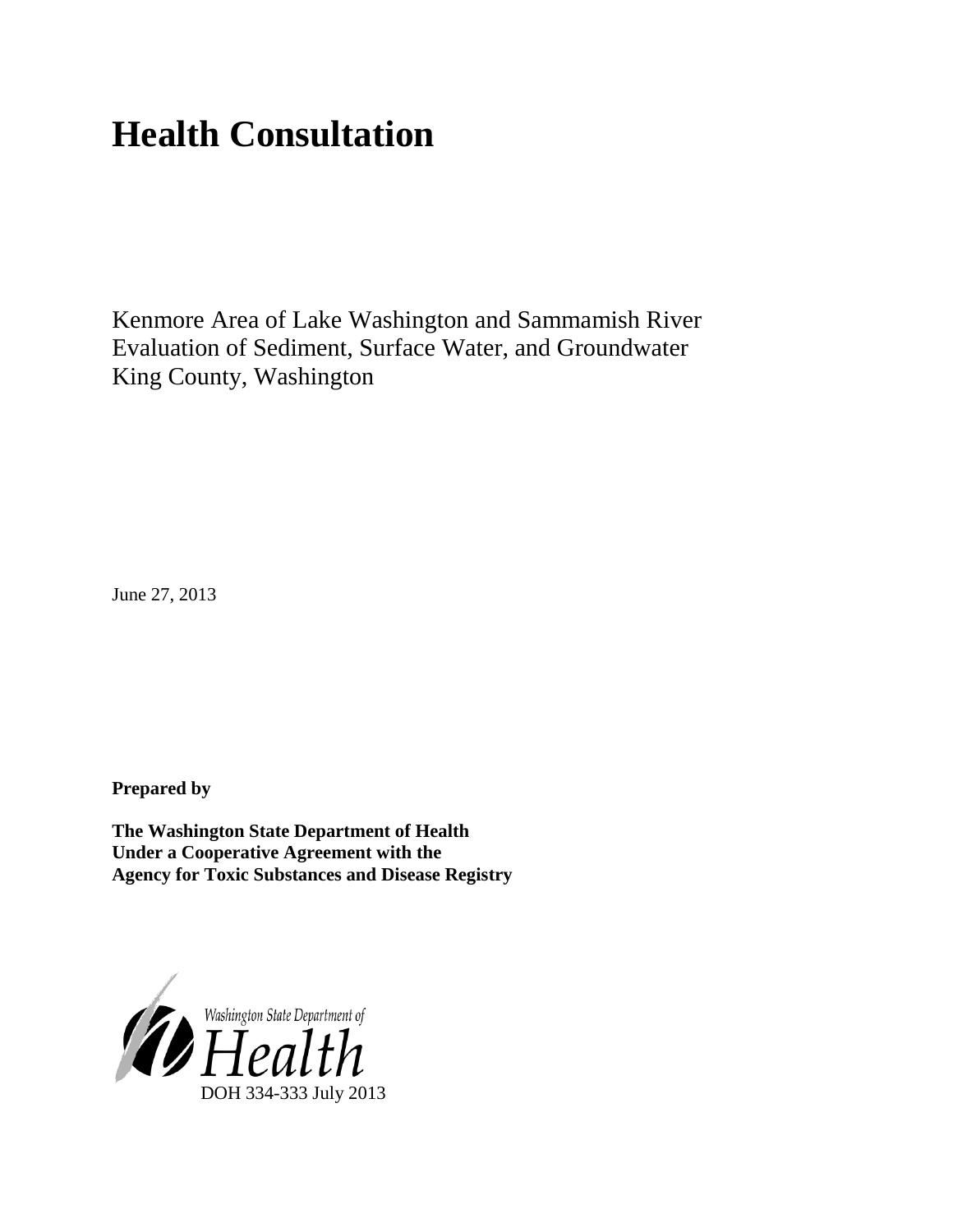### <span id="page-1-0"></span>**Foreword**

The Washington State Department of Health (DOH) has prepared this health consultation with funds from a cooperative agreement with the Agency for Toxic Substances and Disease Registry (ATSDR). ATSDR is part of the U.S. Department of Health and Human Services and is the principal federal public health agency responsible for health issues related to hazardous substances.

The purpose of a health consultation is to assess the health threat posed by hazardous substances in the environment. If needed, a health consultation will also recommend steps or actions to protect public health. Health consultations are initiated in response to health concerns raised by residents or agencies about exposure to hazardous substances.

This health consultation was prepared in accordance with ATSDR methodologies and guidelines. However, the report has not been reviewed and cleared by ATSDR. The findings in this report are relevant to conditions at the site during the time the report was written. It should not be relied upon if site conditions or land use changes in the future.

Use of trade names is for identification only and does not imply endorsement by state or federal health agencies.

For additional information, please call us toll free at 1-877-485-7316 or visit our website at <http://www.doh.wa.gov/consults>.

For people with disabilities, this document is available on request in other formats. To submit a request, please call 1-800-525-0127 (TTY/TDD call 711).

For more information about ATSDR, contact the CDC Information Center at 1-800-CDC-INFO (1-800-232-4636) or visit the agency's Web site: [www.atsdr.cdc.gov.](http://www.atsdr.cdc.gov/)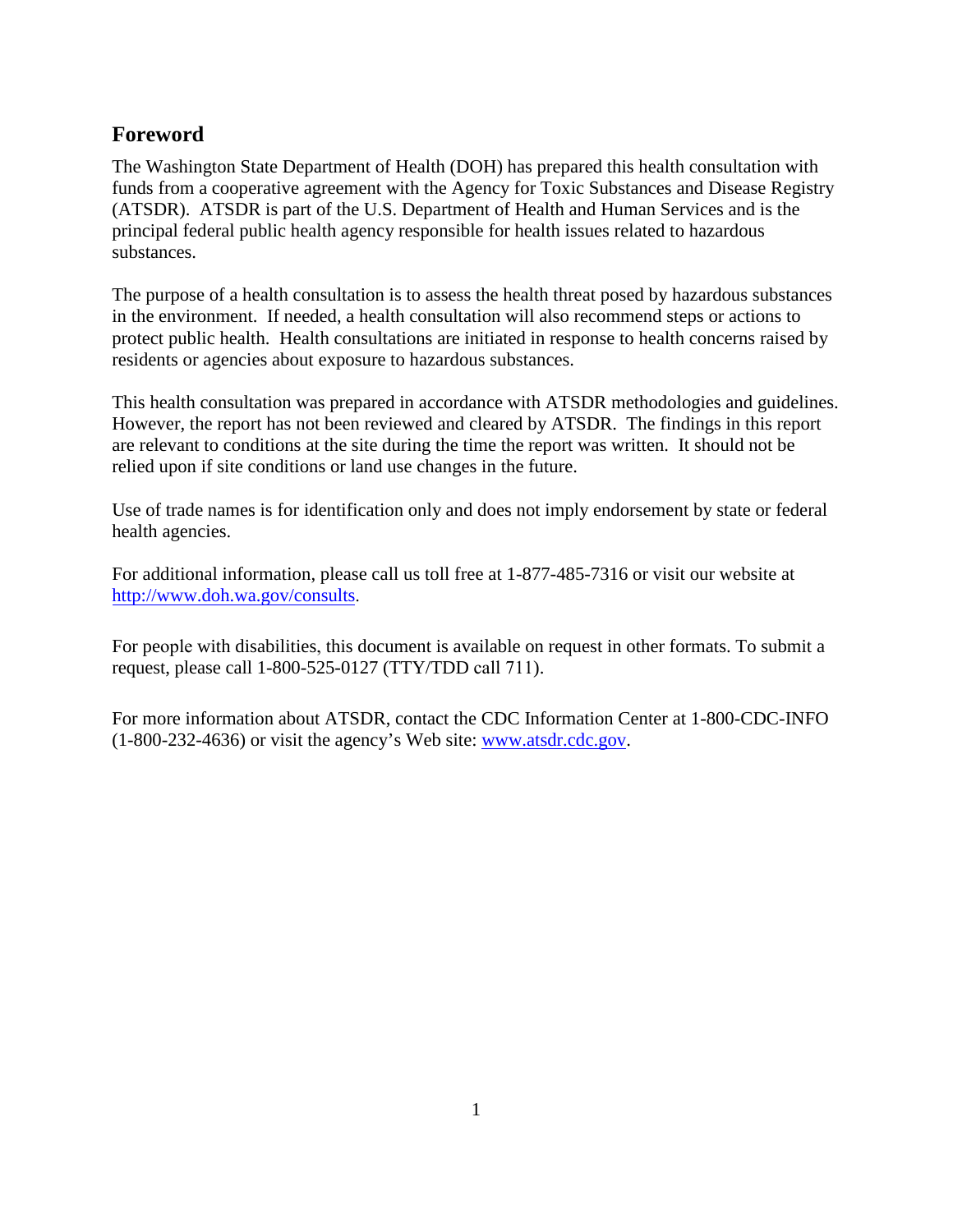### **Table of Contents**

| Appendix A |  |  |  |  |
|------------|--|--|--|--|
| Appendix B |  |  |  |  |
| Appendix C |  |  |  |  |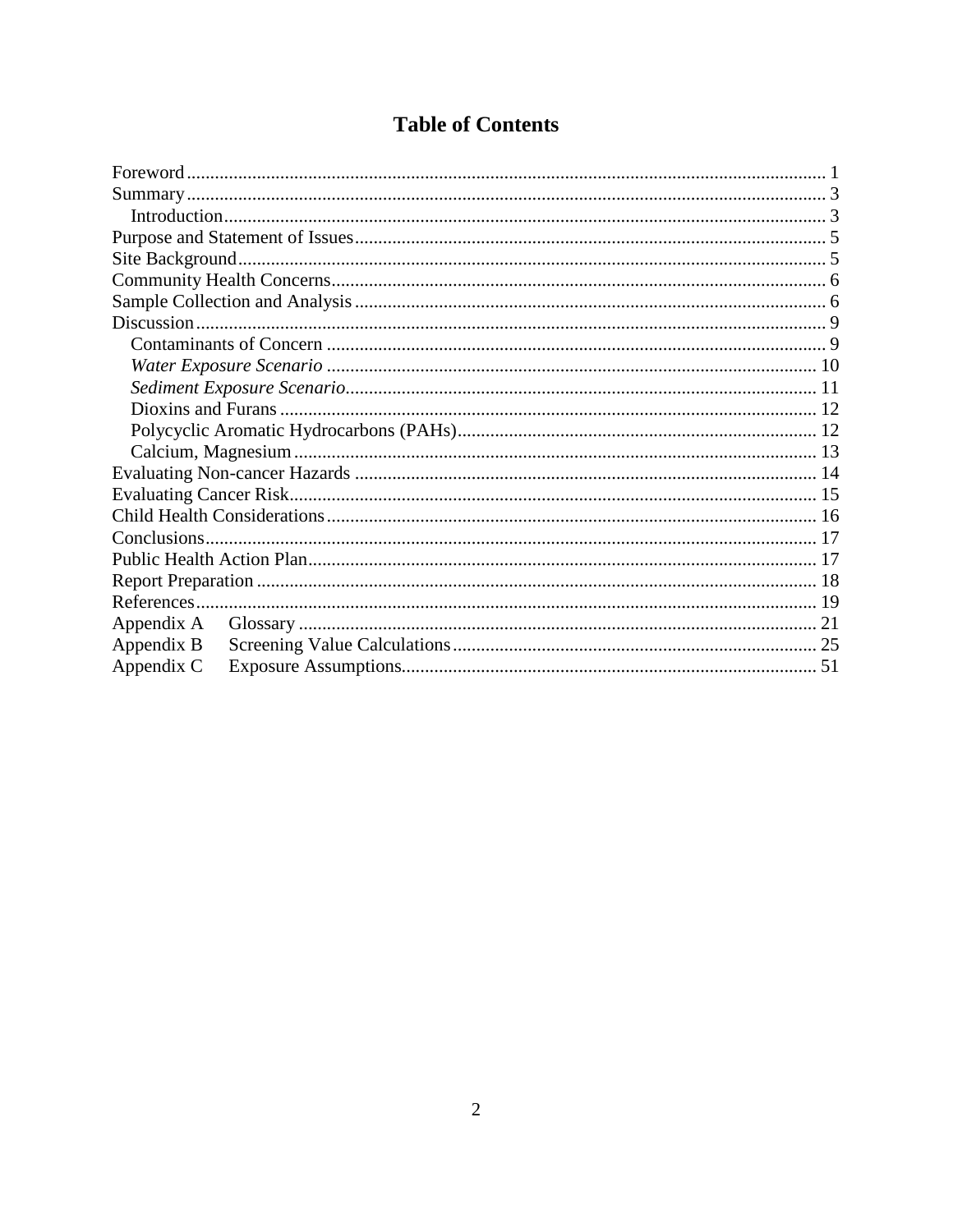### <span id="page-3-0"></span>**Summary**

#### <span id="page-3-1"></span>**Introduction**

The Washington State Department of Health (DOH) prepared this health consultation to address the concerns raised by some members of the Kenmore community. They are concerned about swimmers and boaters potential exposure to contaminated sediments at two public access areas in Kenmore, King County, Washington: Log Boom Park at the north end of Lake Washington and the motor boat launch area near the mouth of the Sammamish River. The community members are also concerned that swimmers and boaters might be exposed to contaminated sediments in three areas with limited public access in the Kenmore area: the navigation channel, Harbour Village Marina, and sediments and groundwater near the Kenmore Industrial Park (KIP) site. DOH prepared this health consultation under a cooperative agreement with the Agency for Toxic Substances and Disease Registry (ATSDR).

DOH reached two important conclusions about sediment, groundwater, and surface water:

#### **Conclusion 1**

Touching, breathing, or accidentally eating sediment from public access areas, as well as areas with limited public access, is not expected to harm people's health.

#### **Basis for Decision**

Public access areas include Log Boom Park and the motor boat launch areas and limited public access areas included Kenmore Harbor, Kenmore Navigation Channel, Sammamish Navigation Channel, Harbour Village Marina, and KIP. The levels of contaminants found in sediments are below levels of health concern. Exposure to sediments in these areas is not expected to cause non-cancer health effects. The estimated cancer risk associated with exposure to the sediments is considered low to insignificant and is based on lifetime exposures (72 to 78 years). Cancer risks are estimated and should not be taken to represent actual or likely risks for the public. The risks could be as low as zero.

#### **Conclusion 2**

Swimming or accidentally ingesting groundwater discharging from the KIP site or surface water tested by the City of Kenmore near Log Boom Park is not expected to harm people's health.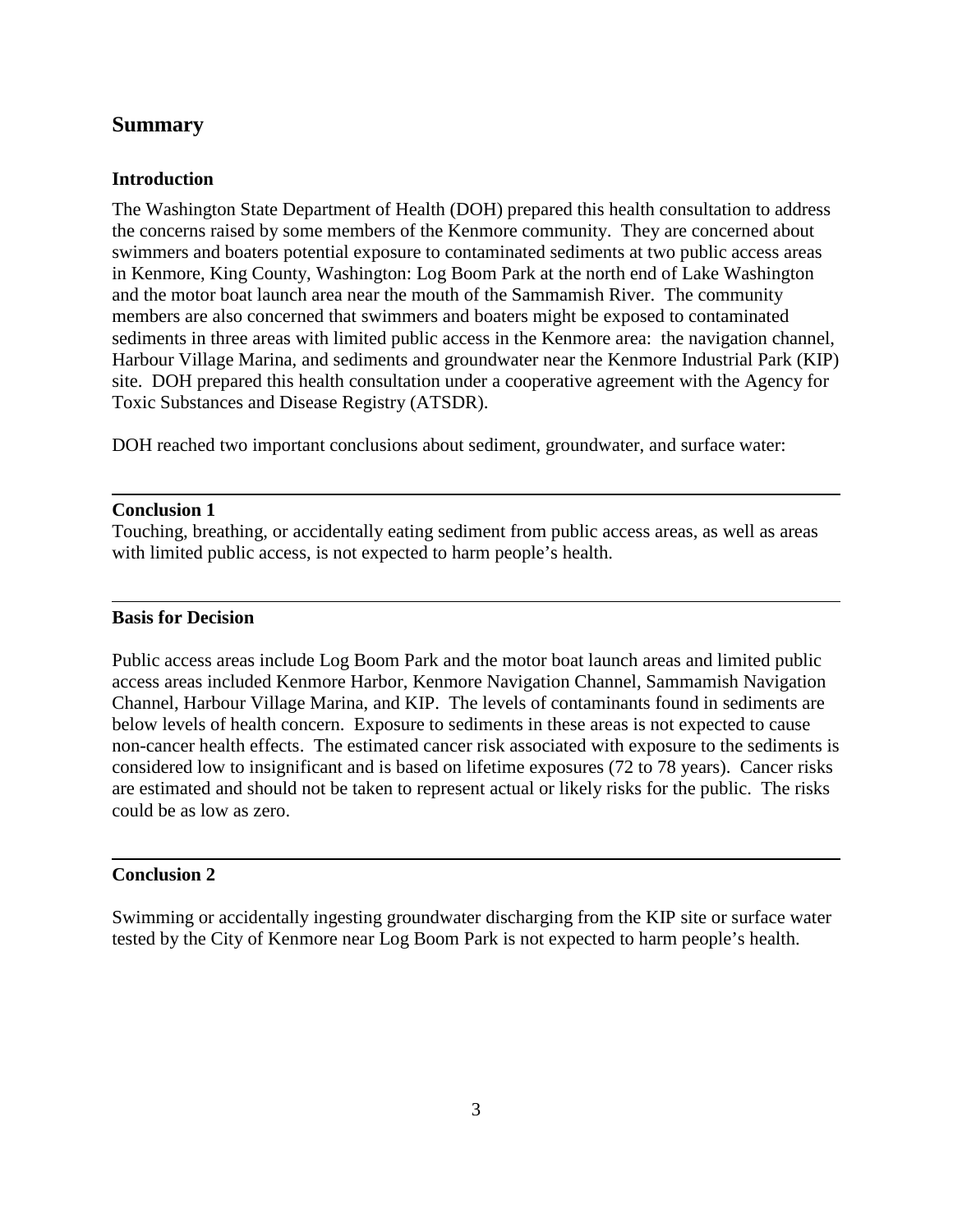#### **Basis for Decision**

The maximum level of contaminants found in groundwater at the edge of the KIP site and surface water near Log Boom Park pose an insignificant cancer risk and are not expected to cause non-cancer health effects.

#### **Next Steps**

DOH will provide copies of this health consultation to the following:

- City of Kenmore
- Washington State Department of Ecology
- City of Lake Forest Park
- Washington State Department of Transportation
- Washington State Department of Fish and Wildlife
- Washington State Department of Natural Resources
- United States Army Corps of Engineers
- Public Health Seattle and King County
- Kenmore Industrial Park
- Harbour Village Marina
- North Lake Marina
- $46<sup>th</sup>$  Legislative District Delegation: Senator David Frockt; Representative Jessyn Farrell; Representative Gerry Pollet
- Community repositories for the public health consultation and related fact sheets will be established at the following:
	- o Kenmore Public Library; 6531 NE 181 Street; Kenmore, Washington 425-486-8747
	- o DOH web site [–http://www.doh.wa.gov/consults](http://www.doh.wa.gov/consults)

#### **For More Information**

If you have any questions about this health consultation contact Lenford O'Garro 360-236-3376, Barbara Trejo 360-236-3373, or 1-877-485-7316 at Washington State Department of Health. For more information about ATSDR, contact the Center for Disease Control and Prevention (CDC) Information Center at 1-800-CDC-INFO (1-800-232-4636) or visit the agency's web site at [www.atsdr.cdc.gov.](http://www.atsdr.cdc.gov/)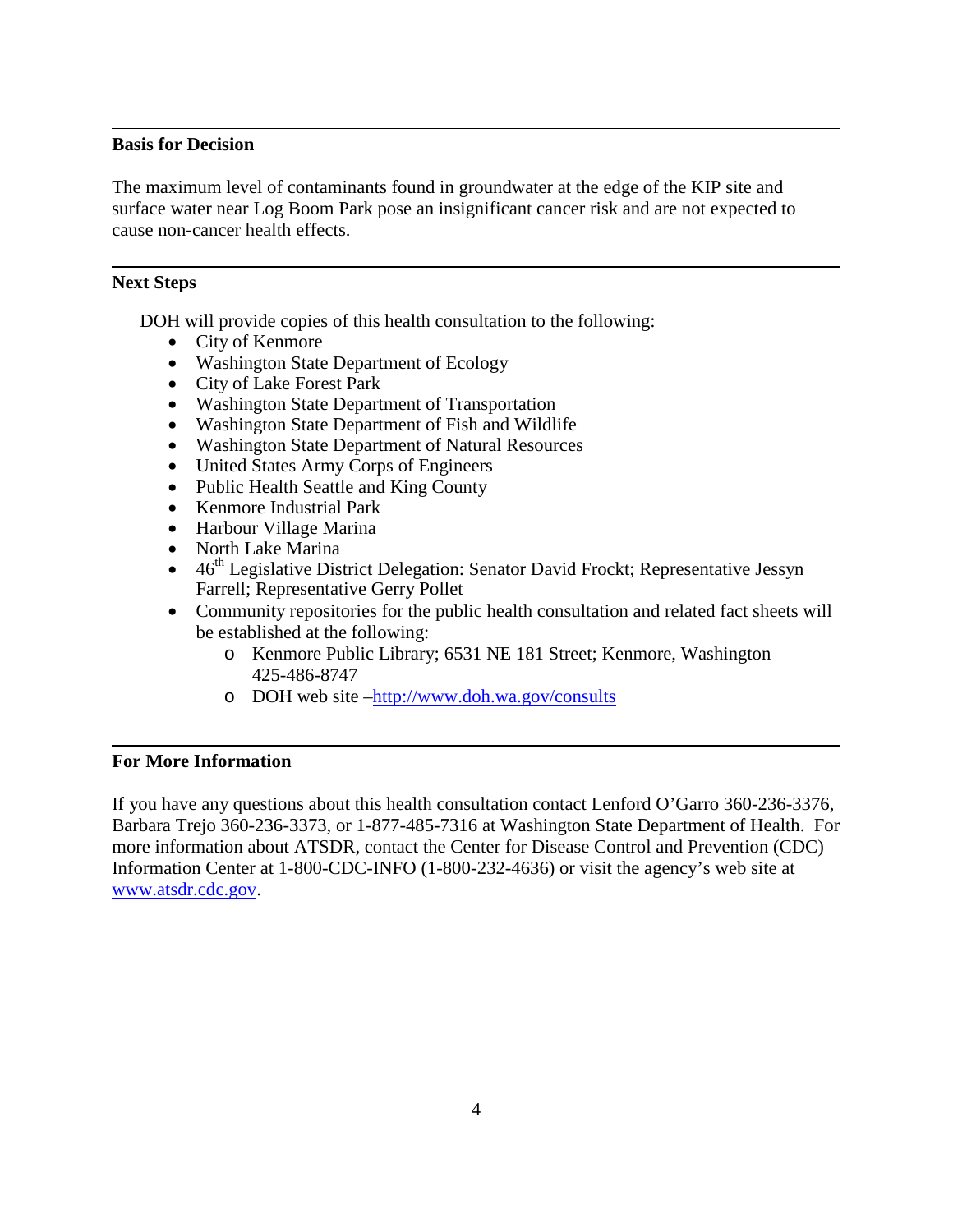#### <span id="page-5-0"></span>**Purpose and Statement of Issues**

The Washington State Department of Health (DOH) prepared this health consultation to address the concerns raised by some members of the Kenmore community. They are concerned about swimmers and boaters potential exposure to contaminated sediments at two public access areas in Kenmore, King County, Washington: Log Boom Park at the north end of Lake Washington and the motor boat launch area near the mouth of the Sammamish. The community members are also concerned that swimmers and boaters might be exposed to contaminated sediments in three areas with limited public access in the Kenmore area: the navigation channel, Harbour Village Marina, and sediments and groundwater near the Kenmore Industrial Park (KIP) site. DOH prepared this health consultation under a cooperative agreement with the Agency for Toxic Substances and Disease Registry (ATSDR).

#### <span id="page-5-1"></span>**Site Background**

The City of Kenmore is located on the northern end of Lake Washington (Figure 1). The Sammamish River flows through Kenmore and enters Lake Washington adjacent to the KIP site (Figure 2). Historically, activities in the area consisted of lumber shipping and log booming. Past sediment testing indicates the presence of dioxins/furans (dioxins), polychlorinated biphenyls (PCBs), metals, and other contaminants [1].

Current commercial and industrial activities identified in the Kenmore area of Lake Washington include recreational marinas, commercial float plane operations, maritime operations, and concrete and asphalt batch plant. Residential and recreational properties (e.g. park and boat launch) are also located in the area.

The KIP site is an active 45-acre industrial property. In the past, the property was used as a demolition debris landfill [1, 2]. There have been reports that hazardous wastes were disposed in the landfill. However, environmental investigations conducted at the site have not confirmed this. The western fourteen acres of this property are currently being used for constructing anchors, bridge deck, and other components for the State Route (SR) 520 Bridge Replacement Project.

The City of Kenmore (City) and Washington State Department of Ecology (Ecology) conducted sediment sampling at public access areas and near the KIP site in November 2012 in response to community concerns. This sampling was added to an existing plan for sediment sampling in the Kenmore Navigation Channel, which is a U.S. Army Corps of Engineers (USACE) facility. The navigation channel sampling was being planned, in order to evaluate the sediment conditions for potential maintenance dredging that would be conducted by the USACE. Limited surface water sampling was also conducted during this time. Prior to the sampling, DOH participated in some of the City and Ecology planning meetings and discussions. DOH also reviewed and provided input on the draft sampling and analysis plan [3]. The public was also provided an opportunity to review and comment on the plan.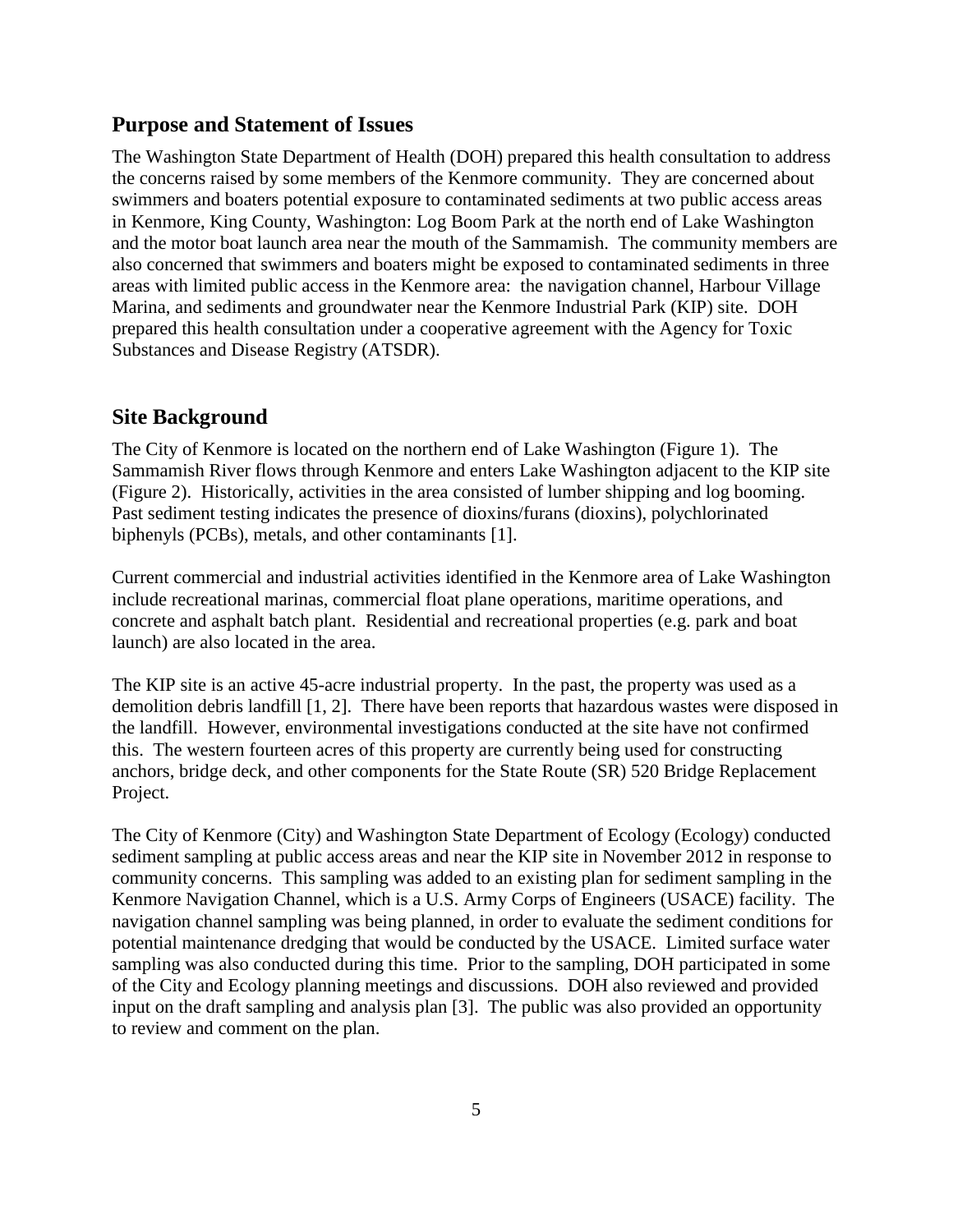### <span id="page-6-0"></span>**Community Health Concerns**

Several community members are concerned that swimmers and boaters could potentially be exposed to contaminated sediments at the following public access areas:

- Log Boom Park,
- Harbour Village Marina, and
- Motor boat launch area near the mouth of the Sammamish River below the Juanita Drive  $-68^{th}$  Avenue NE bridge.

They are also concerned about potential swimmer and boater exposure to contaminated sediments in Lake Washington and mouth of the Sammamish River near the navigation channel and near the KIP site. Additionally, concerns were raised about potential exposure to contaminated groundwater discharging from the KIP site.

### <span id="page-6-1"></span>**Sample Collection and Analysis**

 $\overline{a}$ 

The City of Kenmore and Ecology conducted sediment sampling in northeast Lake Washington [a](#page-6-2)nd Sammamish River in areas identified in the sampling and analysis plan in November  $2012^a$ . Limited surface water sampling was also conducted near Log Boom Park [1].

In public access areas, sediment grab samples or hand trowel samples were collected from depths of 0 to 10 centimeter (cm). Sediment core samples from the navigation channel were collected from 0 to 25 cm<sup>[b](#page-6-3)</sup>. Surface water from Lake Washington was collected from 0.5 to 3 feet below surface [1]. Groundwater sampling was done at the KIP site in October 2012.

Sediment, surface water, and groundwater samples were analyzed for semivolatile organic compounds (SVOCs) and metals [1, 4]. Sediments were also analyzed for some volatile organic compounds (as part of the SVOC's using EPA Method 8270 and EPA Method 8081), tributyltins, pesticides, PCBs (aroclor), and dioxins [1, 4]. Appendix B, Tables B1 - B9 provides a summary of the detected and non-detected chemical results for each location evaluated in this health consultation report [4].

For more information about sample collection and processing methods, please refer to the sampling and analysis plan, Kenmore Sediment and Water Characterization [1]. Methods, results, and data validation are summarized in Ecology's Kenmore Area Sediment & Water Characterization Environmental Evaluation Report, publication #13-09-174.

<span id="page-6-2"></span><sup>&</sup>lt;sup>a</sup> Sediment samples were also collected at North Lake Marina, Creek 0056, and Lyon Creek Park in Lake Forest Park. These results were not included in this health consultation report because Lyon Creek Park is located outside of City of Kenmore and no public access is available at North Lake Marina or the portion of Creek 0056 where the sediment samples were collected.

<span id="page-6-3"></span> $b$  The sediment testing in the navigation channel is intended to support the City's ongoing work with the U.S. Army Corps of Engineers (USACE) to support a request for federal funding for USACE maintenance dredging Channel (Figure 2).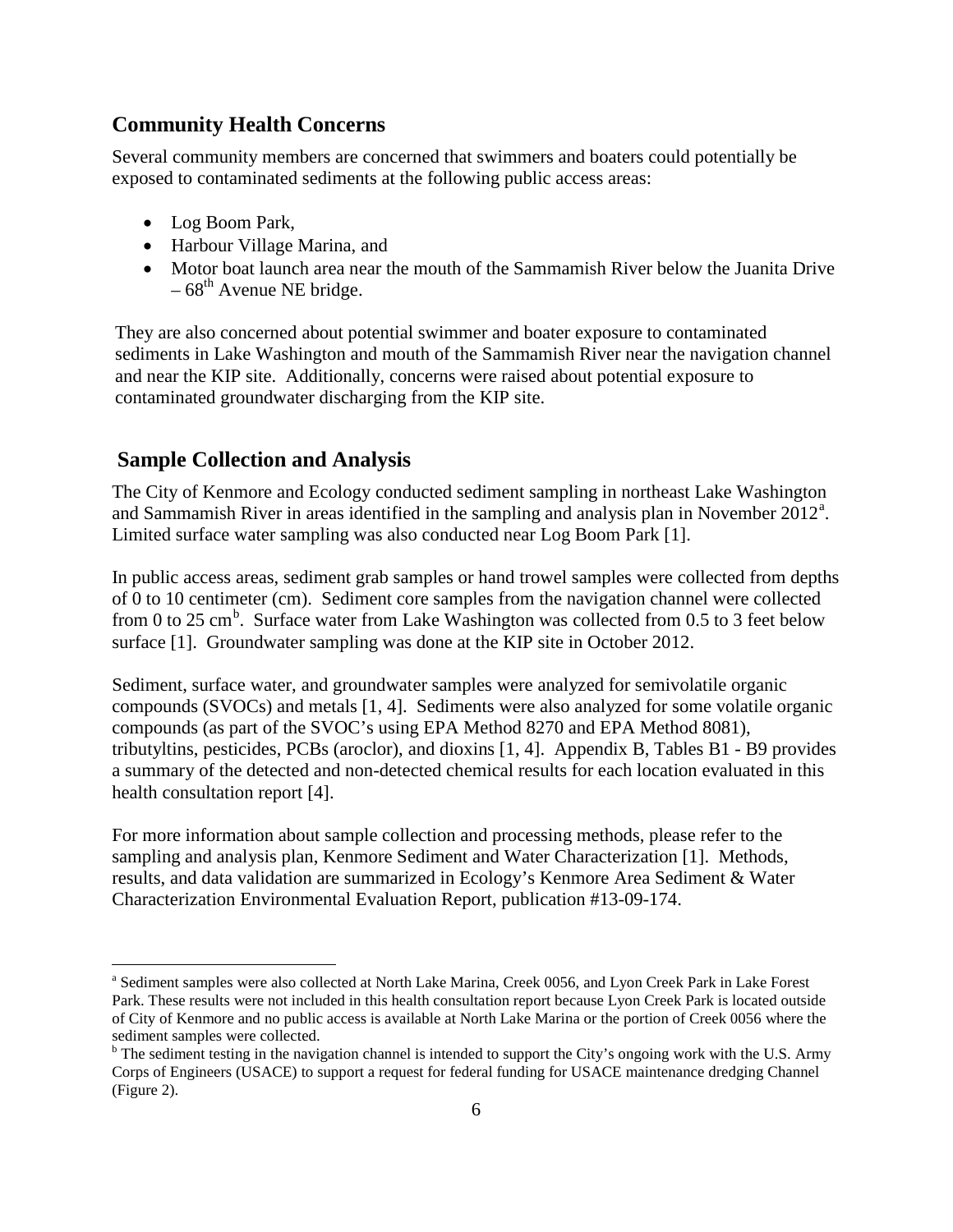

**Figure 1.** Washington State map showing location of Kenmore, King County, Washington.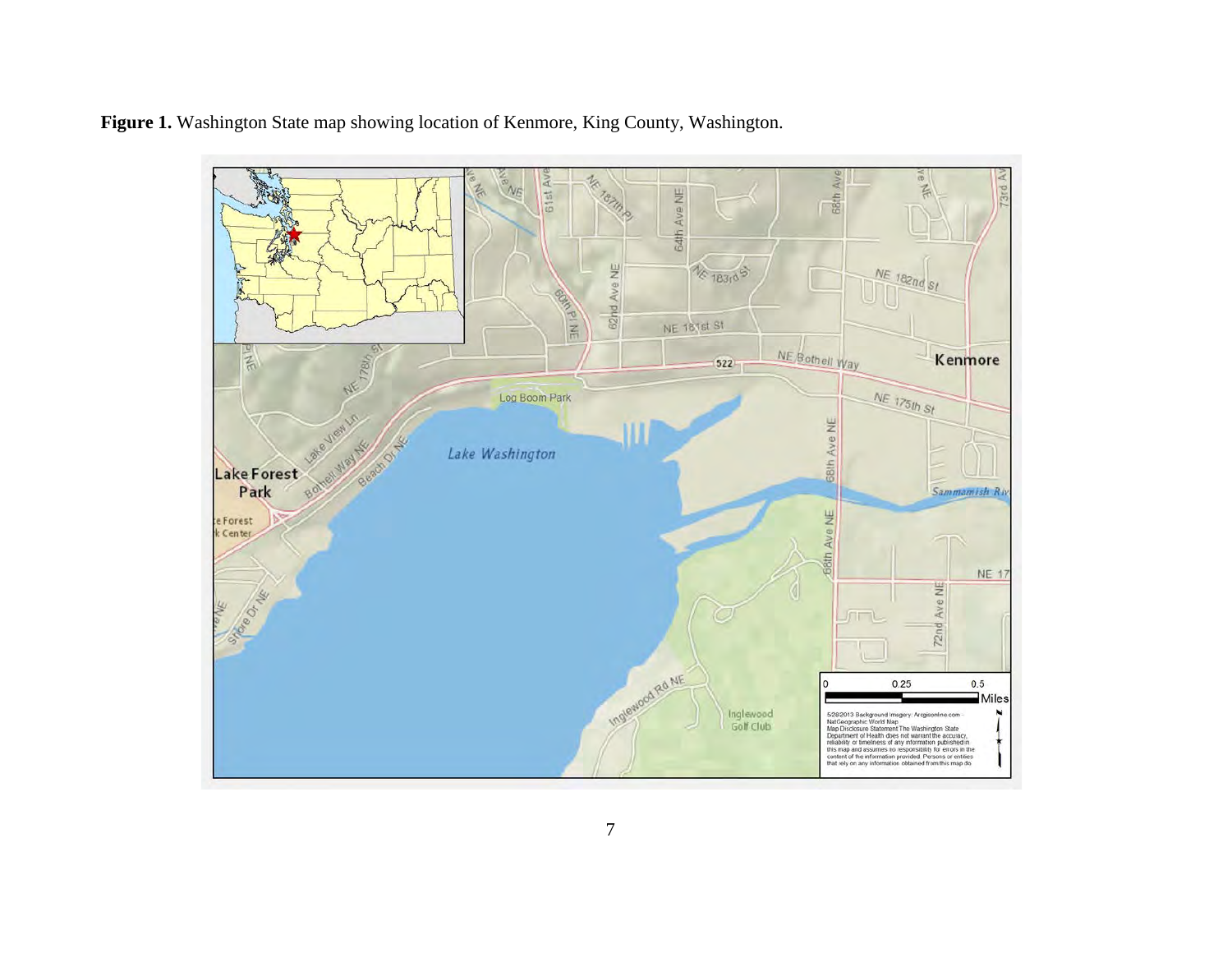**Figure 2.** Area map of Kenmore sample collection location on Lake Washington, King County, Washington.

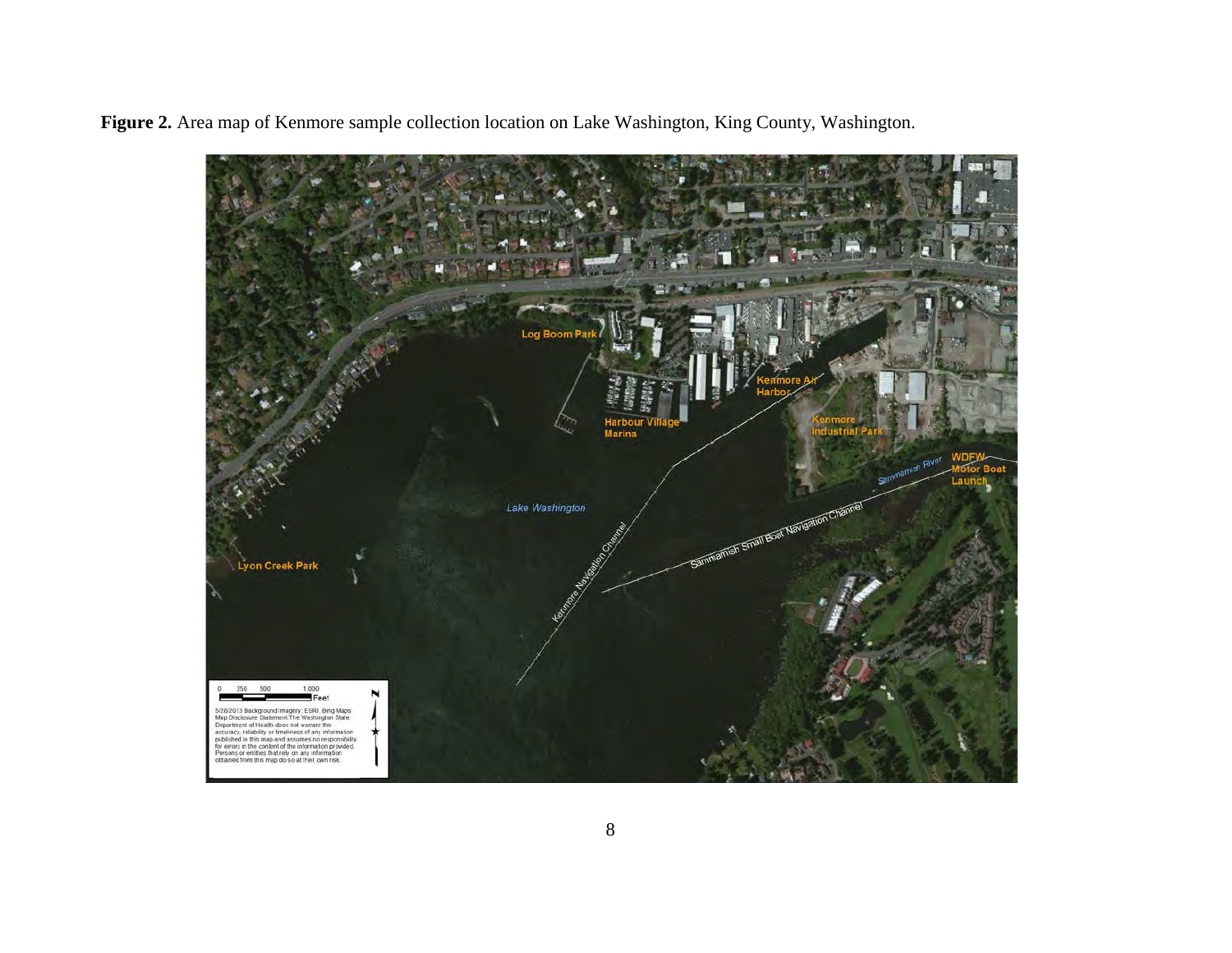### <span id="page-9-0"></span>**Discussion**

Contaminants were found in sediment and water samples. Exposure to these chemicals can occur through:

- Ingestion (accidentally swallowing water or eating contaminated sediment),
- Inhalation (breathing in contaminated sediment or water), and
- Dermal contact (skin contact with contaminated sediment or water).

However, there are many factors that determine if an exposure will cause health effects. These factors include:

- Dose (how much),
- Duration (how long), and
- How someone comes in contact with the chemicals (touching, ingesting, or breathing in the chemical).

A person's age and the number of chemicals they are exposed to are a few other factors that may determine if exposure will cause health effects.

The following exposure routes were evaluated for this health consultation:

- Water Exposure Scenario: Accidental water ingestion and dermal absorption of contaminants in water when wading or swimming.
- Sediment Exposure Scenario: Accidental sediment ingestion and dermal absorption of contaminants in sediment when wading or inhalation of dust particles along the shoreline.

#### <span id="page-9-1"></span>**Contaminants of Concern**

To identify chemicals that might be of health concern or contaminants of concern (COC), DOH compared the maximum level of each chemical to ATSDR health-based comparison values (CVs) (Appendix B, Tables B1 to B9). COC in sediment or water below *CVs are levels of chemicals that are unlikely to result in adverse health effect. This is done to be protective of the most sensitive individuals (e.g., children or pregnant women). It is also done to account for our lack of certainty regarding the adverse health effects of low levels of chemical exposure.* When a chemical was noted as below a detection limit, DOH used the detection limit when comparing the chemical to the CV.

Several types of ATSDR CVs are used during this process, cancer risk evaluation guide (CREG), environmental media evaluation guide (EMEG), and reference dose media evaluation guide (RMEG). Soil and water CVs in this health consultation represent residential exposures, which occur more often than recreational exposures. DOH uses CVs because they offer a high degree of protection. Therefore, DOH does not expect chemicals below the CV to pose a health threat. When these ATSDR CVs are not available, comparisons are made with other health-based standards including the Washington State Model Toxics Control Act (MTCA) cleanup levels or the U.S. Environmental Protection Agency's Regional Screening Levels (RSLs).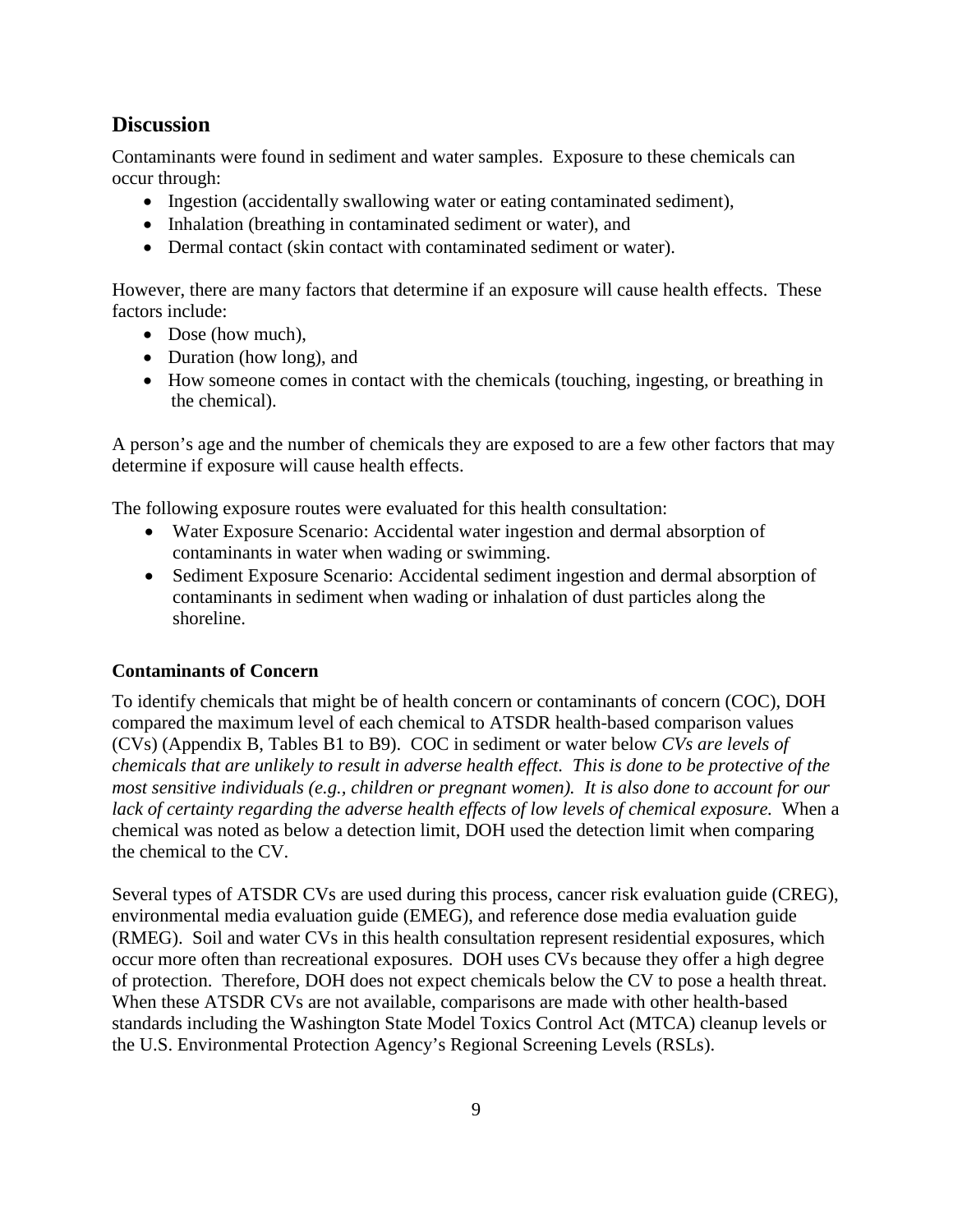For this evaluation, when a chemical is present, but did not exceed the CV, no further evaluation of that chemical was necessary. When a chemical is found to be above a CV, or no health based CV is available, further evaluation of that chemical was performed. However, it is important to note that just because a chemical was found above the CV does not necessarily mean that adverse health effects will occur if people are exposed.

Dioxins and polycyclic aromatic hydrocarbons (PAHs) in sediment were the only two groups of compounds that exceeded their respective CVs (see Table 1) and are evaluated further below. Additionally, because two chemicals, calcium and magnesium (which are common minerals found in sediment and water) had no CV, they were also evaluated further.

**Table 1**. Summary of location-specific contaminants of concern, maximum concentrations detected in sediments, Kenmore, King County, Washington.

| Location                         | <b>Compounds</b>         | <b>Maximum</b><br><b>Concentration</b><br>(ppm) | Comparison<br>Value (ppm) | <b>EPA</b><br><b>Cancer</b><br><b>Class</b> | Comparison<br><b>Value</b><br><b>Reference</b> | <b>Contaminant</b><br>of Concern<br>(COC) |
|----------------------------------|--------------------------|-------------------------------------------------|---------------------------|---------------------------------------------|------------------------------------------------|-------------------------------------------|
| Log Boom<br>Park                 | Total<br>$cPAH$ (BaP-EQ) | 1.09                                            | 0.1                       | <b>B2</b>                                   | <b>CREG</b>                                    | Yes                                       |
| Kenmore<br>Navigation<br>Channel | Total<br>cPAH (BaP-EQ)   | 0.80                                            | 0.1                       | B <sub>2</sub>                              | <b>CREG</b>                                    | Yes                                       |
| Harbour                          | Total<br>cPAH (BaP-EQ)   | 1.23                                            | 0.1                       | B <sub>2</sub>                              | <b>CREG</b>                                    | Yes                                       |
| Village<br>Marina                | Total<br>Dioxin TEQ      | $7.1E-5$                                        | $5.0E - 5$                | B <sub>2</sub>                              | <b>EMEG</b>                                    |                                           |
| Kenmore<br>Harbor                | Total<br>$cPAH$ (BaP-EO) | 1.48                                            | 0.1                       | B <sub>2</sub>                              | <b>CREG</b>                                    | Yes                                       |

ATSDR - Agency for Toxic Substances and Disease Registry

CREG - ATSDR's Cancer Risk Evaluation Guide (child)

EMEG - ATSDR's Environmental Media Evaluation Guide (child)

EPA - Environmental Protection Agency

B2 - EPA: Probable human carcinogen (inadequate human, sufficient animal studies)

Total Dioxin TEQ – sum of dioxin/furans toxic equivalent (TEQ)

cPAHs – Carcinogenic Polycyclic Aromatic Hydrocarbons

BaP-EQ – Benzo(a)pyrene Equivalents: sum of individual cPAHs multiplied by the relative potency factor (RPF) describing the carcinogenic potential relative to BaP.

PPM – parts per million

#### *Water Exposure Scenario*

<span id="page-10-0"></span>Contact with water at the park or other areas is expected to be seasonal and to occur infrequently. Exposure to contaminants in water can occur primarily by swallowing it (ingestion exposure) or getting it on the skin (dermal exposure). However, inhalation of water is not considered a likely route of exposure because water droplets usually consist of relatively large particles that are trapped in the nose, mouth, and throat and are then swallowed rather than breathed into the lungs.

The chemical contaminants evaluated in the Lake Washington water samples collected for this study are below their respective drinking water ATSDR CVs or other drinking water screening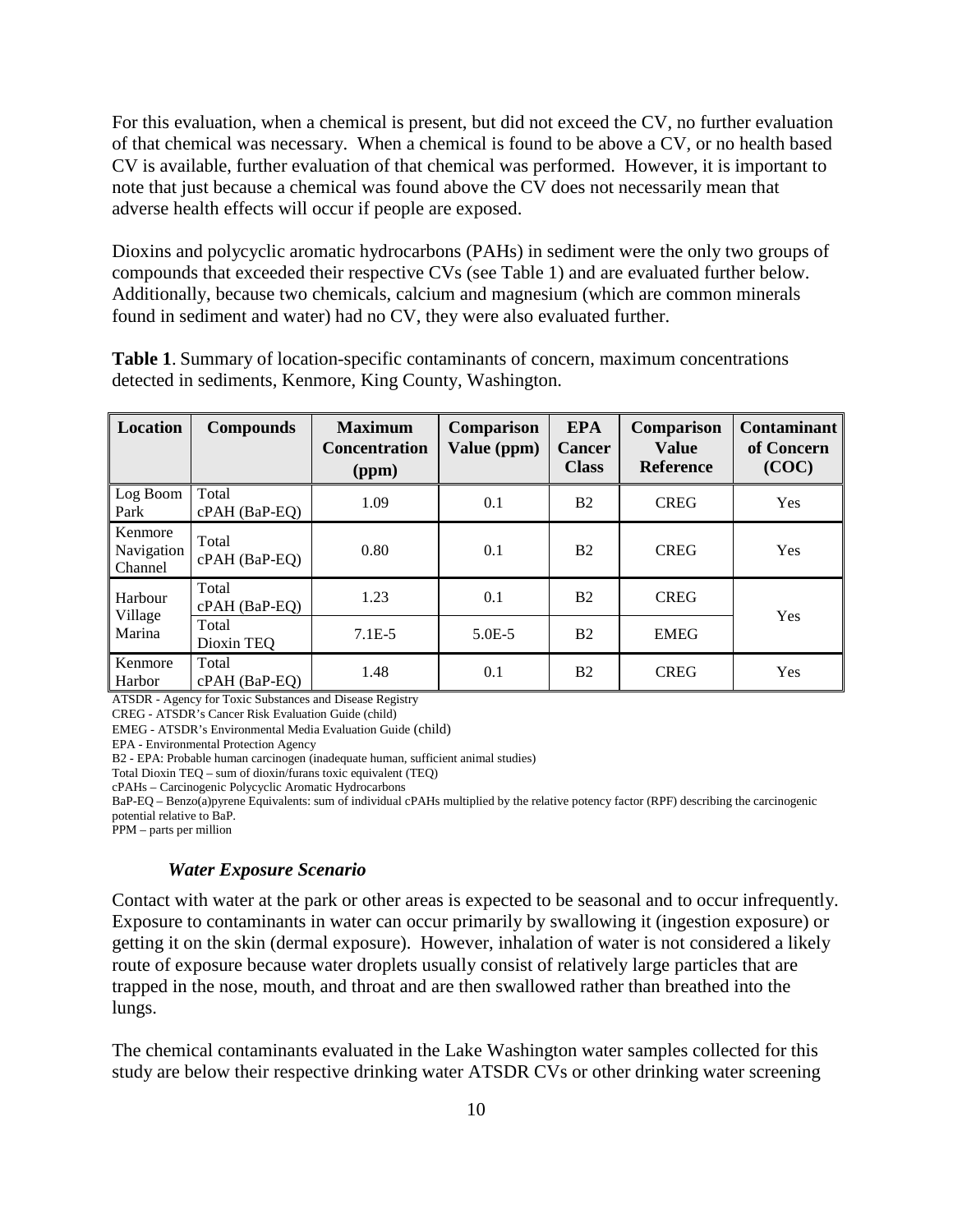values. Additionally, DOH evaluated the same chemicals in KIP groundwater samples and found that they are also below their respective CVs (see Appendix B, Tables B1 and B2). Since surface water and groundwater contaminant levels are all below the CVs, these chemicals do not pose a health concern. As a result, no further assessment of exposure to surface water or groundwater is needed.

#### *Sediment Exposure Scenario*

<span id="page-11-0"></span>Contact with sediments at the park and other areas where boaters and swimmers might come into contact with them are typically seasonal and occur infrequently. Exposure to contaminants in sediment can occur by swallowing it (ingestion exposure), breathing it (inhalation exposure), or getting it on the skin (dermal exposure).

#### *Ingestion exposure (swallowing)*

People may accidentally swallow small amounts of sediments when swimming or boating (and any contaminants they contain). Young children often put hands, toys, pacifiers, and other things in their mouths, and these may have sediment on them that can be swallowed.

#### *Inhalation exposure (breathing)*

Although people can inhale suspended sediment, it usually consists of relatively large particles that are trapped in the nose, mouth, and throat and are then swallowed rather than breathed into the lungs. As a result, inhalation is not considered a route of exposure.

#### *Dermal exposure (skin)*

Sediment particles that can adhere to the skin may cause additional exposure to contaminants through dermal absorption. Although human skin is an effective barrier for many environmental contaminants, some chemicals can move easily through the skin.

The following evaluation addresses dioxins and carcinogenic polycyclic aromatic hydrocarbons (cPAHs) as contaminants of potential concern (COCs) in sediments (see Table 1 and Appendix B, Tables B3 – B9). Standard human health assessment for cancer and non-cancer risk was carried out using the formulas in Appendix C and results are shown in Tables C3 and C5.

The major direct contact sediment exposures in this health consultation are expected to occur mainly along Log Boom Park. DOH used very conservative exposure assumptions for someone being exposed to the maximum concentration for a lifetime from a baby to 78 years. The assumptions used in calculating the non-cancer and cancer risk estimates in this health consultation are "conservative" (protective of health) to "extremely conservative" (highly protective of health). Therefore, cancer risks should not be taken to represent actual or likely risks for users to the site. Also, direct contact exposures to in-water or submerged sediment are unlikely or negligible (due to sediment washing off and sediment sample location or depth). However, in-water or submerged sediments were evaluated as if they were exposed beach sediments with the same "conservative" to "extremely conservative" assumptions for calculating risk estimates.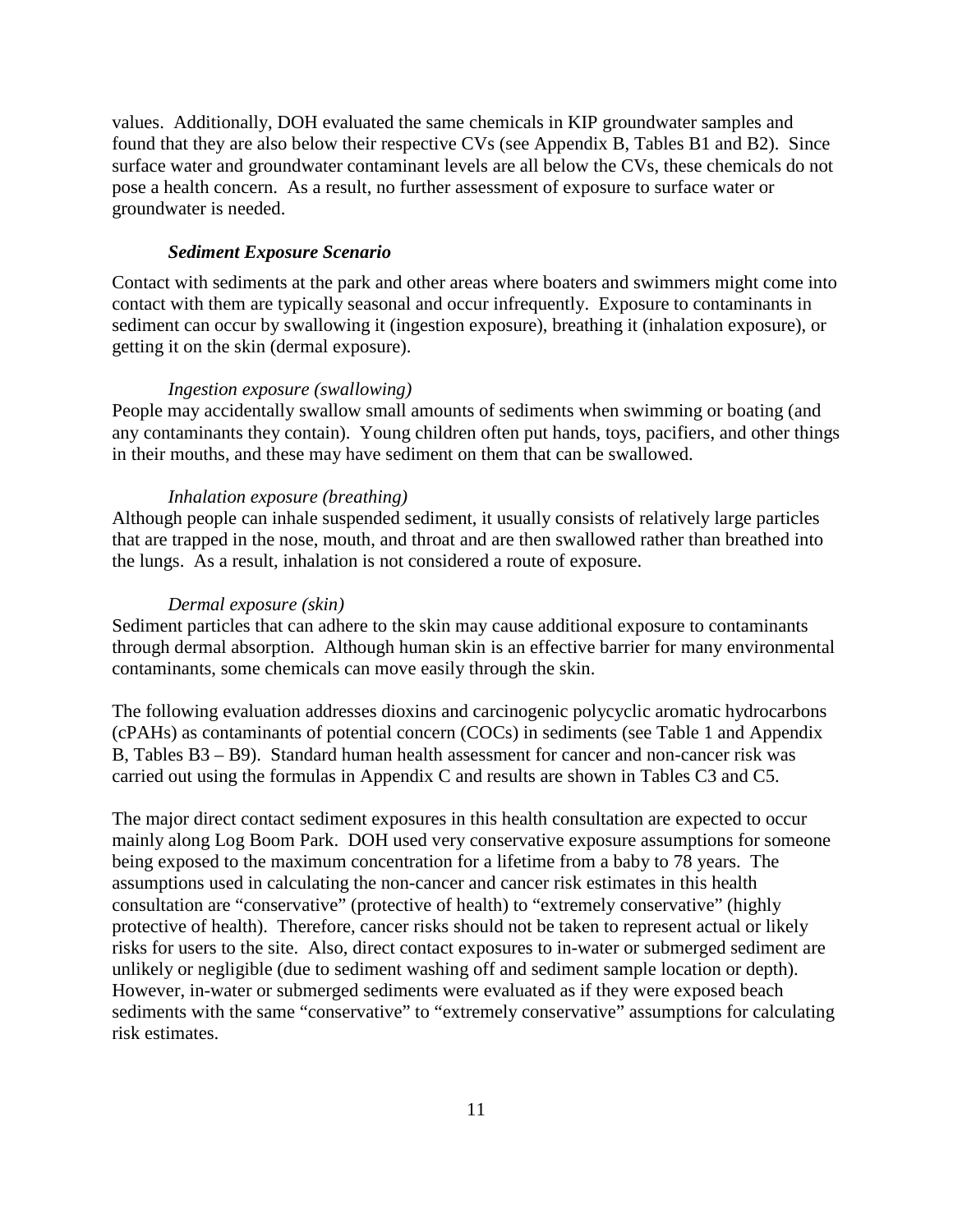While dioxins and PAHs were found above their respective CVs, it is important to note that sediment samples from Kenmore Harbor (SG-14) and Kenmore Navigation Channel sediment were collected from the lake bottom under 15 feet or more of water. Similarly, sediment samples from Sammamish Navigation Channel were collected offshore at 3 feet under water and Harbour Village Marina sediment samples were collected from the lake bottom under 4 feet or more of water. Sediment samples from near the Kenmore Industrial Park were collected from 1.9 feet to 10 feet below water. Submerged or in-water sediments, like these, are not considered to be a direct contact (i.e., ingestion and dermal contact) exposure risk for humans. This is because of their location and depth in the lake, and the water will wash off sediments that get on the skin. Additionally, these areas consist of active boat docks and boat navigation channels; therefore, it is unlikely that there is a completed route of exposure to people. However, in the event there is a completed route of exposure to people (someone diving to depth and collecting sediment barehanded), dioxins and cPAHs were conservatively evaluated the same way as the public access areas (see Table 1).

#### <span id="page-12-0"></span>**Dioxins and Furans**

Dioxins and furans (dioxins) consist of congeners, which differ in the number and location of chlorine atoms on the chemical structure. The primary sources of dioxin releases to the environment are from burning fossil fuels and wood during the incineration of municipal, medical, and hazardous waste. They also are the result of certain pulp and paper processes. Dioxins also occur at very low levels from naturally occurring sources and can be found in food, water, air, and cigarette smoke.

2,3,7,8-tetrachlorodibenzo-p-dioxin (TCDD) is the most toxic of the dioxin congeners and can cause chloracne (a condition of acne like lesions on the face and neck) at high levels. Exposure to high levels of dioxins can also cause liver damage, developmental effects, and impaired immune function [5]. Long-term exposure to dioxins could increase the likelihood of developing cancer. Studies in rats and mice exposed to TCDD resulted in thyroid and liver cancer [6]. EPA considers TCDD to be a probable human carcinogen and developed a cancer slope factor of 1.5×10 5 per mg/kg/day [7, 8].

Although several dioxin and furan congeners were analyzed, only a single value, called a dioxin Toxic Equivalent (TEQ) is used in this health consultation. The TEQ approach is based on the premise that many dioxins/furans are structurally and toxicologically similar to 2,3,7,8 tetrachlorodibenzo-p-dioxin. Each dioxin/furan is multiplied by a Toxic Equivalency Factor (TEF) then added together to equal dioxin TEQ. TEFs are used to account for the different potency of dioxins and furans relative to 2,3,7,8-tetrachlorodibenzo-p-dioxin and are available for ten chlorinated dibenzofurans and seven chlorinated dibenzodioxins using the World Health Organization (WHO) methodology [9,10]. The TEQs for each chemical are then summed to give the overall 2,3,7,8-tetrachlorodibenzo-p-dioxin TEQ.

#### <span id="page-12-1"></span>**Polycyclic Aromatic Hydrocarbons (PAHs)**

Polycyclic aromatic hydrocarbons (PAHs) are generated by the incomplete burning of organic matter, including oil, wood, and coal. They are found in materials such as creosote, coal, coal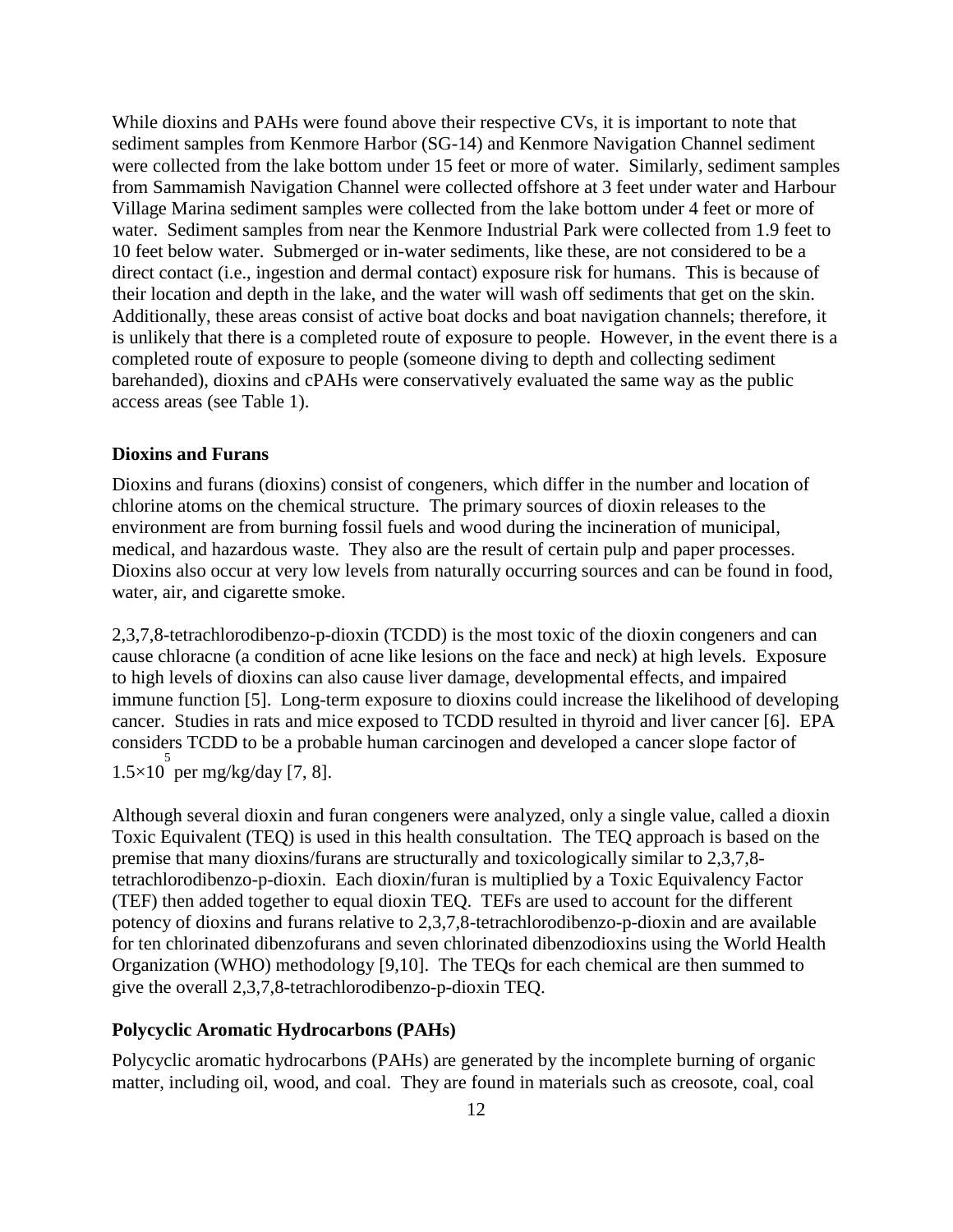tar, and used motor oil. Based on structural similarities, metabolism, and toxicity, PAHs are often grouped together when evaluating their potential for adverse health effects. EPA has classified some PAHs as probable human carcinogens (B2), called carcinogenic polycyclic aromatic hydrocarbons (cPAHs) as a result of sufficient evidence of carcinogenicity in animals and inadequate evidence in humans [11].

Dietary sources make up a large percentage of PAH exposure in the U.S. population. Smoked or barbecued meats and fish contain relatively high levels of PAHs. The majority of dietary exposure to PAHs for the average person comes from eating vegetables and grains (cereals)[12].

#### *Non -carcinogenic polycyclic aromatic hydrocarbons (PAHs)*

Non-cancer adverse health effects associated with PAH exposure has been observed in animals, but generally not in humans (with the exception of effects to the skin and blood) [11]. The skin is prone to PAH effects in both humans and animals. Because the observed effect level for carcinogenic endpoints is much lower than that of the non-cancer endpoints, it is routine to focus on the potential cancer effects of PAHs instead.

#### *Carcinogenic polycyclic aromatic hydrocarbons (cPAHs)*

Benzo(a)pyrene (BaP) is the only cPAH for which EPA has derived a cancer slope factor. In a manner similar to deriving the toxic equivalent (TEQ) for dioxin/furan compounds, each cPAH found in the sediment is multiplied by a Relative Potency Factor (RPF) based on BaP (Appendix C, Table C2) [11, 13, 14]. The RPF approach is based on the weight-of-evidence for carcinogenicity and the premise that many cPAHs are structurally and toxicologically similar to BaP. Products of each congener multiplied by its RPF are summed to equal the Benzo(a)pyrene relative potency equivalent (BaP-EQ).

#### <span id="page-13-0"></span>**Calcium, Magnesium**

Calcium and magnesium are essential nutrients and are typically not harmful under most environmental exposure scenarios [15]. Therefore, no public health standards have been established for calcium and magnesium in drinking water. However, the Institute of Medicine has established Dietary Reference Intakes for elements [16]. DOH calculated an average daily intake for calcium and magnesium by multiplying the maximum level of the element in water by the amount of water ingested per day 1.4 liters (conservative drinking water default value). This was then compared to the Dietary Reference Intakes for that element.

#### *Calcium*

The maximum level of calcium detected in the surface water was 15,000 parts per billion (ppb). In a worst-case scenario, a person drinking 1.4 liters of water a day with the maximum level of calcium would obtain 21 mg/day of calcium. The Adequate Intakes for calcium from the Dietary Reference Intakes table range from 210 - 1,300 mg/day, depending on age and gender [15].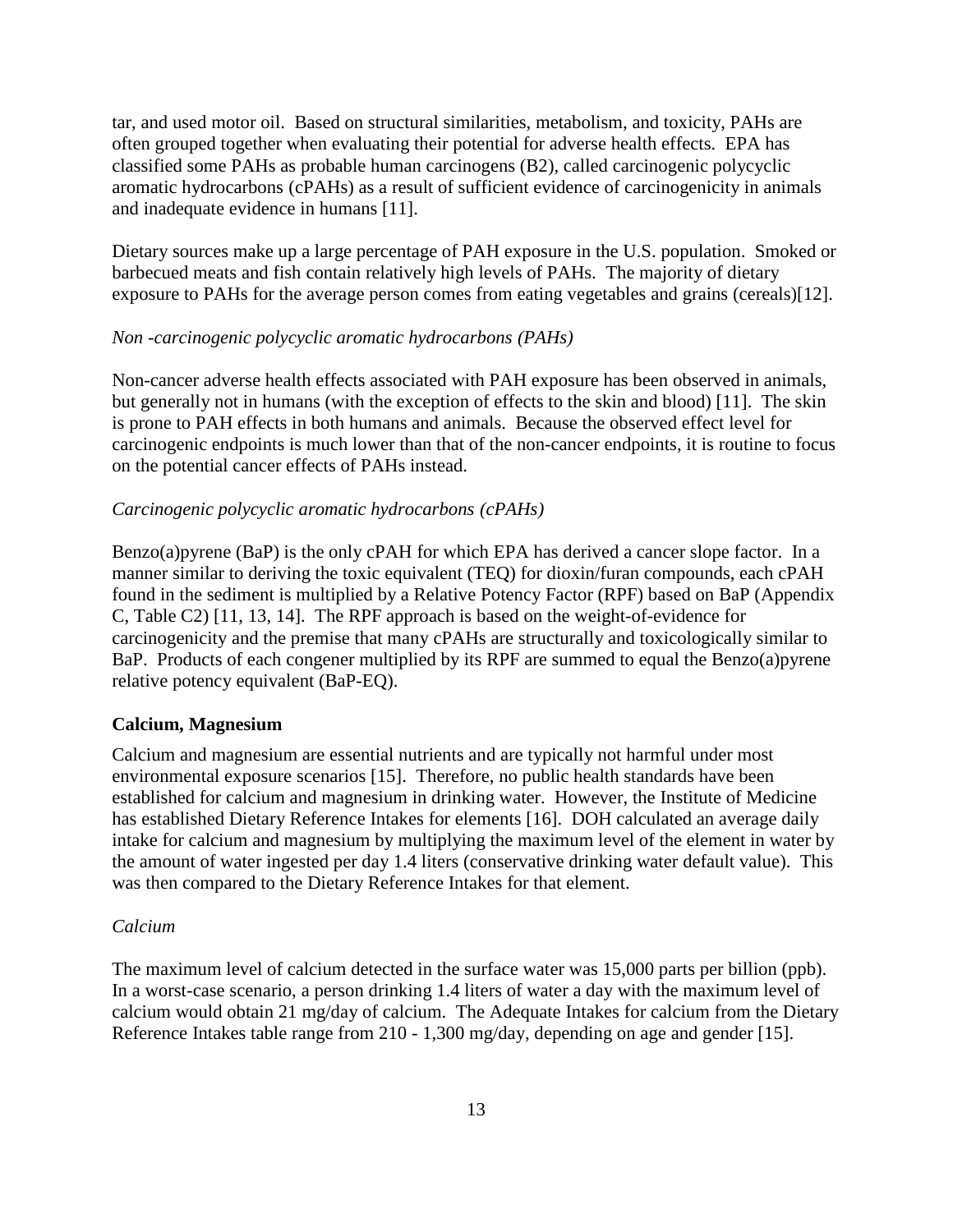#### *Magnesium*

The maximum level of magnesium detected in the surface water was 5,060 ppb. In a worst-case scenario, a person drinking 1.4 liters of water a day with the maximum level of magnesium would obtain 7.08 mg/day of magnesium. The Recommended Dietary Allowances for magnesium from the Dietary Reference Intakes table range from 80 - 420 mg/day, depending on age and gender [15].

Calcium and magnesium are essential nutrients. Concentrations of these chemicals are well below levels expected to cause health effects and will not be evaluated further.

#### <span id="page-14-0"></span>**Evaluating Non-cancer Hazards**

Assumptions for estimating exposure to contaminant doses from sediment are found in Appendix B, Table B1. In order to evaluate the potential for *non-cancer* adverse health effects a dose is estimated for each contaminant of concern (COC). Dioxin was the only non-cancer COC exceeding the screening value. A dioxin estimated dose was then compared to the minimum risk level (MRL). MRLs are an estimate of the daily human exposure to a substance that has no appreciable risk of adverse health effects during a specified duration of exposure. MRLs are derived from observed effect levels obtained from human population and laboratory animal studies. These observed effect levels can be either the lowest-observed adverse effect level (LOAEL) or a no-observed adverse effect level (NOAEL). In human or animal studies, the LOAEL is the lowest dose at which an adverse health effect is seen, while the NOAEL is the highest dose that does not result in any adverse health effects.

Because of uncertainty in these data, the toxic effect level is divided by "uncertainty factors" to produce the lower and more protective MRL. If a dose exceeds the MRL, it does not mean that adverse health effects will occur, it just means further toxicological and exposure evaluation is needed. Further evaluation includes comparing the site-specific estimated dose to doses from animal and human studies that showed either an effect level or a no effect level. This comparison, combined with other toxicological information, such as sensitive groups and chemical metabolism, is used to determine the risk of specific harmful effects. A MRL is exceeded whenever the Hazard Quotient (HQ) is greater than one (See Appendix C for the hazard quotient equation).

Estimated exposure doses, exposure assumptions, and hazard quotients are presented in Appendix C for COCs found in sediment. Based on exposure estimates quantified in Appendix C Table C1, people accidently eating or touching sediment from the study area are not likely to experience adverse non-cancer health effects. An exposure dose based on the maximum level of dioxin in sediment at this site (the maximum level was found under more than 4 feet of water) for 15 days per year  $(1.12 \times 10^{-11})$  did not exceed the chronic MRL of  $1.0 \times 10^{-9}$  mg/kg/day. Since exposure estimates using the maximum concentrations were lower than the chronic MRL, DOH does not expect that exposure to dioxin in sediments could cause harmful non-cancer health effects. Also, direct contact exposures to in-water/submerged sediment dioxins are unlikely or negligible.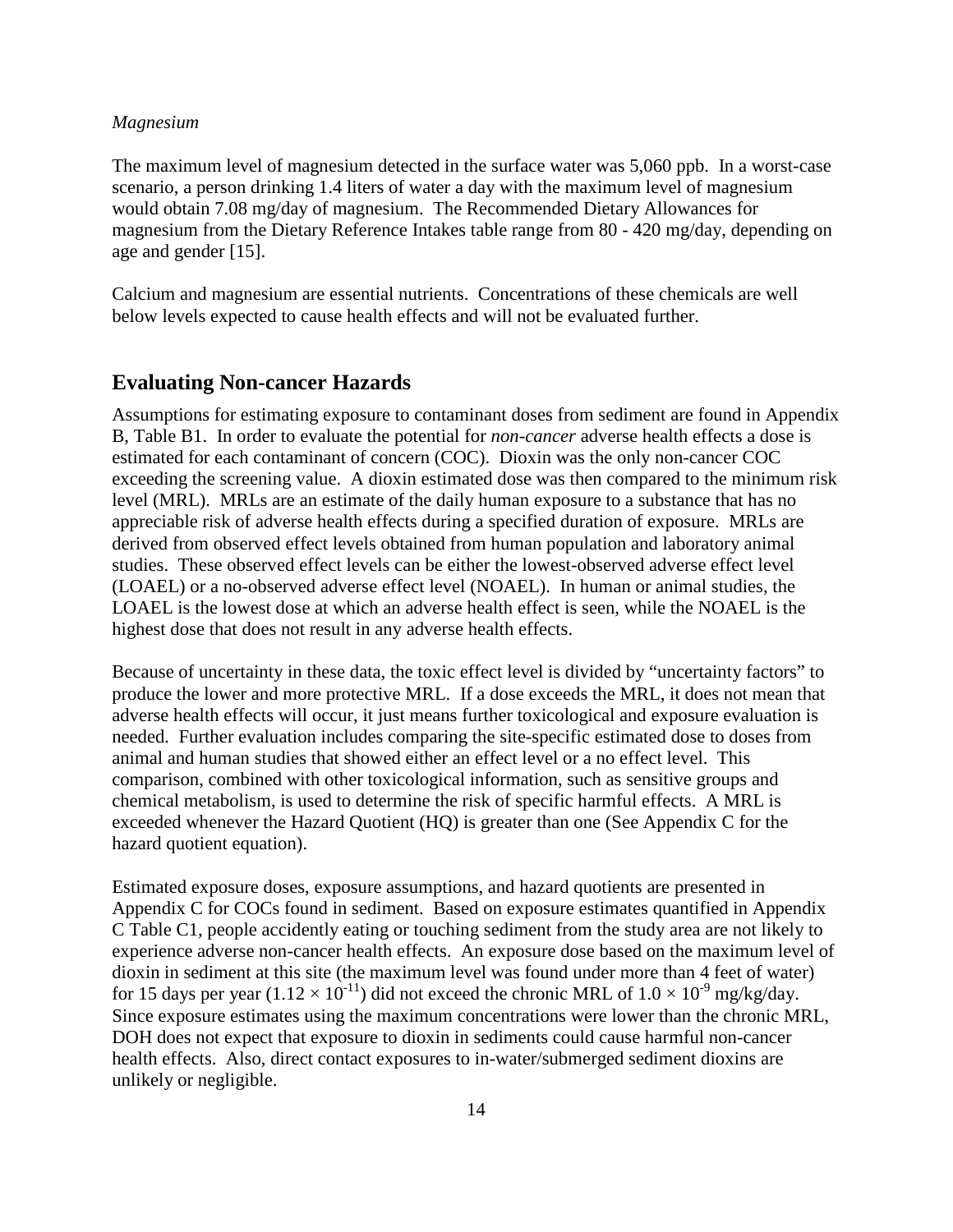#### <span id="page-15-0"></span>**Evaluating Cancer Risk**

Some chemicals have the ability to cause cancer. Cancer risk is estimated by calculating a dose similar to that described above and multiplying it by a cancer potency factor, also known as the cancer slope factor. Some cancer potency factors are derived from human population data. Others are derived from laboratory animal studies involving doses much higher than are encountered in the environment. Use of animal data requires extrapolation of the cancer potency obtained from these high dose studies down to real-world exposures. This process involves much uncertainty.

Current regulatory practice assumes there is no "safe dose" of a carcinogen. Any dose of a carcinogen will result in some additional cancer risk. Cancer risk estimates are, therefore, not yes/no answers but measures of chance (probability). Such measures, however uncertain, are useful in determining the magnitude of a cancer threat because any level of a carcinogenic contaminant carries an associated risk. The validity of the "no safe dose" assumption for all cancer-causing chemicals is not clear. Some evidence suggests that certain chemicals considered to be carcinogenic must exceed a threshold of tolerance before initiating cancer. For such

chemicals, risk estimates are not appropriate. Recent guidelines on cancer risk from EPA reflect the potential that thresholds for some carcinogenesis exist. However, EPA still assumes no threshold unless sufficient data indicate otherwise [17].

This document describes estimated cancer risk that is attributable to site-related contaminants in qualitative terms like low, very low, slight, and insignificant in estimated cancer risk. These terms can be better understood by considering the population size required for such an estimate to result in a single cancer case. For example, a low increase in cancer

| <b>Estimated Cancer Risk</b>                                                                                                                                                                                              |                                                                                                                                  |                                                                                                      |  |  |  |  |
|---------------------------------------------------------------------------------------------------------------------------------------------------------------------------------------------------------------------------|----------------------------------------------------------------------------------------------------------------------------------|------------------------------------------------------------------------------------------------------|--|--|--|--|
| Estimated cancer risk does not reach zero no<br>matter how low the level of exposure to a<br>carcinogen. Terms used to describe this risk are<br>defined below as the number of excess cancers<br>expected in a lifetime: |                                                                                                                                  |                                                                                                      |  |  |  |  |
| Term<br>moderate<br>low<br>very low<br>slight<br>insignificant                                                                                                                                                            | is approximately equal to<br>is approximately equal to<br>is approximately equal to<br>is approximately equal to<br>is less than | # of Excess Cancers<br>1 in 1,000<br>1 in 10,000<br>1 in 100,000<br>1 in 1,000,000<br>1 in 1,000,000 |  |  |  |  |

risk indicates an estimate in the range of 1 cancer case per 10,000 persons similarly exposed over a lifetime. A very low estimate might result in one cancer case per several tens of thousands similarly exposed persons over a lifetime and a slight estimate would require an similarly exposed population of several hundreds of thousands to result in a single case. DOH considers estimated cancer risk insignificant when the estimate results in less than 1 cancer per 1,000,000 exposed over a lifetime. The reader should note that these estimates are for excess cancers that might result in addition to those normally expected in an unexposed population.

Cancer is a common illness and its occurrence in a population increases with the age of the population. There are many different forms of cancer resulting from a variety of causes; not all are fatal. Approximately 1 in 3 to 1 in 2 people living in the United States will develop cancer at some point in their lives [18].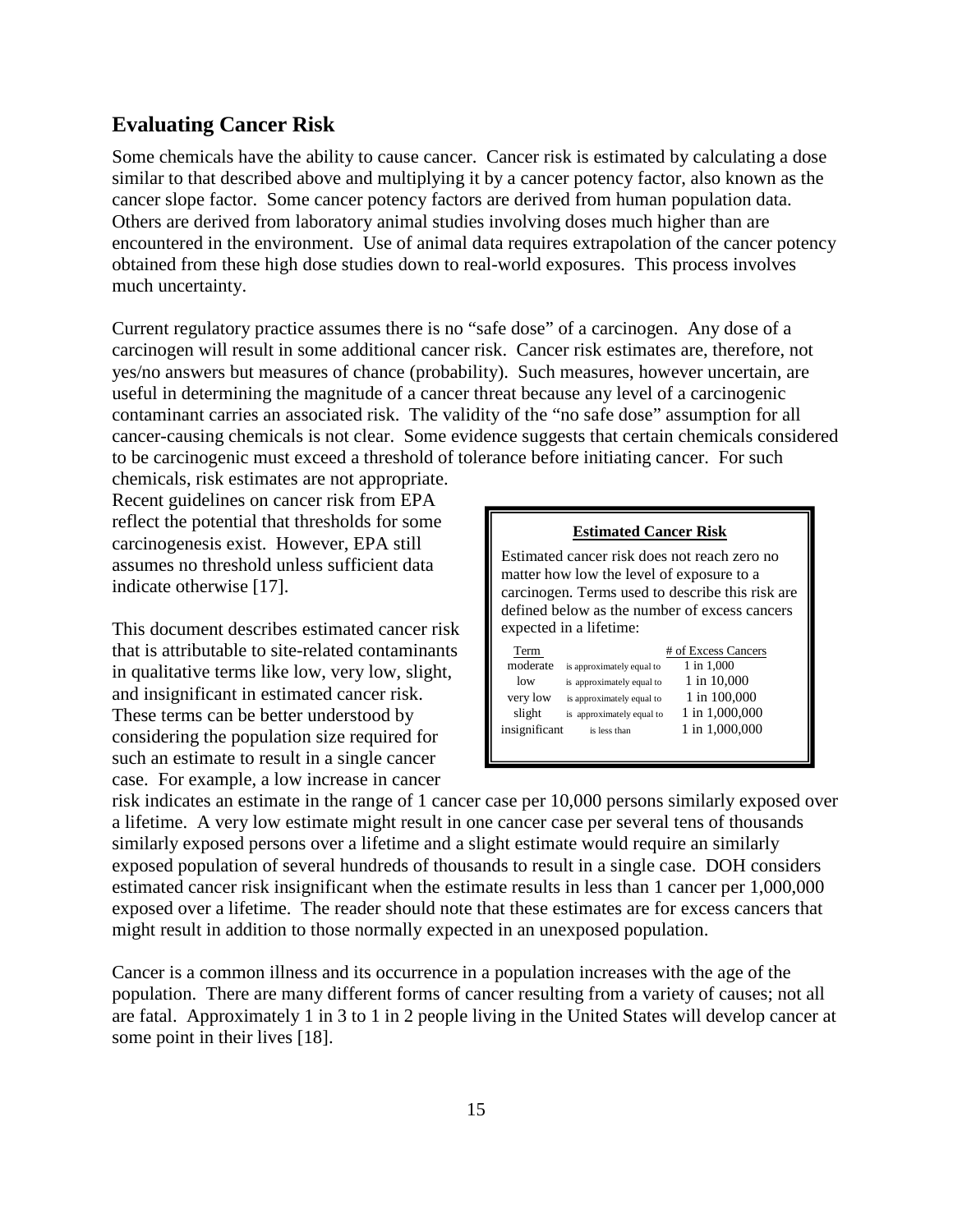The assumptions used in calculating the cancer risk estimates in this health consultation are "conservative" (protective of health) to "extremely conservative" (highly protective of health). Therefore, cancer risks should not be taken to represent actual or likely risks for users to the site. Also, direct contact exposures to in-water or submerged sediment are unlikely or negligible. However, in-water or submerged sediments were evaluated as if they were exposed beach sediments.

Submerged or in-water sediments increased lifetime estimated cancer risk associated with 15 day exposure to the maximum concentration of cPAHs and dioxins in sediments is at Harbour Village Marina slight  $(2 \times 10^{-6} \text{ or } 2 \text{ in } 1,000,000)$ . As stated before, the major direct contact sediment exposures in this health consultation are expected to occur mainly along Log Boom Park. Increased lifetime estimated cancer risk associated with 30 day exposure at Log Boom Park to the maximum concentration of cPAHs in sediments is low to very low  $(5 \times 10^{-6} \text{ or } 5 \text{ in } 10^{-6} \text{ or } 5 \text{ in } 10^{-6} \text{ or } 5 \text{ in } 10^{-6} \text{ or } 5 \text{ in } 10^{-6} \text{ or } 5 \text{ in } 10^{-6} \text{ or } 5 \text{ in } 10^{-6} \text{ or } 5 \text{ in } 10^{-6} \text{ or } 5 \text$ 1,000,000). The estimated cancer risk for a 120 day exposure at Log Boom Park to the maximum concentration of cPAHs in sediments is also low  $(2 \times 10^{-5} \text{ or } 2 \text{ in } 100,000)$ .

These estimates are within the range DOH considers acceptable risk. That range is 1 excess cancer case per 10,000 people exposed to 1 excess cancer case per 1,000,000 people exposed  $(1x10<sup>-4</sup>$  to  $1x10<sup>-6</sup>)$  in these scenarios. EPA uses this target range of risk as part of their decision making process to determine if action is warranted. *Therefore, DOH does not expect that exposure to cPAHs and dioxin in sediment will cause harmful cancer health effects to people.*

### <span id="page-16-0"></span>**Child Health Considerations**

The potential for exposure and subsequent adverse health effects often increases for younger children compared with older children or adults. ATSDR and DOH recognize that children are susceptible to developmental toxicity that can occur at levels much lower than those causing other types of toxicity. The following factors contribute to this vulnerability:

- Children are more likely to play outdoors in contaminated areas by disregarding signs and wandering onto restricted locations.
- Children often bring food into contaminated areas, resulting in hand-to-mouth activities.
- Children are smaller and receive higher doses of contaminant exposures per body weight.
- Fetal and child exposure to contaminants can cause permanent damage during critical growth stages.

These unique vulnerabilities of infants and children demand special attention in communities that have contaminated water, food, soil, or air. Children's health was considered in the writing of this health consultation and the exposure scenarios treated children as the most sensitive population being exposed. The doses calculated for the COCs are not expected to result in adverse health effects for children.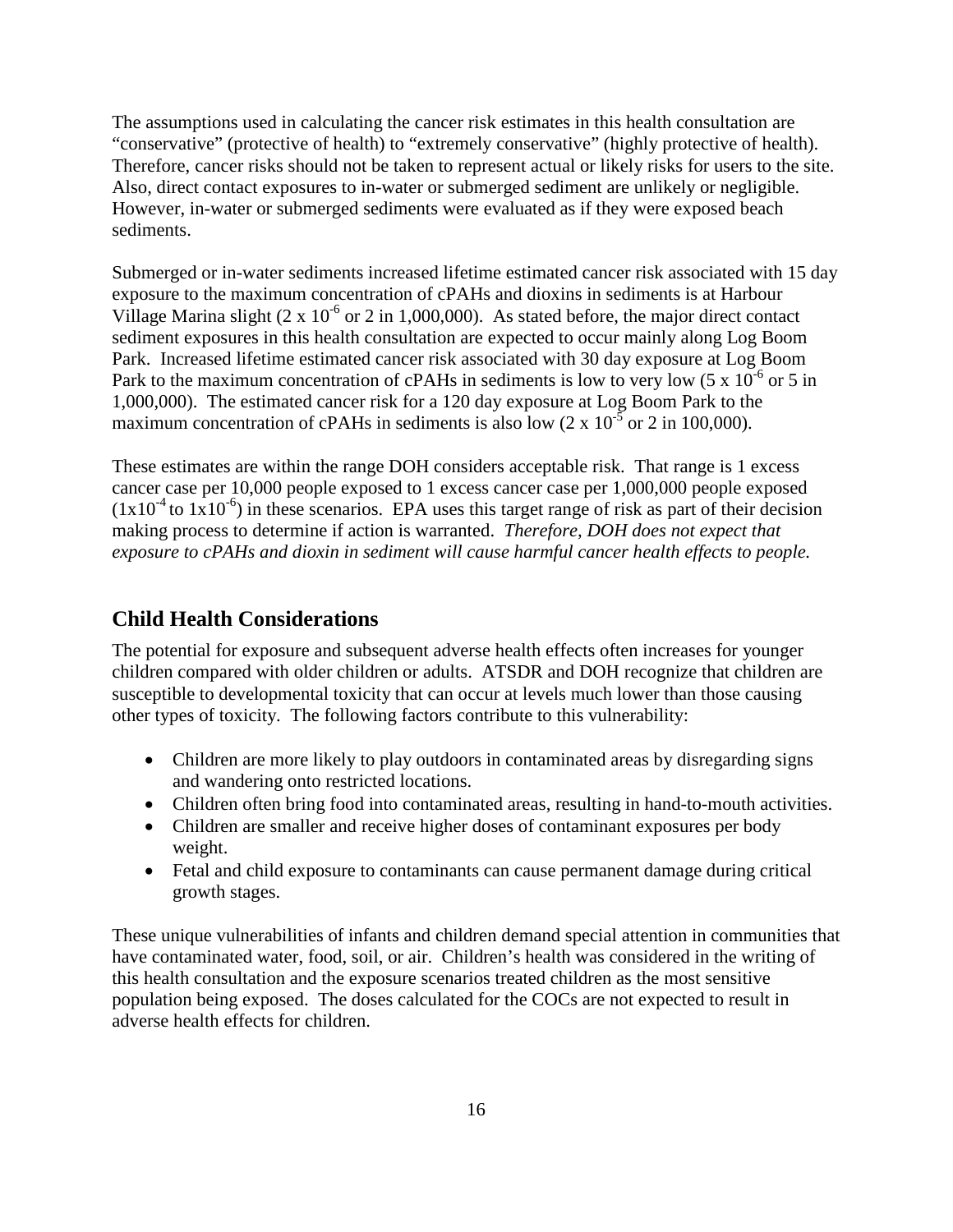### <span id="page-17-0"></span>**Conclusions**

- 1. Touching, breathing, or accidentally eating sediment from public access areas, as well as areas with limited public access, is not expected to harm people's health. Public access areas included Log Boom Park and the motor boat launch areas and limited public access areas included Kenmore Harbor, Kenmore Navigation Channel, Sammamish Navigation Channel, Harbour Village Marina, and KIP. The levels of contaminants found in sediments are below levels of health concern. Exposure to sediments in these areas is not expected to cause non-cancer health effects. The estimated cancer risk associated with exposure to the sediments is considered low to insignificant and is based on lifetime exposures (72 to 78 years). Cancer risks are estimated and should not be taken to represent actual or likely risks for the public. The risks could be as low as zero.
- 2. Swimming or accidentally ingesting groundwater discharging from the KIP site or surface water tested by the City of Kenmore near Log Boom Park is not expected to harm people's health. The maximum level of contaminants found in groundwater at the edge of the KIP site and surface water near Log Boom Park pose an insignificant cancer risk and are not expected to cause non-cancer health effects.

### <span id="page-17-1"></span>**Public Health Action Plan**

#### Actions Planned

DOH will provide copies of this health consultation to the following:

- City of Kenmore
- Washington State Department of Ecology
- City of Lake Forest Park
- Washington State Department of Transportation
- Washington State Department of Fish and Wildlife
- Washington State Department of Natural Resources
- United States Army Corps of Engineers
- Public Health Seattle and King County
- Kenmore Industrial Park
- Harbour Village Marina
- North Lake Marina
- 46<sup>th</sup> Legislative District Delegation: Senator David Frockt; Representative Jessyn Farrell; Representative Gerry Pollet
- Community repositories for the public health consultation and related fact sheets will be established at the following:
	- o Kenmore Public Library; 6531 NE 181 Street; Kenmore, Washington 425-486-8747
	- o DOH web site – [www.doh.wa.gov/consults](http://www.doh.wa.gov/consults)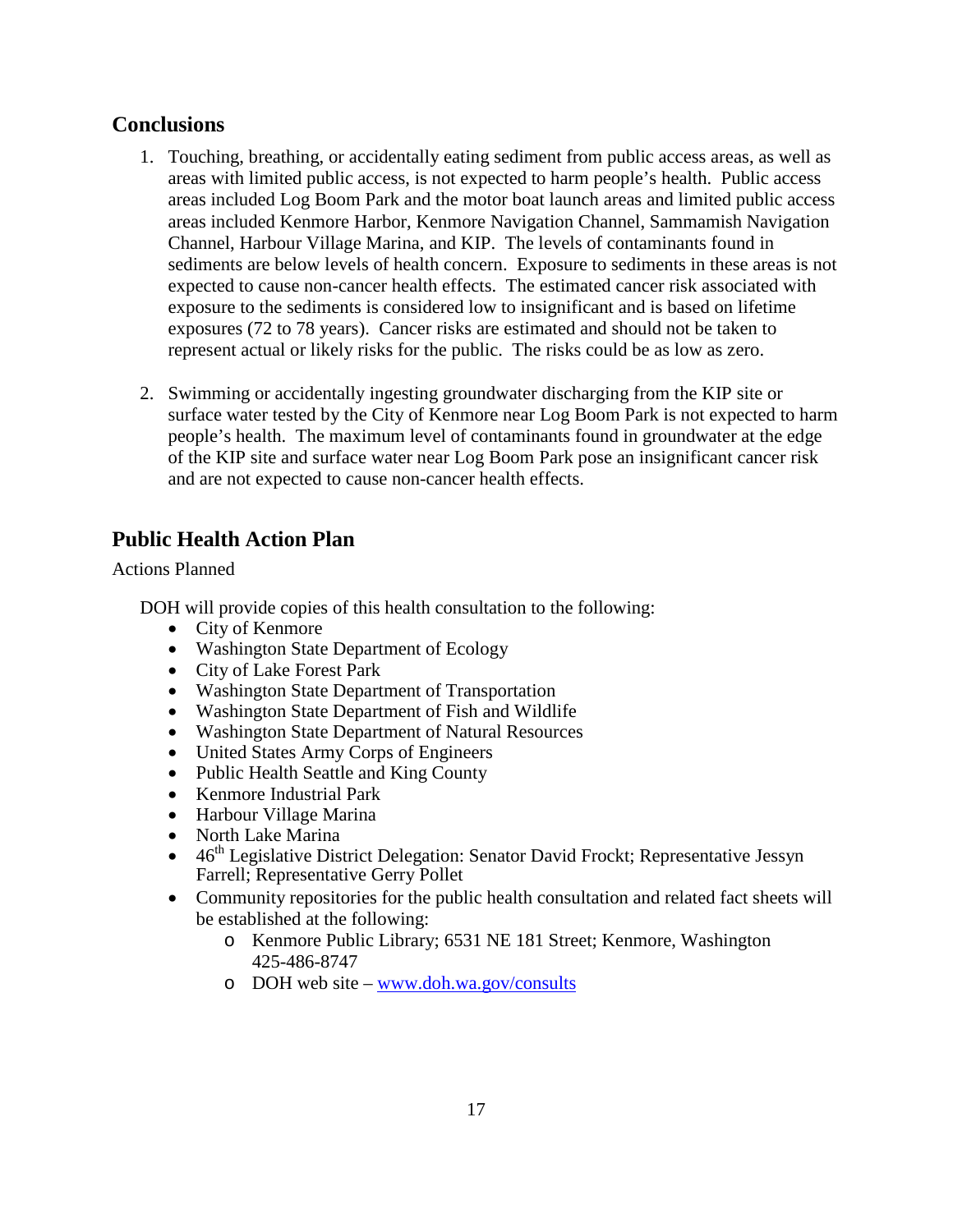### <span id="page-18-0"></span>**Report Preparation**

This Health Consultation for the City of Kenmore Sediment Project on Lake Washington was prepared by the Washington State Department of Health (DOH) under a cooperative agreement with the federal Agency for Toxic Substances and Disease Registry (ATSDR). It is in accordance with the approved agency methods, policies, and procedures existing at the date of publication. Editorial review was completed by the cooperative agreement partner. This report was supported by funds from a cooperative agreement with the Agency for Toxics Substances and Disease Registry, U.S. Department of Health and Human Services. This document has not been reviewed and cleared by ATSDR.

### **Site Team**

**Author** Lenford O'Garro, Toxicologist

#### **State Reviewers**

Joanne Snarski, Principal Investigator Barbara Trejo, Health Assessor, Hydrogeologist Erin Kochaniewicz, Public Health Educator Marilyn Hanna, Administrative Personnel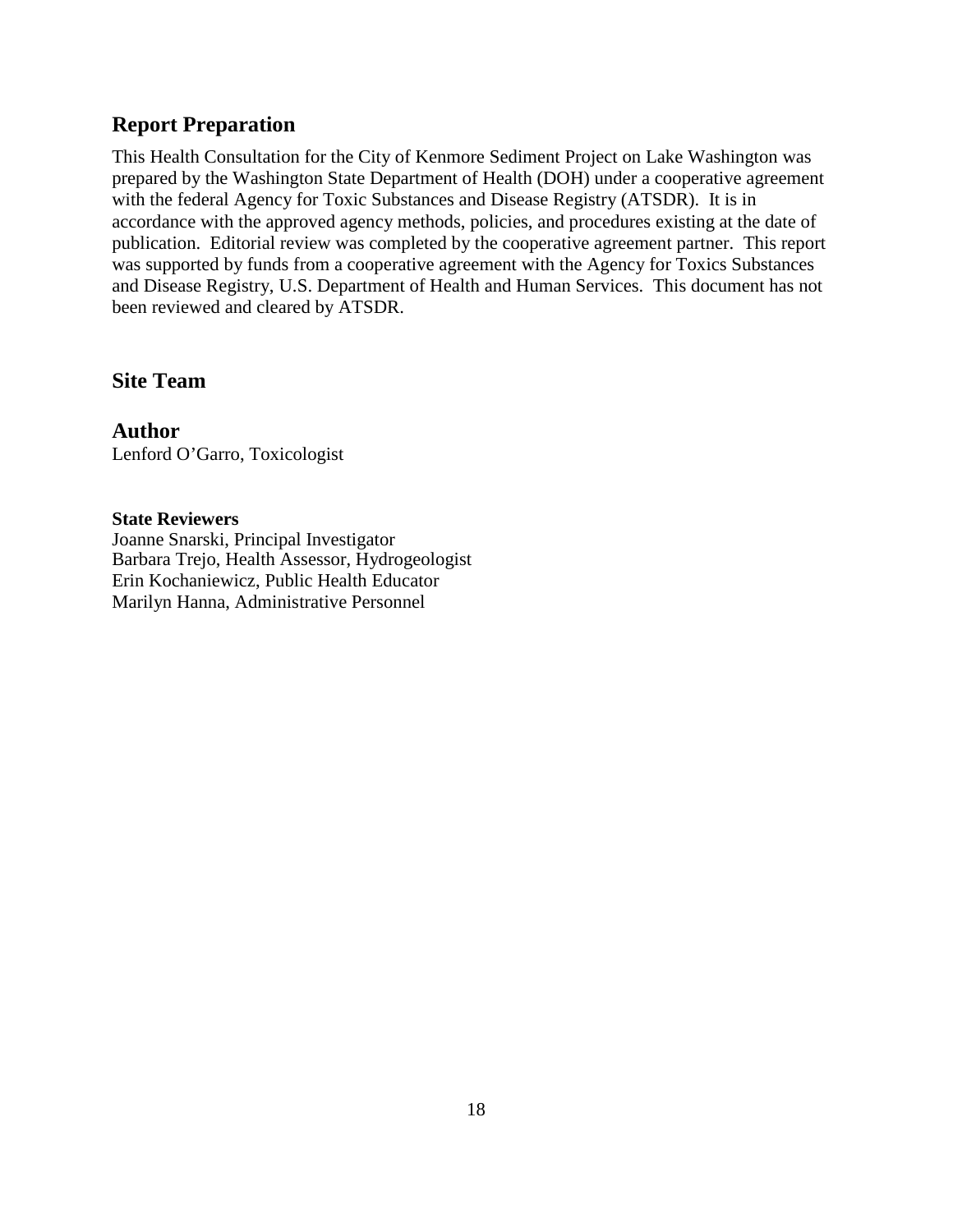### <span id="page-19-0"></span>**References**

- 1. City of Kenmore: Sampling and Analysis Plan, Kenmore Area Sediment and Water Characterization, November 2012. Prepared for the Washington State Department of Ecology and Washington State Department of Health. Prepared by Anchor QEA, LLC, Seattle, WA.
- 2. Washington State Department of Ecology: Public Participation Plan Update, Kenmore Industrial Park Site (aka Lakepointe). July 2012. Prepared by Washington State Department of Ecology, Bellevue, WA.
- 3. Washington State Department of Ecology: The Kenmore Area Sediment Sampling and Analysis Plan: Responsiveness Summary Public Comment Period (October 15 – 29, 2012). November 29, 2012. Prepared by Washington State Department of Ecology, Bellevue, WA.
- 4. Washington State Department of Ecology: Kenmore results tables January 2013. <https://fortress.wa.gov/ecy/gsp/DocViewer.ashx?did=10515>
- 5. Agency for Toxic Substances and Disease Registry. Toxicological profile for chlorinated dibenzo-*p*-dioxins (update). Draft for public comment. Atlanta: U.S. Department of Health and Human Services; 2000.
- 6. National Toxicology Program. Carcinogenesis bioassay of 2,3,7,8- tetrachlorodibenzo-pdioxin in Swiss-Webster mice (gavage study). Carcinogenesis Testing Program, National Cancer Institute, National Institute of Health National Toxicology Program. Bethesda, MD: DHHS publication no 82-1765; 1982.
- 7. U.S. Environmental Protection Agency. Health assessment document for polychlorinated dibenzo-p-dioxins. Washington, DC: U.S. Environmental Protection Agency, Office of Health and Environmental Assessment. EPA report no. 600/8-84/014; 1985.
- 8. U.S. Environmental Protection Agency. Report on the peer review of the dioxin reassessment documents: toxicity equivalency factors for dioxin and related compounds (Chapter 9) and integrated risk characterization document. Alexandria, VA: National Center for Environmental Assessment; 2000.
- 9. Van den Berg, M., Birnbaum, L.S., Denison, M., De Vito, M., Farland, W., Feeley, M., Fiedler, H., Hakansson, H., Hanberg, A., Haws, L., Rose, M., Safe, S., Schrenk, D., Tohyama, C., Tritscher, A., Tuomisto, J., Tysklind, M., Walker, N. & Peterson, R.E. (2006). The 2005 World Health Organization Reevaluation of Human and Mammalian Toxic Equivalency Factors for Dioxins and Dioxin-Like Compounds. *Toxicol. Sci.*, 93, 223-241.<http://toxsci.oxfordjournals.org/cgi/content/abstract/93/2/223> .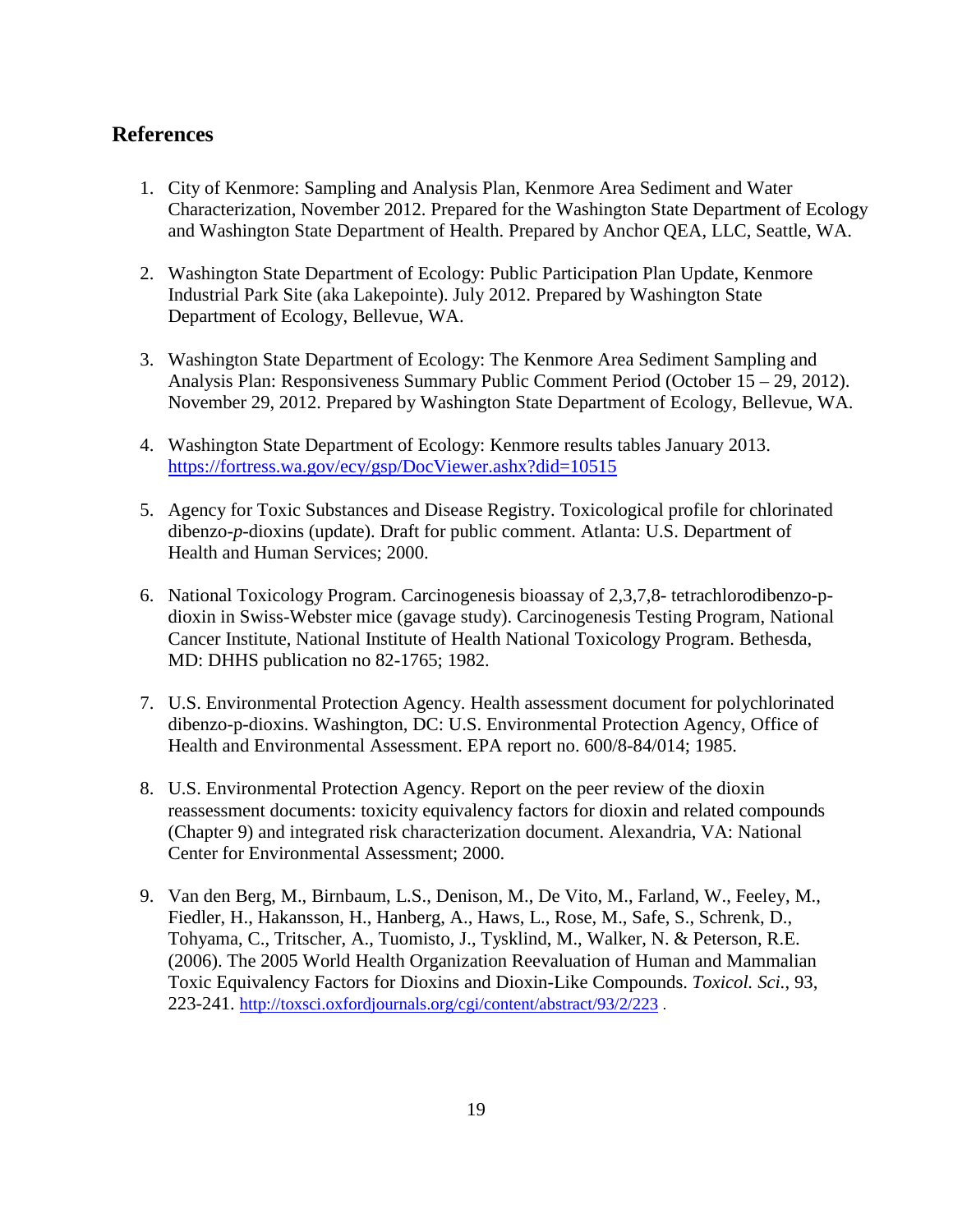- 10. U.S.EPA. Recommended toxicity equivalence factors (TEFs) for human health risk assessments of 2,3,7,8-tetrachlorodibenzo-p-dioxin and dioxin-like compounds. EPA/100/R-10/005. U.S. Environmental Protection Agency. 2010.
- 11. U.S. Department of Health and Human Services, Agency for Toxic Substances and Disease Registry. Toxicological Profile for Polycyclic Aromatic Hydrocarbons (PAHs), (update) PB/95/264370. Atlanta: US Department of Health and Human Services; August 1995.
- 12. Phillips, D H. Polycyclic Aromatic Hydrocarbons in the diet. Mutation Research 1999; (443) 139-147.
- 13. U.S.EPA. Development of a relative potency factor approach for polycyclic aromatic hydrocarbon (PAH) mixtures [External Review Draft]. EPA/635/R-08/012A, February 2010. U.S. Environmental Protection Agency. 2010.
- 14. U.S. Environmental Protection Agency 1993. Provisional Guidance for Quantitative Risk Assessment of Polycyclic Aromatic Hydrocarbons. EAP/600/R-93/089.
- 15. U.S. Environmental Protection Agency. Drinking Water Contaminant Candidate List and Regulatory Determinations; Sodium in Drinking Water. Available at internet: <http://www.epa.gov/safewater/ccl/sodium.html>.
- 16. Dietary Reference Intakes for Water, Potassium, Sodium, Chloride, and Sulfate (2004) National Academy of Sciences. Institute of Medicine. Food and Nutrition Board.
- 17. U.S. Environmental Protection Agency. Guidelines for Carcinogen Risk Assessment (2005). U.S. Environmental Protection Agency, Washington, DC, EPA/630/P-03/001F. Available at internet: [http://www.epa.gov/raf/publications/pdfs/CANCER\\_GUIDELINES\\_FINAL\\_3-25-05.PDF](http://www.epa.gov/raf/publications/pdfs/CANCER_GUIDELINES_FINAL_3-25-05.PDF)
- 18. Cancer. American Cancer Society. Cancer Facts & Figures 2010. Atlanta: American Cancer Society; 2010.
- 19. U.S. EPA (Environmental Protection Agency). (2011) Exposure factors handbook: 2011 edition. National Center for Environmental Assessment, Washington, DC; EPA/600/R-09/052F. Available from the National Technical Information Service, Springfield, VA, and online at [http://www.epa.gov/ncea/efh.](http://www.epa.gov/ncea/efh)
- 20. U.S. Environmental Protection Agency. Health Effects Assessment Summary Tables: FY 1997 Update. Office of Research and Development, Washington, DC. EPA 540-R-97- 036. July 1997.
- 21. U.S. Environmental Protection Agency, (July 2004) Risk Assessment Guidance for Superfund, Volume I, Human Health Evaluation Manual (Part E, Supplemental Guidance for Dermal Risk Assessment). Final EPA/540/R/99/005. Washington, DC. [http://www.epa.gov/oswer/riskassessment/ragse/pdf/part\\_e\\_final\\_revision\\_10-03-07.pdf](http://www.epa.gov/oswer/riskassessment/ragse/pdf/part_e_final_revision_10-03-07.pdf)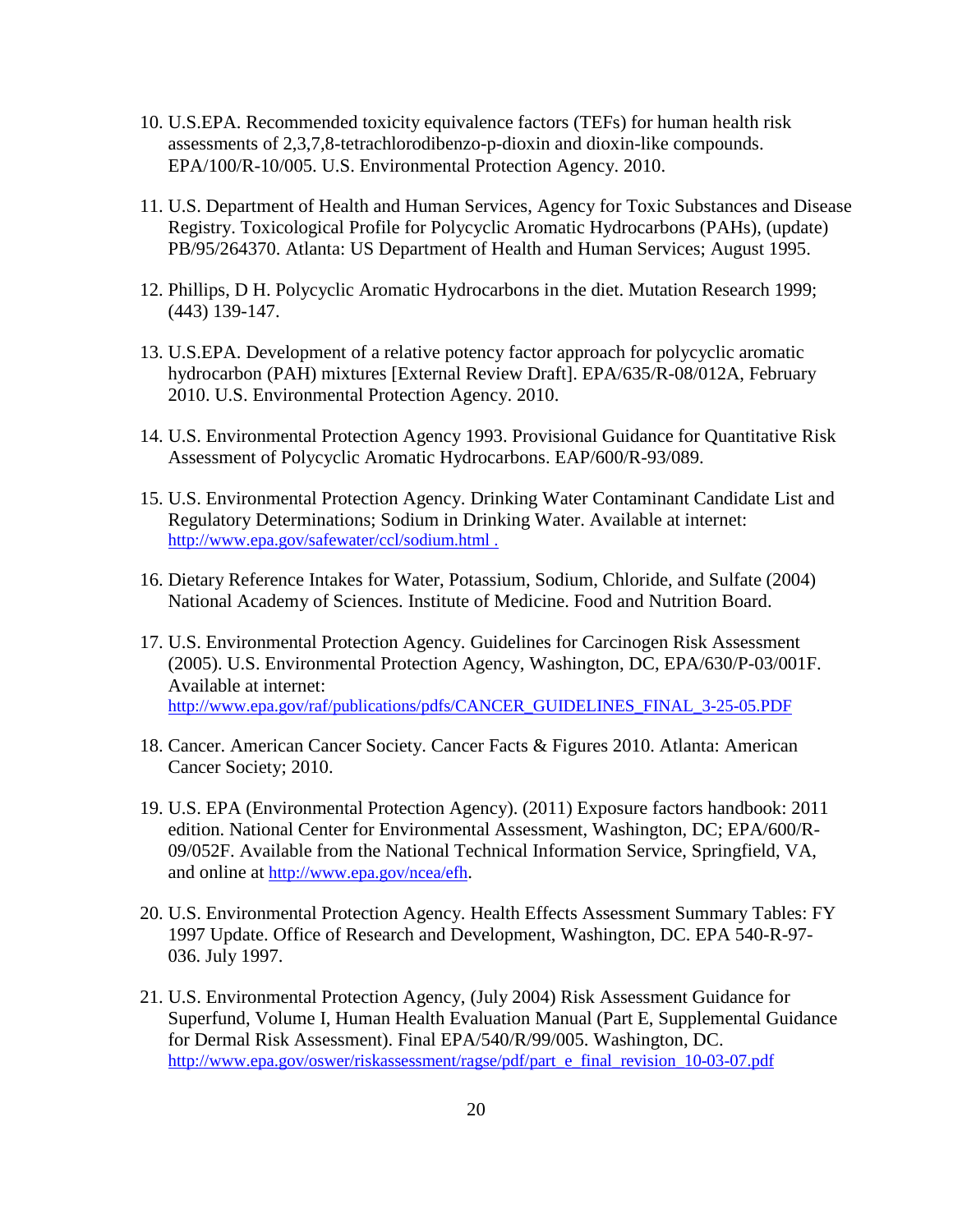# <span id="page-21-0"></span>**Appendix A Glossary**

| <b>Agency for Toxic</b><br><b>Substances and</b><br><b>Disease Registry</b><br>(ATSDR) | The principal federal public health agency involved with hazardous waste issues,<br>responsible for preventing or reducing the harmful effects of exposure to hazardous<br>substances on human health and quality of life. ATSDR is part of the U.S.<br>Department of Health and Human Services.                                                                                                                                                                                                                                                                                                                    |
|----------------------------------------------------------------------------------------|---------------------------------------------------------------------------------------------------------------------------------------------------------------------------------------------------------------------------------------------------------------------------------------------------------------------------------------------------------------------------------------------------------------------------------------------------------------------------------------------------------------------------------------------------------------------------------------------------------------------|
| <b>Cancer Risk</b><br><b>Evaluation Guide</b><br>(CREG)                                | The concentration of a chemical in air, soil, or water that is expected to cause no<br>more than one excess cancer in a million persons exposed over a lifetime. The<br>CREG is a comparison value used to select contaminants of potential health concern<br>and is based on the <i>cancer slope factor</i> (CSF).                                                                                                                                                                                                                                                                                                 |
| <b>Cancer Slope</b><br>Factor (CSF)                                                    | A number assigned to a cancer causing chemical that is used to estimate its ability to<br>cause cancer in humans.                                                                                                                                                                                                                                                                                                                                                                                                                                                                                                   |
| Carcinogen                                                                             | Any substance that causes cancer.                                                                                                                                                                                                                                                                                                                                                                                                                                                                                                                                                                                   |
| <b>Chronic</b>                                                                         | Occurring over a long time (more than 1 year) [compare with <b>acute</b> ].                                                                                                                                                                                                                                                                                                                                                                                                                                                                                                                                         |
| <b>Comparison Value</b><br>(CV)                                                        | Calculated concentration of a substance in air, water, food, or soil that is unlikely to<br>cause harmful (adverse) health effects in exposed people. The CV is used as a<br>screening level during the public health assessment process. Substances found in<br>amounts greater than their CVs might be selected for further evaluation in the public<br>health assessment process.                                                                                                                                                                                                                                |
| <b>Contaminant</b>                                                                     | A substance that is either present in an environment where it does not belong or is<br>present at levels that might cause harmful (adverse) health effects.                                                                                                                                                                                                                                                                                                                                                                                                                                                         |
| <b>Dermal Contact</b>                                                                  | Contact with (touching) the skin (see route of exposure).                                                                                                                                                                                                                                                                                                                                                                                                                                                                                                                                                           |
| <b>Dose</b><br>(for chemicals that<br>are not radioactive)                             | The amount of a substance to which a person is exposed over some time period.<br>Dose is a measurement of exposure. Dose is often expressed as milligram (amount)<br>per kilogram (a measure of body weight) per day (a measure of time) when people<br>eat or drink contaminated water, food, or soil. In general, the greater the dose, the<br>greater the likelihood of an effect. An "exposure dose" is how much of a substance is<br>encountered in the environment. An "absorbed dose" is the amount of a substance<br>that actually got into the body through the eyes, skin, stomach, intestines, or lungs. |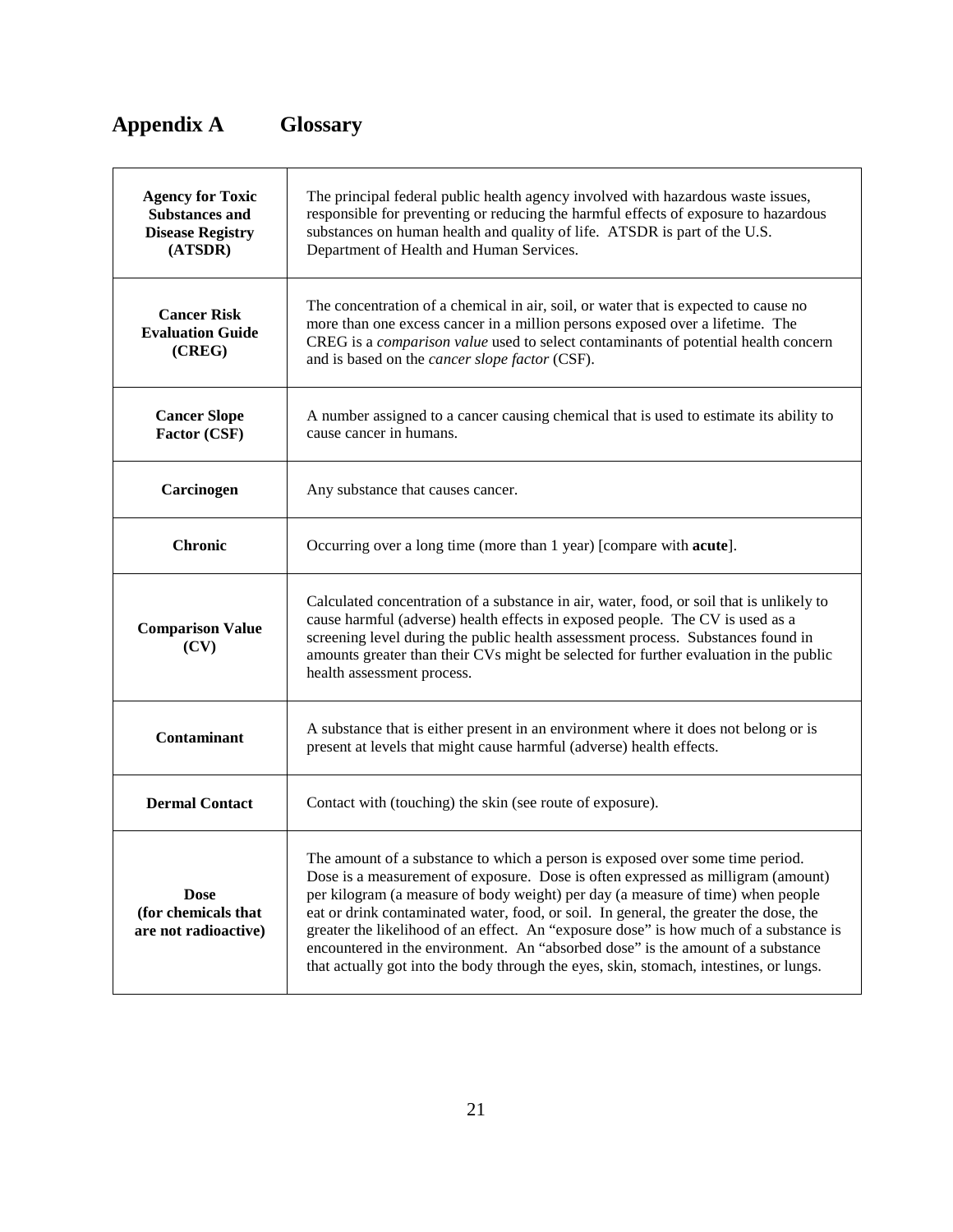| A concentration in air, soil, or water below which adverse non-cancer health effects<br><b>Environmental</b><br>are not expected to occur. The EMEG is a comparison value used to select<br><b>Media Evaluation</b><br>contaminants of potential health concern and is based on ATSDR's minimal risk<br>Guide (EMEG)<br>level (MRL). |                                                                                                                                                                                                                                                                                                                                                                                                      |  |  |  |
|--------------------------------------------------------------------------------------------------------------------------------------------------------------------------------------------------------------------------------------------------------------------------------------------------------------------------------------|------------------------------------------------------------------------------------------------------------------------------------------------------------------------------------------------------------------------------------------------------------------------------------------------------------------------------------------------------------------------------------------------------|--|--|--|
| <b>Environmental</b><br><b>Protection Agency</b><br>(EPA)                                                                                                                                                                                                                                                                            | United States Environmental Protection Agency.                                                                                                                                                                                                                                                                                                                                                       |  |  |  |
| Epidemiology                                                                                                                                                                                                                                                                                                                         | The study of the occurrence and causes of health effects in human populations. An<br>epidemiological study often compares two groups of people who are alike except for<br>one factor, such as exposure to a chemical or the presence of a health effect. The<br>investigators try to determine if any factor (i.e., age, sex, occupation, economic<br>status) is associated with the health effect. |  |  |  |
| <b>Exposure</b>                                                                                                                                                                                                                                                                                                                      | Contact with a substance by swallowing, breathing, or touching the skin or eyes.<br>Exposure may be short-term [acute exposure], of intermediate duration, or long-term<br>[chronic exposure].                                                                                                                                                                                                       |  |  |  |
| Groundwater                                                                                                                                                                                                                                                                                                                          | Water beneath the earth's surface in the spaces between soil particles and between<br>rock surfaces [compare with surface water].                                                                                                                                                                                                                                                                    |  |  |  |
| <b>Hazardous</b><br><b>Substance</b>                                                                                                                                                                                                                                                                                                 | Any material that poses a threat to public health and/or the environment. Typical<br>hazardous substances are materials that are toxic, corrosive, ignitable, explosive, or<br>chemically reactive.                                                                                                                                                                                                  |  |  |  |
| <b>Ingestion</b>                                                                                                                                                                                                                                                                                                                     | The act of swallowing something through eating, drinking, or mouthing objects. A<br>hazardous substance can enter the body this way [see route of exposure].                                                                                                                                                                                                                                         |  |  |  |
| <b>Ingestion Rate (IR)</b>                                                                                                                                                                                                                                                                                                           | The amount of an environmental medium that could be ingested typically on a daily<br>basis. Units for IR are usually liter/day for water, and mg/day for soil.                                                                                                                                                                                                                                       |  |  |  |
| <b>Inhalation</b>                                                                                                                                                                                                                                                                                                                    | The act of breathing. A hazardous substance can enter the body this way [see route]<br>of exposure].                                                                                                                                                                                                                                                                                                 |  |  |  |
| Inorganic                                                                                                                                                                                                                                                                                                                            | Compounds composed of mineral materials, including elemental salts and metals<br>such as iron, aluminum, mercury, and zinc.                                                                                                                                                                                                                                                                          |  |  |  |
| <b>Lowest Observed</b><br><b>Adverse Effect</b><br>Level (LOAEL)                                                                                                                                                                                                                                                                     | The lowest tested dose of a substance that has been reported to cause harmful<br>(adverse) health effects in people or animals.                                                                                                                                                                                                                                                                      |  |  |  |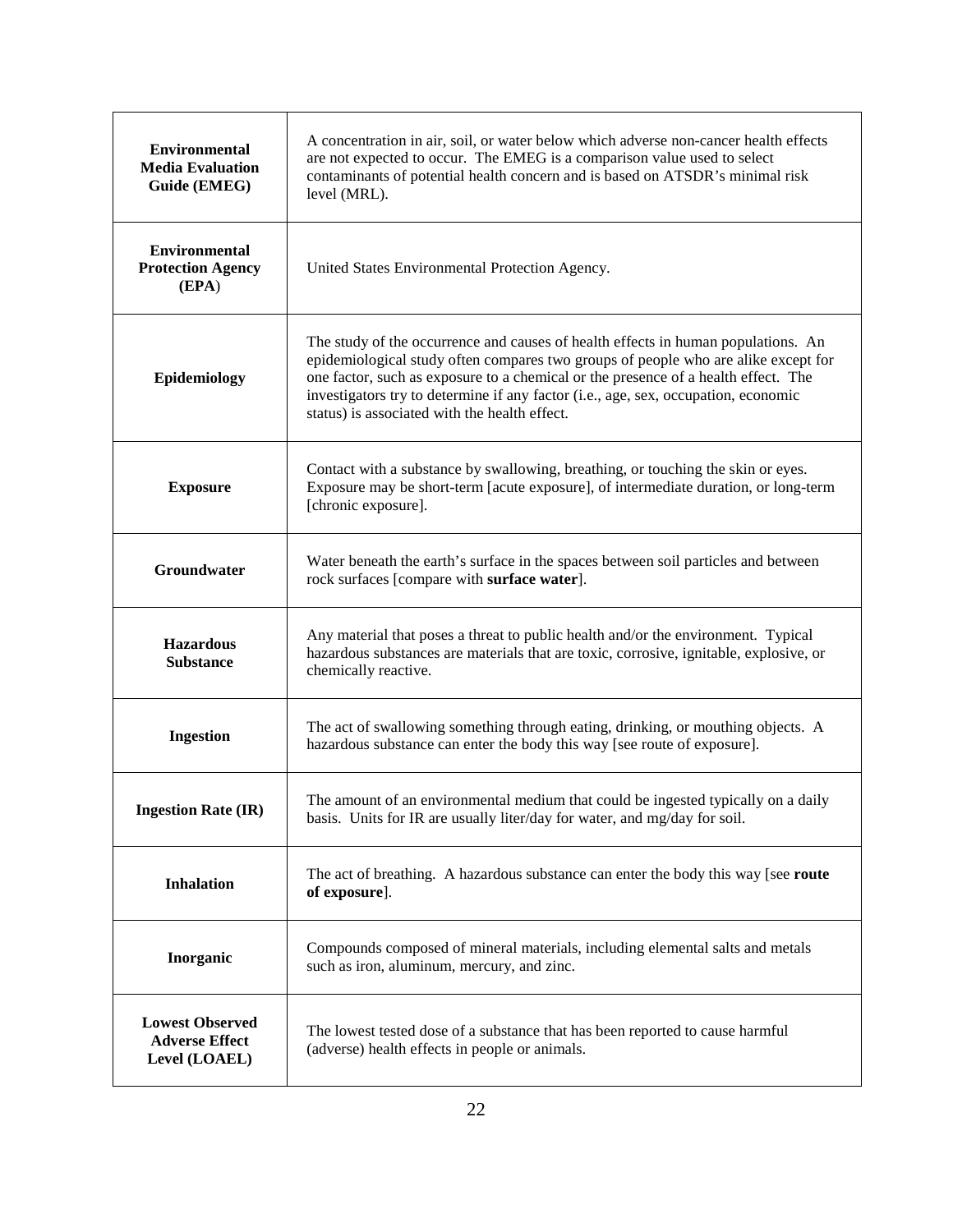| A drinking water regulation established by the federal Safe Drinking Water Act. It is<br><b>Maximum</b><br>the maximum permissible concentration of a contaminant in water that is delivered to<br><b>Contaminant Level</b><br>the free flowing outlet of the ultimate user of a public water system. MCLs are<br>(MCL)<br>enforceable standards. |                                                                                                                                                                                                                                                                                                                                                                                                                                    |  |  |  |  |
|---------------------------------------------------------------------------------------------------------------------------------------------------------------------------------------------------------------------------------------------------------------------------------------------------------------------------------------------------|------------------------------------------------------------------------------------------------------------------------------------------------------------------------------------------------------------------------------------------------------------------------------------------------------------------------------------------------------------------------------------------------------------------------------------|--|--|--|--|
| Media                                                                                                                                                                                                                                                                                                                                             | Soil, water, air, plants, animals, or any other part of the environment that can contain<br>contaminants.                                                                                                                                                                                                                                                                                                                          |  |  |  |  |
| <b>Minimal Risk Level</b><br>(MRL)                                                                                                                                                                                                                                                                                                                | An ATSDR estimate of daily human exposure to a hazardous substance at or below<br>which that substance is unlikely to pose a measurable risk of harmful (adverse),<br>noncancerous effects. MRLs are calculated for a route of exposure (inhalation or<br>oral) over a specified time period (acute, intermediate, or chronic). MRLs should not<br>be used as predictors of harmful (adverse) health effects [see reference dose]. |  |  |  |  |
| <b>Model Toxics</b><br><b>Control Act</b><br>(MTCA)                                                                                                                                                                                                                                                                                               | The hazardous waste cleanup law for Washington State.                                                                                                                                                                                                                                                                                                                                                                              |  |  |  |  |
| <b>No Observed</b><br><b>Adverse Effect</b><br>Level (NOAEL)                                                                                                                                                                                                                                                                                      | The highest tested dose of a substance that has been reported to have no harmful<br>(adverse) health effects on people or animals.                                                                                                                                                                                                                                                                                                 |  |  |  |  |
| <b>Oral Reference</b><br>Dose (RfD)                                                                                                                                                                                                                                                                                                               | An amount of chemical ingested into the body (i.e., dose) below which health effects<br>are not expected. RfDs are published by EPA.                                                                                                                                                                                                                                                                                               |  |  |  |  |
| Organic                                                                                                                                                                                                                                                                                                                                           | Compounds composed of carbon, including materials such as solvents, oils, and<br>pesticides that are not easily dissolved in water.                                                                                                                                                                                                                                                                                                |  |  |  |  |
| Parts per billion<br>(ppb)/Parts per<br>million (ppm)                                                                                                                                                                                                                                                                                             | Units commonly used to express low concentrations of contaminants. For example, 1<br>ounce of trichloroethylene (TCE) in 1 million ounces of water is 1 ppm. 1 ounce of<br>TCE in 1 billion ounces of water is 1 ppb. If one drop of TCE is mixed in a<br>competition size swimming pool, the water will contain about 1 ppb of TCE.                                                                                               |  |  |  |  |
| <b>Reference Dose</b><br><b>Media Evaluation</b><br>Guide (RMEG)                                                                                                                                                                                                                                                                                  | A concentration in air, soil, or water below which adverse non-cancer health effects are<br>not expected to occur. The EMEG is a <i>comparison value</i> used to select contaminants<br>of potential health concern and is based on EPA's oral reference dose (RfD).                                                                                                                                                               |  |  |  |  |
| <b>Route of Exposure</b>                                                                                                                                                                                                                                                                                                                          | The way people come into contact with a hazardous substance. Three routes of<br>exposure are breathing [inhalation], eating or drinking [ingestion], or contact with the<br>skin [dermal contact].                                                                                                                                                                                                                                 |  |  |  |  |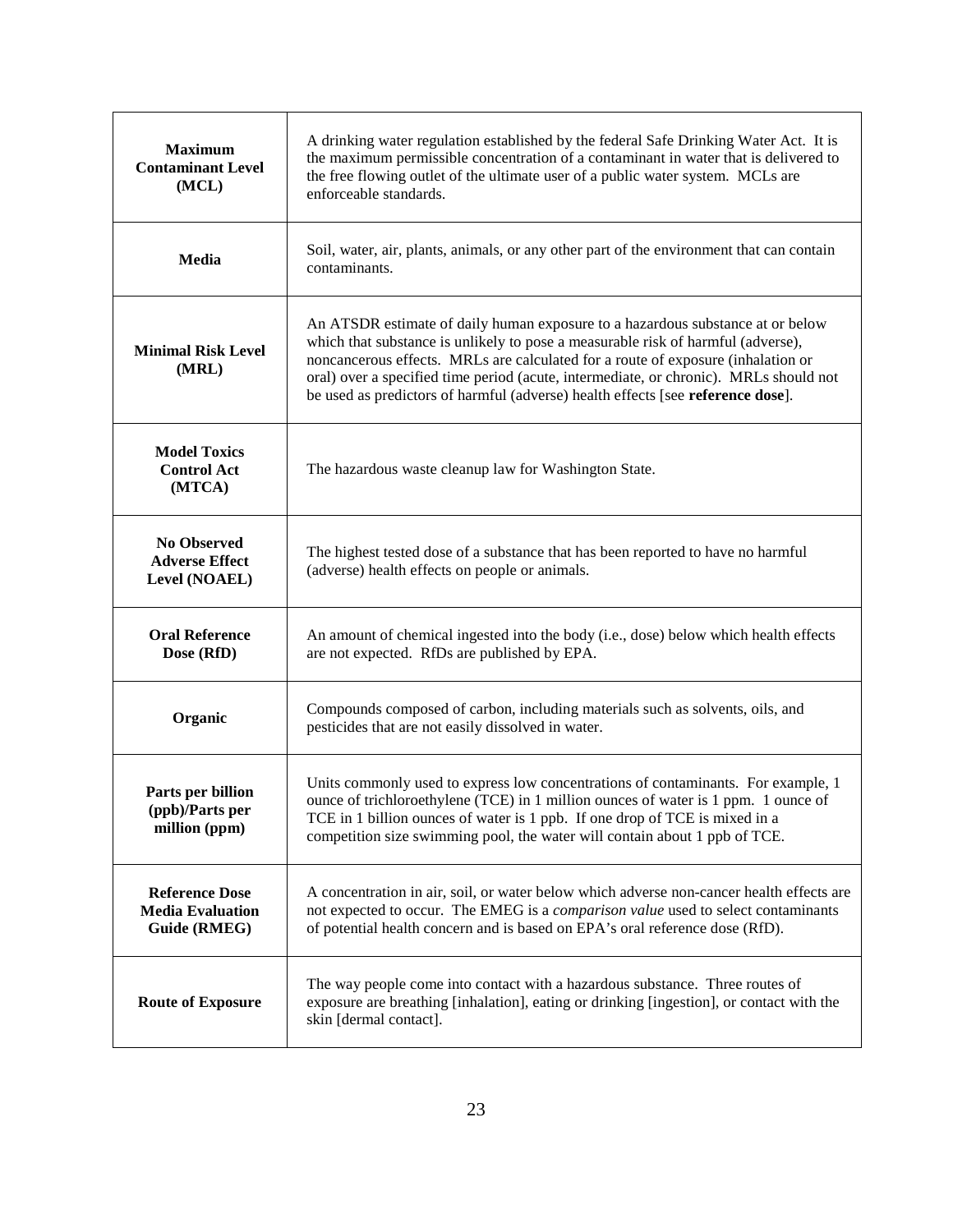| <b>Surface Water</b> | Water on the surface of the earth, such as in lakes, rivers, streams, ponds, and springs<br>[compare with <b>groundwater</b> ]. |
|----------------------|---------------------------------------------------------------------------------------------------------------------------------|
|----------------------|---------------------------------------------------------------------------------------------------------------------------------|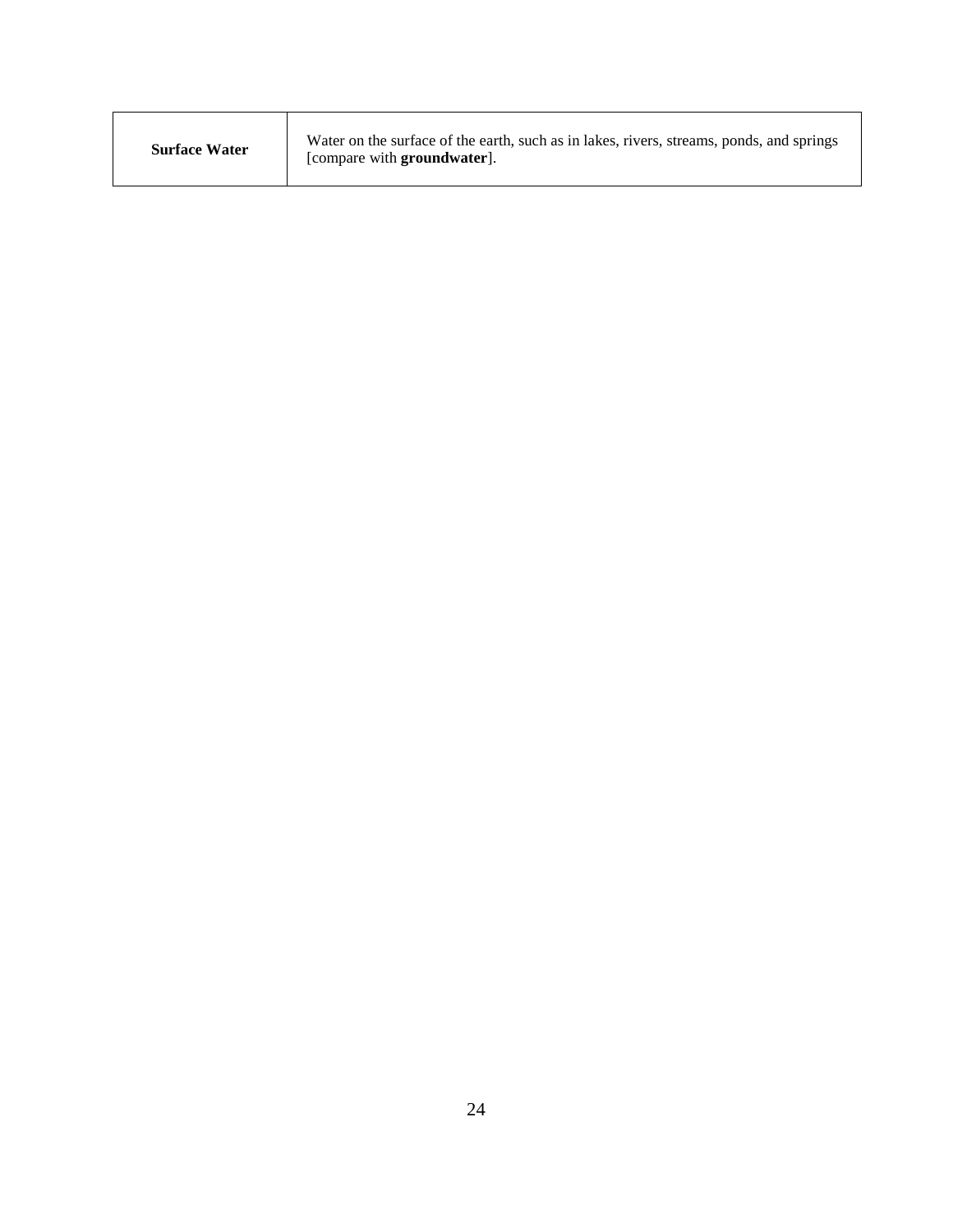## <span id="page-25-0"></span>**Appendix B Screening Value Calculations**

**Table B1**. Range of chemical concentrations detected in surface water from Lake Washington in Kenmore, King County, Washington.

| <b>Compounds</b>           | <b>Range of</b><br><b>Concentration</b><br>(ppb) | Comparison<br>Value (ppb) | <b>EPA</b><br><b>Cancer</b><br><b>Class</b> | Comparison<br><b>Value</b><br>Reference | <b>Contaminant</b><br>of Concern<br>(COC) |
|----------------------------|--------------------------------------------------|---------------------------|---------------------------------------------|-----------------------------------------|-------------------------------------------|
| Antimony                   | $0.2 U - 1 U$                                    | $\overline{4}$            |                                             | <b>RMEG</b>                             | N <sub>o</sub>                            |
| Arsenic                    | $0.9 - 2$                                        | 3                         | $\mathbf{A}$                                | <b>EMEG</b>                             | No                                        |
| <b>Barium</b>              | $6.2 - 11$                                       | 2,000                     | <b>CN</b>                                   |                                         | No                                        |
| Beryllium                  | $0.2 U - 0.5 U$                                  | 20                        | <b>KL</b>                                   |                                         | No                                        |
| Cadmium                    | $0.2 U - 0.5$                                    | $\mathbf{1}$              | B1                                          | <b>EMEG</b>                             | $\rm No$                                  |
| Calcium                    | $10,200 - 15,000$                                |                           |                                             |                                         | No <sup>+</sup>                           |
| Chromium                   | $0.5 U - 2 U$                                    | $10^{\dagger}$            | $\mathbf{A}$                                | <b>EMEG</b>                             | No                                        |
| Copper                     | $1.6 - 2.8$                                      | 100                       | D                                           | <b>IM EMEG</b>                          | No                                        |
| Iron                       | $160 - 480$                                      | 11,000                    |                                             | <b>RSL</b>                              | No                                        |
| Lead                       | $0.1 U - 0.5$                                    | 15                        | B2                                          | <b>MCL</b>                              | No                                        |
| Magnesium                  | $4,210 - 5,060$                                  |                           |                                             |                                         | No <sup>+</sup>                           |
| Manganese                  | $12.4 - 111$                                     | 500                       | ${\bf D}$                                   | <b>IM EMEG</b>                          | No                                        |
| Mercury                    | $0.1 U - 0.1 U$                                  | $\overline{3}$            | $\mathbf D$                                 | <b>RMEG</b>                             | No                                        |
| Nickel                     | $0.7 - 2$                                        | 200                       |                                             | <b>RMEG</b>                             | No                                        |
| Selenium                   | $0.5 U - 2 U$                                    | 50                        | D                                           | <b>EMEG</b>                             | No                                        |
| Silver                     | $0.2 U - 1 U$                                    | 50                        | D                                           | <b>RMEG</b>                             | No                                        |
| Thallium                   | $0.2 U - 1 U$                                    | $\overline{2}$            |                                             | <b>MCL</b>                              | No                                        |
| Zinc                       | $4 U - 6$                                        | 3,000                     | $\mathbf D$                                 | <b>EMEG</b>                             | No                                        |
| 1,2,4-Trichlorobenzene     | $1 U - 1 U$                                      | 1,000                     | D                                           | <b>EMEG</b>                             | No                                        |
| 1,2-Dichlorobenzene        | $1 U - 1 U$                                      | 3,000                     | $\mathbf D$                                 | <b>EMEG</b>                             | N <sub>o</sub>                            |
| 1,3-Dichlorobenzene        | $1 U - 1 U$                                      | 200                       | $\mathbf D$                                 | <b>IM EMEG</b>                          | No                                        |
| 1,4-Dichlorobenzene        | $1 U - 1 U$                                      | 700                       |                                             | <b>EMEG</b>                             | No                                        |
| 2,4-Dimethylphenol         | $3U - 3U$                                        | 200                       |                                             | <b>RMEG</b>                             | No                                        |
| 2-Methylphenol             | $1 U - 1 U$                                      | $200*$                    | $\mathbf C$                                 | <b>RMEG</b>                             | No                                        |
| 4-Methylphenol             | $2\;U-2\;U$                                      | $200*$                    | $\mathbf C$                                 | <b>RMEG</b>                             | No                                        |
| Benzoic acid               | $20 U - 20 U$                                    | 40,000                    | D                                           | <b>RMEG</b>                             | N <sub>0</sub>                            |
| Benzyl alcohol             | $2 U - 2 U$                                      | 1,500                     |                                             | RSL                                     | No                                        |
| Bis(2-ethylhexyl)phthalate | $3 U - 3 U$                                      | 600                       | B2                                          | <b>EMEG</b>                             | No                                        |
| Butyl benzyl phthalate     | $1 U - 1 U$                                      | 2,000                     | $\mathbf C$                                 | <b>RMEG</b>                             | No                                        |
| Diethyl phthalate          | $1 U - 1 U$                                      | 8,000                     | $\mathbf D$                                 | <b>RMEG</b>                             | N <sub>o</sub>                            |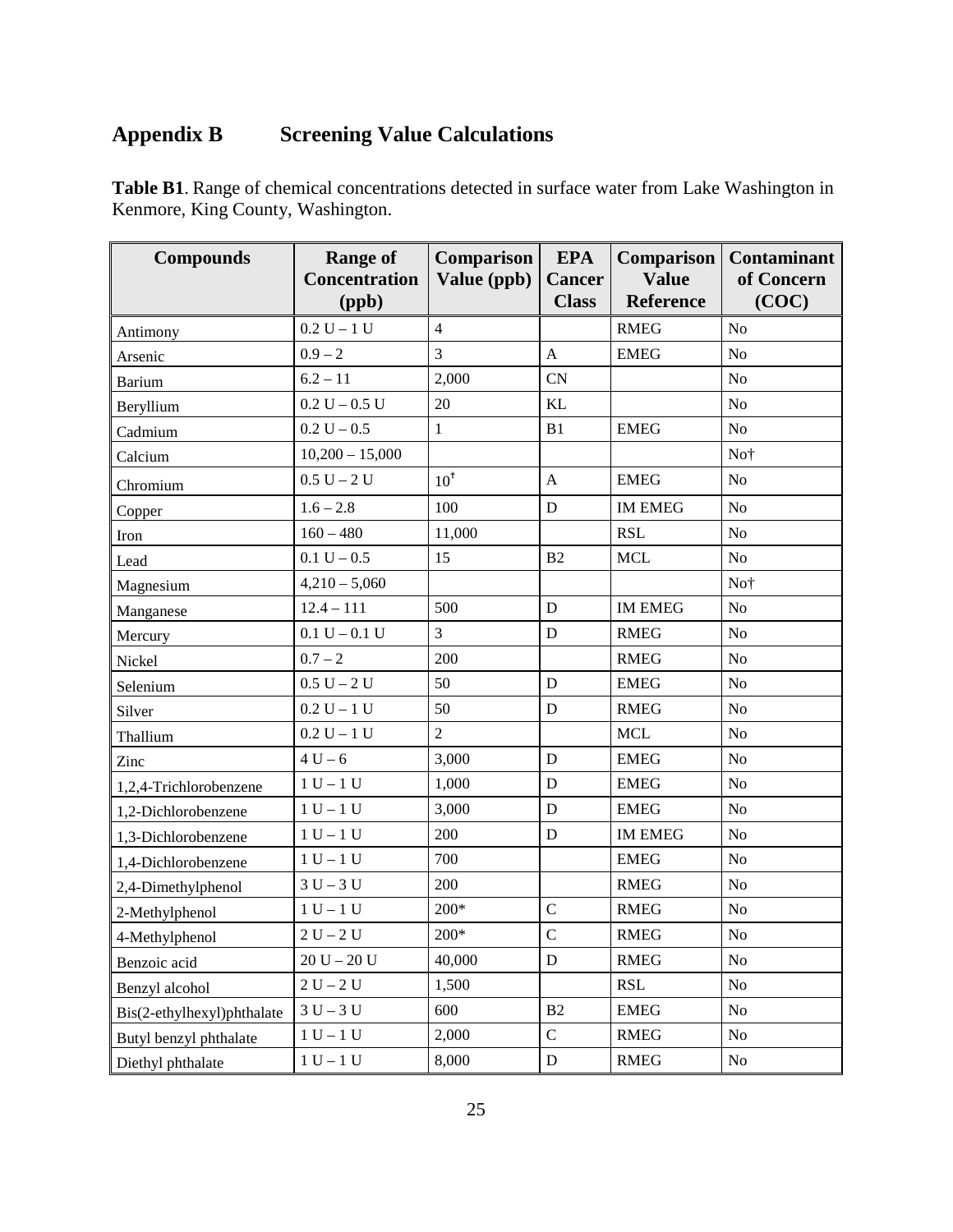| Dimethyl phthalate          | $1 U - 1 U$         | $1,000**$      |                | <b>RMEG</b>    | N <sub>o</sub> |
|-----------------------------|---------------------|----------------|----------------|----------------|----------------|
| Di-n-butyl phthalate        | $1 U - 1 U$         | 1,000          | $\mathbf D$    | <b>RMEG</b>    | N <sub>o</sub> |
| Di-n-octyl phthalate        | $1 U - 1 U$         | 4,000          |                | <b>IM EMEG</b> | N <sub>o</sub> |
| Hexachlorobenzene           | $1 U - 1 U$         | 1              | B2             | <b>IM EMEG</b> | N <sub>o</sub> |
| Hexachlorobutadiene         | $0.05 U - 0.05 U$   | 0.45           | $\mathbf C$    | <b>CREG</b>    | N <sub>o</sub> |
| Hexachloroethane            | $2 U - 2 U$         | $\overline{7}$ | $_{\text{LC}}$ | <b>RMEG</b>    | N <sub>o</sub> |
| N-Nitrosodiphenylamine      | $1 U - 1 U$         | 7.1            | B2             | <b>CREG</b>    | N <sub>o</sub> |
| Pentachlorophenol           | $0.025 U - 0.024 J$ | 0.088          | B2             | <b>CREG</b>    | No             |
| Phenol                      | $1 U - 1 U$         | 3,000          | ${\bf D}$      | <b>RMEG</b>    | ${\rm No}$     |
| 1-Methylnaphthalene         | $0.1 U - 0.1 U$     | 700            |                | <b>EMEG</b>    | N <sub>o</sub> |
| 2-Methylnaphthalene         | $0.1 U - 0.1 U$     | 400            |                | <b>EMEG</b>    | N <sub>o</sub> |
| Acenaphthene                | $0.1 U - 0.1 U$     | 400            |                | <b>RSL</b>     | N <sub>o</sub> |
| Acenaphthylene              | $0.1 U - 0.1 U$     | $3,000***$     | ${\bf D}$      | <b>RMEG</b>    | No             |
| Anthracene                  | $0.1 U - 0.1 U$     | 3,000          | $\mathbf D$    | <b>RMEG</b>    | N <sub>o</sub> |
| Benzo(a)anthracene          | $0.1 U - 0.1 U$     | 0.2            | B2             | <b>MCL</b>     | No             |
| Benzo(a)pyrene              | $0.1 U - 0.1 U$     | 0.2            | B2             | <b>MCL</b>     | N <sub>o</sub> |
| Benzo (b)fluoranthene       | $0.1 U - 0.1 U$     | 0.2            | B2             | <b>MCL</b>     | N <sub>o</sub> |
| Benzo (b,j,k)fluoranthene   | $0.2 U - 0.2 U$     | 0.2            | B2             | <b>MCL</b>     | N <sub>o</sub> |
| Benzo(ghi)perylene          | $0.1 U - 0.1 U$     | $3,000***$     | $\mathbf D$    | <b>RMEG</b>    | N <sub>o</sub> |
| Benzo (k)fluoranthene       | $0.1 U - 0.1 U$     | 0.2            | B2             | <b>MCL</b>     | N <sub>o</sub> |
| Chrysene                    | $0.1 U - 0.1 U$     | 2.9            | B2             | <b>RSL</b>     | N <sub>o</sub> |
| Dibenzo(a,h)anthracene      | $0.1 U - 0.1 U$     | 0.2            | B2             | <b>MCL</b>     | No             |
| Dibenzofuran                | $0.1 U - 0.1 U$     | 5.8            | $\mathbf D$    | <b>RSL</b>     | No             |
| Fluoranthene                | $0.1 U - 0.1 U$     | 4,000          | $\mathbf D$    | <b>IM EMEG</b> | N <sub>o</sub> |
| Fluorene                    | $0.1 U - 0.1 U$     | 4,000          | $\mathbf D$    | <b>IM EMEG</b> | N <sub>o</sub> |
| Indeno $(1,2,3$ -cd) pyrene | $0.1 U - 0.1 U$     | 0.2            | B2             | <b>MCL</b>     | N <sub>o</sub> |
| Naphthalene                 | $0.1 U - 0.1 U$     | 6,000          | $\mathcal{C}$  | <b>IM EMEG</b> | No             |
| Phenanthrene                | $0.1 U - 0.1 U$     | $3,000***$     | $\mathbf D$    | <b>RMEG</b>    | N <sub>o</sub> |
| Pyrene                      | $0.1 U - 0.1 U$     | 300            | $\mathbf D$    | <b>RMEG</b>    | N <sub>o</sub> |

ATSDR - Agency for Toxic Substances and Disease Registry

CREG - ATSDR's Cancer Risk Evaluation Guide (child)

RMEG - ATSDR's Reference Dose Media Evaluation Guide (child)

EMEG - ATSDR's Environmental Media Evaluation Guide (child)

IM EMEG - ATSDR's Intermediate Environmental Media Evaluation Guide (child)

J - Estimated value

U - Compound analyzed, but not detected above detection limit

A - EPA: human carcinogen

B1 - EPA: Probable human carcinogen (limited human, sufficient animal studies)

B2 - EPA: Probable human carcinogen (inadequate human, sufficient animal studies)

C - EPA: Possible human carcinogen (no human, limited animal studies)

D - EPA: Not classifiable as to health carcinogenicity

LC - EPA: Likely to be carcinogenic to humans

KL - EPA: Known/Likely human carcinogen

RSL – EPA: Regional Screening Level

MCL - Maximum contaminant level - Federal and state drinking water standard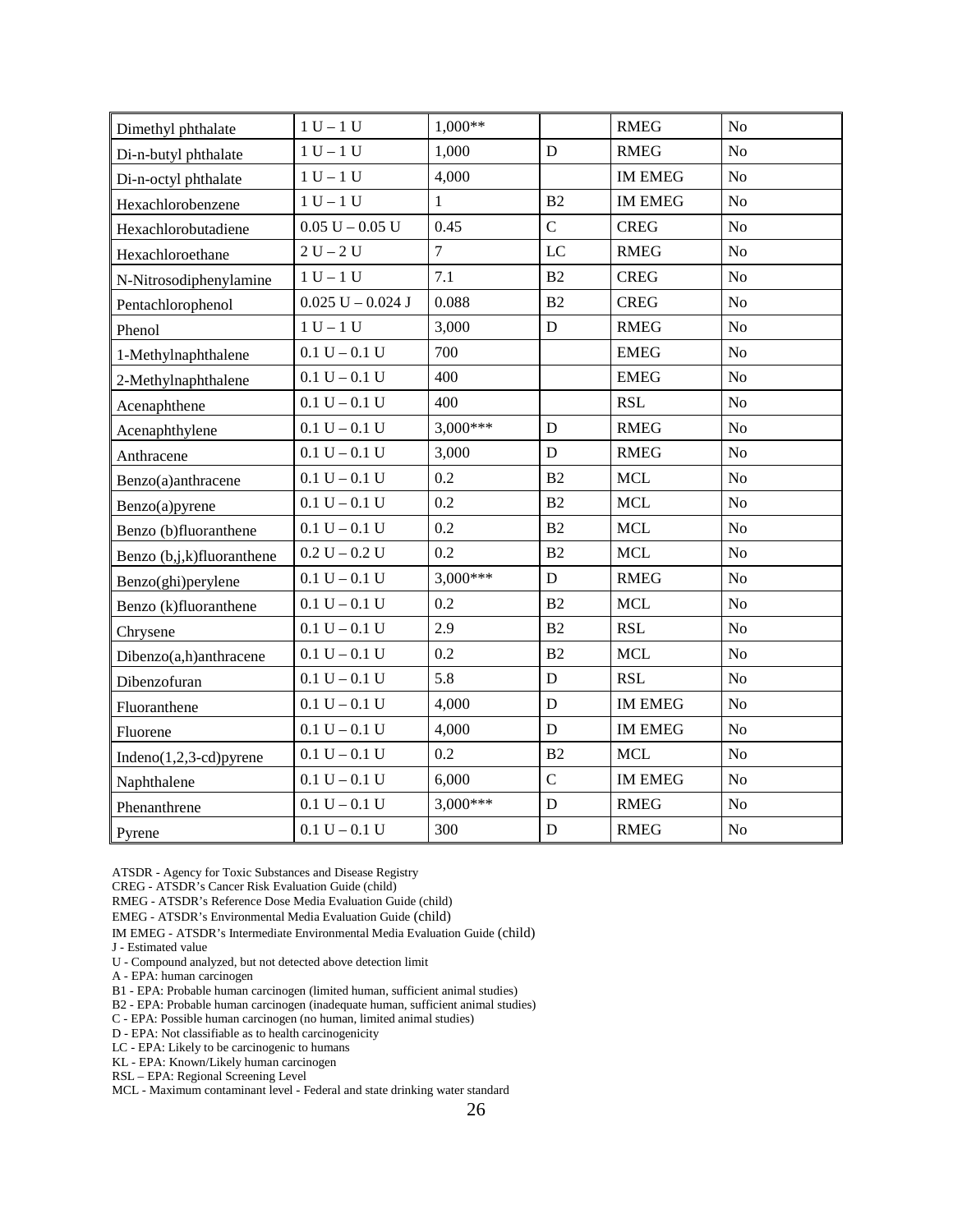ppb - parts per billion EPA - Environmental Protection Agency † Assume hexavalent chromium \* 2,4-Dimethylphenol RMEG value was used as a surrogate \*\* 1,4- Dimethyl phthalate RMEG value was used as a surrogate \*\*\* Anthracene RMEG value was used as a surrogate † - See Public Health Implications section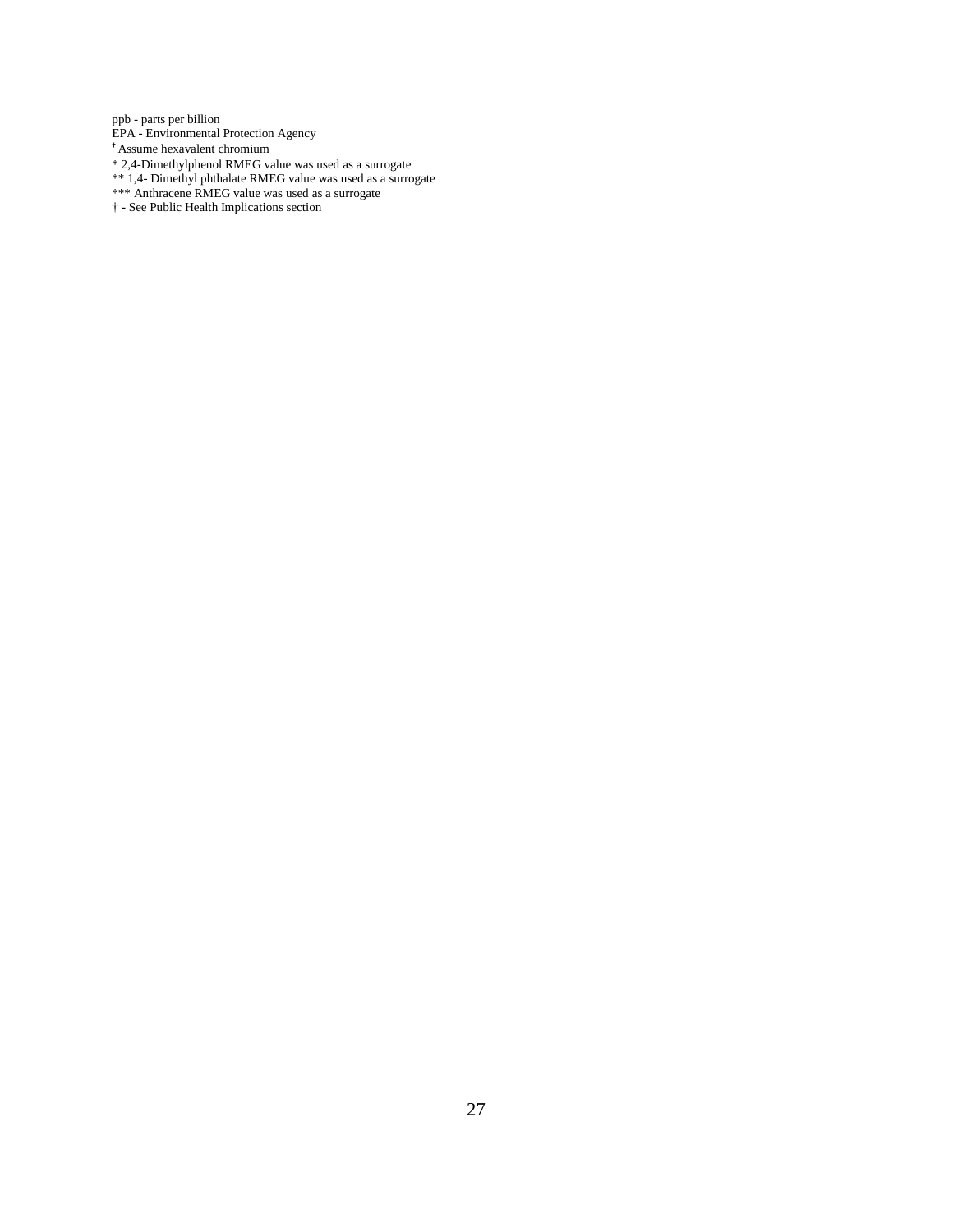**Table B2**. Range of chemical concentrations detected in groundwater at the Kenmore Industrial Park in Kenmore, King County, Washington.

| <b>Compounds</b>           | <b>Range of</b><br><b>Concentration</b><br>(ppb) | Comparison<br>Value (ppb) | <b>EPA</b><br><b>Cancer</b><br><b>Class</b> | Comparison<br><b>Value</b><br>Reference | <b>Contaminant</b><br>of Concern<br>(COC) |
|----------------------------|--------------------------------------------------|---------------------------|---------------------------------------------|-----------------------------------------|-------------------------------------------|
| Antimony                   | $0.2 U - 0.49 U$                                 | $\overline{4}$            |                                             | <b>RMEG</b>                             | N <sub>o</sub>                            |
| Arsenic                    | $1 U - 1.96$                                     | 3                         | $\mathbf{A}$                                | <b>EMEG</b>                             | N <sub>o</sub>                            |
| <b>Barium</b>              | $9.98 - 931$                                     | 2,000                     | <b>CN</b>                                   |                                         | N <sub>o</sub>                            |
| Cadmium                    | $0.02 U - 0.046$                                 | 1                         | B1                                          | <b>EMEG</b>                             | No                                        |
| Chromium                   | $5 U - 1.73$                                     | $10^{\dagger}$            | $\mathbf{A}$                                | <b>EMEG</b>                             | No                                        |
| Copper                     | $0.23 - 1.73$                                    | 100                       | $\mathbf D$                                 | <b>IM EMEG</b>                          | No                                        |
| Lead                       | $0.02 U - 1.97$                                  | 15                        | B2                                          | <b>MCL</b>                              | No                                        |
| Mercury                    | $0.05 U - 0.05 U$                                | $\overline{3}$            | $\mathbf D$                                 | <b>RMEG</b>                             | N <sub>o</sub>                            |
| Nickel                     | $0.46 - 3.1$                                     | 200                       |                                             | <b>RMEG</b>                             | No                                        |
| Selenium                   | $0.05 U - 0.5 U$                                 | 50                        | D                                           | <b>EMEG</b>                             | No                                        |
| Silver                     | $0.02 U - 0.024 J$                               | 50                        | $\mathbf D$                                 | <b>RMEG</b>                             | N <sub>o</sub>                            |
| Zinc                       | $10 U - 27.6$                                    | 3,000                     | D                                           | <b>EMEG</b>                             | No                                        |
| 1-Methylnaphthalene        | $0.1 U - 0.2$                                    | 700                       |                                             | <b>EMEG</b>                             | N <sub>o</sub>                            |
| 2-Methylnaphthalene        | $0.1 U - 0.11$                                   | 400                       |                                             | <b>EMEG</b>                             | No                                        |
| Acenaphthene               | $0.64 - 2.2$                                     | 400                       |                                             | <b>RSL</b>                              | No                                        |
| Acenaphthylene             | $0.099 U - 0.1 U$                                | $3,000*$                  | D                                           | <b>RMEG</b>                             | No                                        |
| Anthracene                 | $0.099 U - 0.1 U$                                | 3,000                     | D                                           | <b>RMEG</b>                             | N <sub>o</sub>                            |
| Benzo(a)anthracene         | $0.01 U - 0.053$                                 | 0.2                       | B2                                          | <b>MCL</b>                              | No                                        |
| Benzo(a)pyrene             | $0.01 U - 0.057$                                 | 0.2                       | B2                                          | <b>MCL</b>                              | No                                        |
| Benzo (b)fluoranthene      | $0.01 U - 0.077$                                 | 0.2                       | B2                                          | <b>MCL</b>                              | N <sub>o</sub>                            |
| Benzo (j,k)fluoranthene    | $0.01 U - 0.057$                                 | 0.2                       | B <sub>2</sub>                              | <b>MCL</b>                              | No                                        |
| Benzo(ghi)perylene         | $0.01 U - 0.071$                                 | $3,000*$                  | $\mathbf D$                                 | <b>RMEG</b>                             | No                                        |
| Chrysene                   | $0.01 U - 0.059$                                 | 2.9                       | B2                                          | <b>RSL</b>                              | No                                        |
| Dibenzo(a,h)anthracene     | $0.01 U - 0.05 U$                                | 0.2                       | B2                                          | <b>MCL</b>                              | No                                        |
| Dibenzofuran               | $0.1 U - 0.1 U$                                  | 5.8                       | ${\rm D}$                                   | <b>RSL</b>                              | No                                        |
| Fluoranthene               | $0.099 U - 0.2$                                  | 4,000                     | D                                           | <b>IM EMEG</b>                          | No                                        |
| Fluorene                   | $0.29 U - 1$                                     | 4,000                     | D                                           | <b>IM EMEG</b>                          | No                                        |
| Indeno $(1,2,3$ -cd)pyrene | $0.01 U - 0.055$                                 | 0.2                       | B2                                          | $\operatorname{MCL}$                    | No                                        |
| Naphthalene                | $0.1 U - 0.23$                                   | 6,000                     | $\overline{C}$                              | <b>IM EMEG</b>                          | No                                        |
| Phenanthrene               | $0.099 U - 0.1 U$                                | $3,000*$                  | $\mathbf D$                                 | <b>RMEG</b>                             | No                                        |
| Pyrene                     | $0.099 U - 0.15$                                 | 300                       | $\mathbf D$                                 | <b>RMEG</b>                             | No                                        |
| Diesel Range (TPH)         | $250 U - 280 U$                                  | 500                       |                                             | <b>MTCA</b>                             | No                                        |
| Oil Range (TPH)            | 400 U $-750$ U                                   | 500                       |                                             | <b>MTCA</b>                             | No                                        |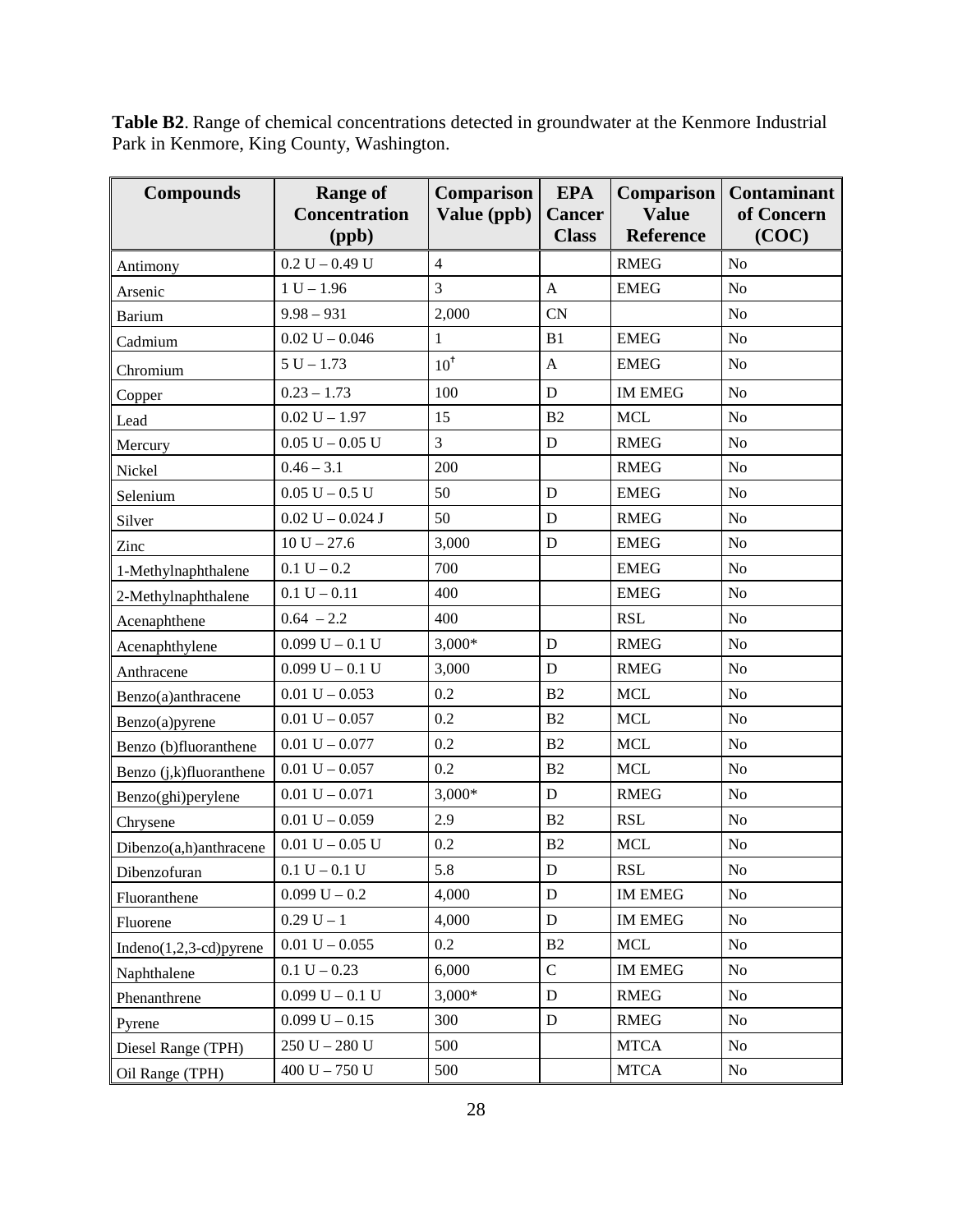ATSDR - Agency for Toxic Substances and Disease Registry

CREG - ATSDR's Cancer Risk Evaluation Guide (child)

RMEG - ATSDR's Reference Dose Media Evaluation Guide (child)

EMEG - ATSDR's Environmental Media Evaluation Guide (child)

IM EMEG - ATSDR's Intermediate Environmental Media Evaluation Guide (child)

J - Estimated value

U - Compound analyzed, but not detected above detection limit or analyte was not detected at or above laboratory reporting limit

A - EPA: human carcinogen

B1 - EPA: Probable human carcinogen (limited human, sufficient animal studies)

B2 - EPA: Probable human carcinogen (inadequate human, sufficient animal studies)

C - EPA: Possible human carcinogen (no human, limited animal studies)

D - EPA: Not classifiable as to health carcinogenicity

RSL – EPA: Regional Screening Level

MCL - Maximum contaminant level - Federal and state drinking water standard

ppb - parts per billion

EPA - Environmental Protection Agency

† Assume hexavalent chromium

\* Anthracene RMEG value was used as a surrogate

MTCA - Washington State Department of Ecology Model Toxics Control Act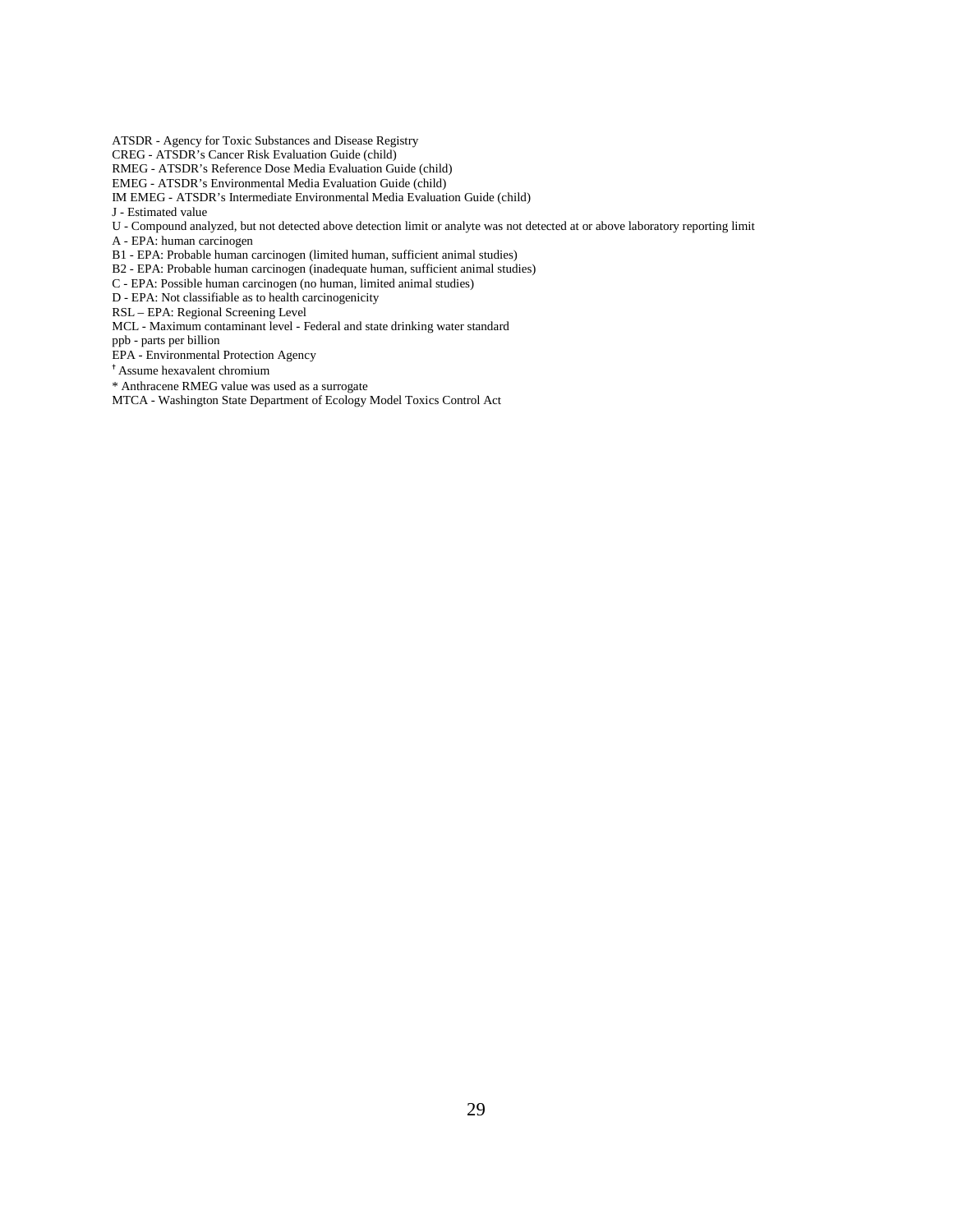| <b>Compounds</b>           | <b>Range of</b><br><b>Concentration</b><br>(ppm) | <b>Comparison</b><br><b>Value</b><br>(ppm) | <b>EPA</b><br><b>Cancer</b><br><b>Class</b> | Comparison<br><b>Value</b><br><b>Reference</b> | <b>Contaminant</b><br>of Concern<br>(COC) |
|----------------------------|--------------------------------------------------|--------------------------------------------|---------------------------------------------|------------------------------------------------|-------------------------------------------|
| Antimony                   | $6$ UJ $-$ 10 UJ                                 | 20                                         | D                                           | <b>RMEG</b>                                    | N <sub>o</sub>                            |
| Arsenic                    | $6 U - 10 U$                                     | 15                                         | $\mathbf{A}$                                | <b>EMEG</b>                                    | N <sub>o</sub>                            |
| Cadmium                    | $0.2 U - 0.5$                                    | 5                                          | B <sub>1</sub>                              | <b>EMEG</b>                                    | No                                        |
| Chromium                   | $17.8 J - 27 J$                                  | $150^{\dagger}$                            | $\mathbf{A}$                                | <b>RMEG</b>                                    | No                                        |
| Copper                     | $4.3 - 220$                                      | 500                                        | D                                           | <b>IM EMEG</b>                                 | N <sub>o</sub>                            |
| Lead                       | $4 - 16$                                         | 250                                        | B <sub>2</sub>                              | <b>MTCA</b>                                    | N <sub>o</sub>                            |
| Mercury                    | $0.02 U - 0.23$                                  | 1                                          | D                                           | <b>MTCA</b>                                    | N <sub>o</sub>                            |
| Nickel                     | $20 - 36$                                        | 1,000                                      |                                             | <b>RMEG</b>                                    | N <sub>o</sub>                            |
| Selenium                   | $0.6 U - 1 U$                                    | 250                                        | D                                           | <b>EMEG</b>                                    | N <sub>o</sub>                            |
| Silver                     | $0.4 U - 0.6 U$                                  | 250                                        | ${\bf D}$                                   | <b>RMEG</b>                                    | No                                        |
| Zinc                       | $34 - 69$                                        | 15,000                                     | D                                           | <b>EMEG</b>                                    | N <sub>o</sub>                            |
| Tributyltin                |                                                  | $15^{11}$                                  | CN                                          | <b>EMEG</b>                                    | N <sub>o</sub>                            |
| 1,2,4-Trichlorobenzene     | $0.018$ U $-$ 0.02 U                             | 5,000                                      | D                                           | <b>EMEG</b>                                    | N <sub>o</sub>                            |
| 1,2-Dichlorobenzene        | $0.018 U - 0.02 U$                               | 15,000                                     |                                             | <b>EMEG</b>                                    | N <sub>o</sub>                            |
| 1,3-Dichlorobenzene        | $0.018$ U $- 0.02$ U                             | 1,000                                      | $\mathbf D$                                 | <b>IM EMEG</b>                                 | No                                        |
| 1,4-Dichlorobenzene        | $0.018 U - 0.02 U$                               | 3,500                                      |                                             | <b>EMEG</b>                                    | No                                        |
| 2,4-Dimethylphenol         | $0.018$ UJ $-0.02$ UJ                            | 1,000                                      |                                             | <b>RMEG</b>                                    | N <sub>o</sub>                            |
| 2-Methylphenol             | $0.016 J - 0.02 U$                               | 1,000*                                     | $\mathbf C$                                 | <b>RMEG</b>                                    | N <sub>o</sub>                            |
| 4-Methylphenol             | $0.016 J - 0.15$                                 | 1,000*                                     | $\overline{C}$                              | <b>RMEG</b>                                    | No                                        |
| Benzoic acid               | $0.37 U - 0.39J$                                 | 200,000                                    | $\mathbf D$                                 | <b>RMEG</b>                                    | No                                        |
| Benzyl alcohol             | $0.018 U - 0.21$                                 | 6,100                                      |                                             | <b>RSL</b>                                     | No                                        |
| Bis(2-ethylhexyl)phthalate | $0.016 J - 0.46$                                 | 50                                         | B <sub>2</sub>                              | <b>CREG</b>                                    | N <sub>o</sub>                            |
| Butyl benzyl phthalate     | $0.016 J - 0.065$                                | 10,000                                     | $\mathcal{C}$                               | <b>RMEG</b>                                    | No                                        |
| Diethyl phthalate          | $0.0046$ U $-0.067$                              | 40,000                                     | $\mathbf D$                                 | <b>RMEG</b>                                    | No                                        |
| Dimethyl phthalate         | $0.018$ U $- 0.02$ U                             | 5,000                                      |                                             | <b>RMEG</b>                                    | N <sub>o</sub>                            |
| Di-n-butyl phthalate       | $0.018$ U $-$ 0.02 U                             | 5,000                                      | D                                           | <b>RMEG</b>                                    | No                                        |
| Di-n-octyl phthalate       | $0.018$ U $-$ 0.02 U                             | 20,000                                     |                                             | <b>IM EMEG</b>                                 | No                                        |
| Hexachlorobenzene          | $0.018 U - 0.023$                                | 0.44                                       | B2                                          | <b>CREG</b>                                    | No                                        |
| Hexachlorobutadiene        | $0.01$ UJ $-0.01$ UJ                             | 9                                          | $\mathbf C$                                 | <b>CREG</b>                                    | No                                        |
| Hexachloroethane           | $0.018$ U $-$ 0.02 U                             | 18                                         | LC                                          | <b>CREG</b>                                    | No                                        |
| N-Nitrosodiphenylamine     | $0.018$ U $-$ 0.02 U                             | 140                                        | B <sub>2</sub>                              | <b>CREG</b>                                    | No                                        |
| Pentachlorophenol          | $0.18 U - 0.2 U$                                 | 1.8                                        | B <sub>2</sub>                              | <b>CREG</b>                                    | $\rm No$                                  |
| Phenol                     | $0.01 J - 0.18$                                  | 15,000                                     | $\mathbf D$                                 | <b>RMEG</b>                                    | No                                        |

**Table B3**. Range of chemical concentrations detected in sediment within Log Boom Park in Kenmore, King County, Washington.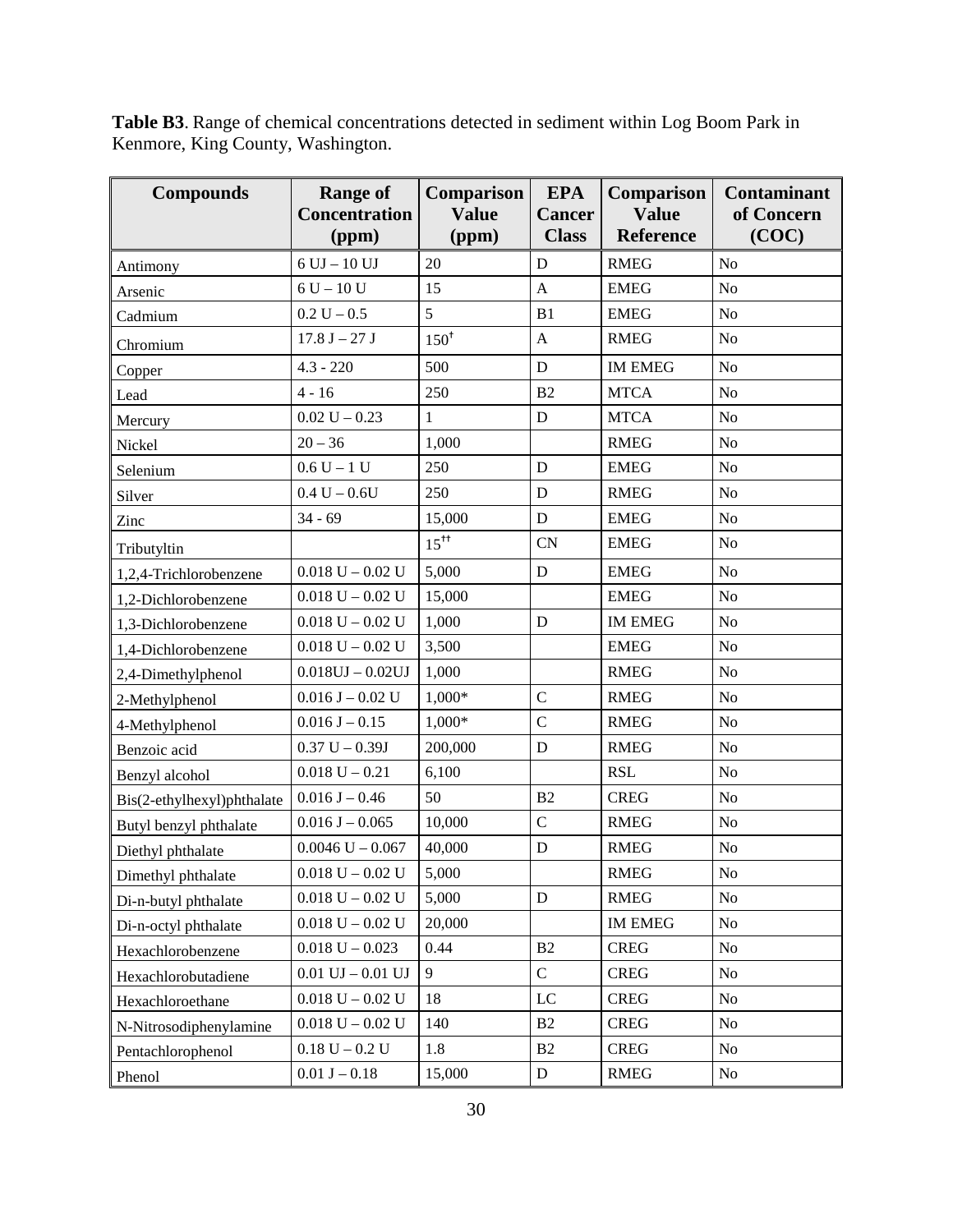| 1-Methylnaphthalene        | $0.0025$ J $-0.083$   | 3,500                   |                | <b>EMEG</b>    | N <sub>o</sub> |
|----------------------------|-----------------------|-------------------------|----------------|----------------|----------------|
| 2-Methylnaphthalene        | $0.004$ J $- 0.19$    | 2,000                   |                | <b>EMEG</b>    | N <sub>o</sub> |
| Acenaphthene               | $0.0031 J - 0.12$     | 3,000                   |                | <b>RMEG</b>    | N <sub>o</sub> |
| Acenaphthylene             | $0.0034$ J $-0.02$    | $3,000**$               |                | <b>RMEG</b>    | N <sub>o</sub> |
| Anthracene                 | $0.0038$ J $-0.19$    | 15,000                  | $\mathbf D$    | <b>RMEG</b>    | No             |
| Benzo(a)anthracene         | $0.0046$ U $- 0.33$   | 1,500***                |                | <b>RMEG</b>    | N <sub>o</sub> |
|                            |                       | 0.15                    | B <sub>2</sub> | <b>RSL</b>     | Yes (cPAH)     |
| Benzo(a)pyrene             | $0.0046$ U $- 0.21$   | 1,500***                |                | <b>RMEG</b>    | N <sub>o</sub> |
|                            |                       | 0.096                   | B2             | <b>CREG</b>    | Yes (cPAH)     |
| Benzo (b,j,k)fluoranthene  | $0.038$ U $- 0.55$    | 1,500***                |                | <b>RMEG</b>    | N <sub>o</sub> |
|                            | (0.12)                | $0.15^{+++}$            | B2             | <b>RSL</b>     | Yes (cPAH)     |
| Benzo(ghi)perylene         | $0.0032$ J $-0.074$   | 1,500***                | $\mathbf D$    |                | N <sub>o</sub> |
| Chrysene                   | $0.0046$ U $- 0.48$   | $1,500***$              |                | <b>RMEG</b>    | N <sub>o</sub> |
|                            |                       | 15                      | B2             | <b>RSL</b>     | Yes (cPAH)     |
| Dibenzo(a,h)anthracene     | $0.0046$ U $- 0.023$  | $1,500***$              |                | <b>RMEG</b>    | N <sub>o</sub> |
|                            |                       | $0.096$ <sup>++++</sup> |                | <b>CREG</b>    | Yes (cPAH)     |
| Dibenzofuran               | $0.0046$ U $- 0.28$   | 78                      | ${\bf D}$      | <b>RSL</b>     | N <sub>o</sub> |
| Fluoranthene               | $0.0043 J - 1.1$      | 2,000                   | D              | <b>RMEG</b>    | N <sub>o</sub> |
| Fluorene                   | $0.0024$ J $- 0.23$   | 2,000                   | D              | <b>RMEG</b>    | N <sub>o</sub> |
| Indeno $(1,2,3$ -cd)pyrene | $0.0046$ U $-0.069$   | 1,500***                |                | <b>RMEG</b>    | N <sub>o</sub> |
|                            |                       | 0.15                    | B <sub>2</sub> | <b>RSL</b>     | Yes (cPAH)     |
| Naphthalene                | $0.0046$ U $- 0.38$   | 30,000                  | $\overline{C}$ | <b>IM EMEG</b> | N <sub>o</sub> |
| Phenanthrene               | $0.0031$ J $-0.86$    | 1,500***                | $\mathbf D$    |                | No             |
| Pyrene                     | $0.003 J - 0.74$      | 1,500                   | $\mathbf D$    | <b>RMEG</b>    | N <sub>o</sub> |
| <b>Total Aroclors</b>      | $0.018$ U $- 0.028$ J | $1****$                 |                | <b>EMEG</b>    | N <sub>o</sub> |
| Total cPAH (BaP-EQ)        | 1.09                  | 0.1                     | B2             | <b>CREG</b>    | Yes            |
| <b>Total Dioxin TEQ</b>    | $3.0E-7 J - 7.9E-6$   | 5.0E-5                  | B2             | <b>EMEG</b>    | N <sub>o</sub> |

ATSDR - Agency for Toxic Substances and Disease Registry

CREG - ATSDR's Cancer Risk Evaluation Guide (child)

RMEG - ATSDR's Reference Dose Media Evaluation Guide (child)

EMEG - ATSDR's Environmental Media Evaluation Guide (child)

IM EMEG - ATSDR's Intermediate Environmental Media Evaluation Guide (child)

J - Estimated value

U - Compound analyzed, but not detected above detection limit

UJ - Compound analyzed, but not detected above estimated detection limit

EPA - Environmental Protection Agency

A - EPA: human carcinogen

B1 - EPA: Probable human carcinogen (limited human, sufficient animal studies)

B2 - EPA: Probable human carcinogen (inadequate human, sufficient animal studies)

C - EPA: Possible human carcinogen (no human, limited animal studies)

CN - EPA: Carcinogenic potential cannot be determine

D - EPA: Not classifiable as to health carcinogenicity

LC - EPA: Likely to be carcinogenic to humans

RSL – EPA: Regional Screening Level

† Assume hexavalent chromium

†† Tributyltin oxide EMEG value was used as a surrogate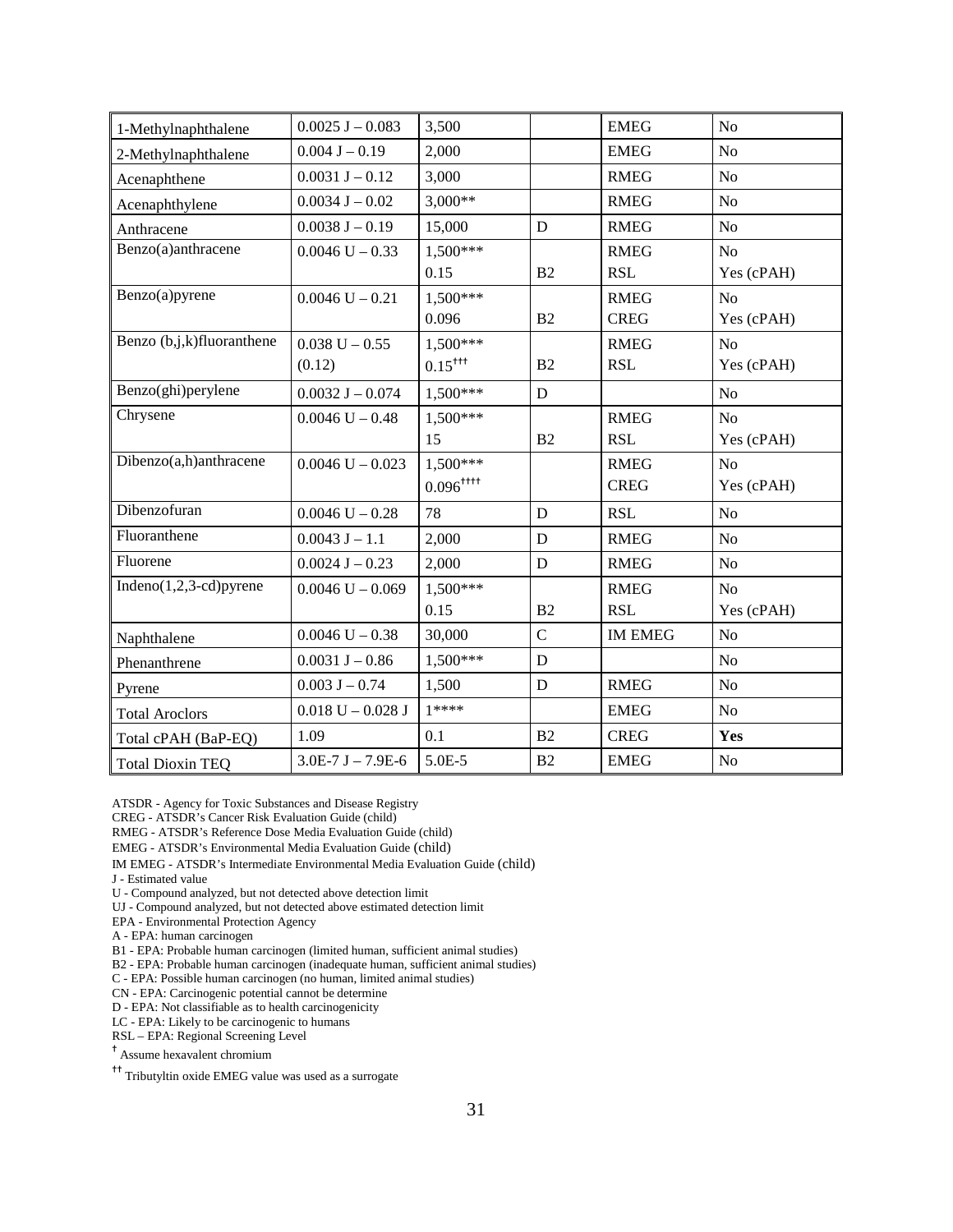††† Benzo (b)fluoranthene carcinogenic EPA: Regional Screening Level value was used as a surrogate

†††† Benzo(a)pyrene CREG value was used as a surrogate

\* 2,4-Dimethylphenol RMEG value was used as a surrogate

\*\* Acenaphthene RMEG value was used as a surrogate

\*\*\* Pyrene RMEG value was used as a surrogate

\*\*\*\* Arocolor 1254 EMEG value was used as a surrogate

Total Dioxin TEQ – sum of dioxin/furans toxic equivalent (TEQ)

cPAHs – Carcinogenic Polycyclic Aromatic Hydrocarbons

BaP-EQ – Benzo(a)pyrene Equivalents: sum of individual cPAHs multiplied by the relative potency factor (RPF) describing the carcinogenic potential relative to BaP.

PPM – parts per million

**BOLD** values exceed comparison values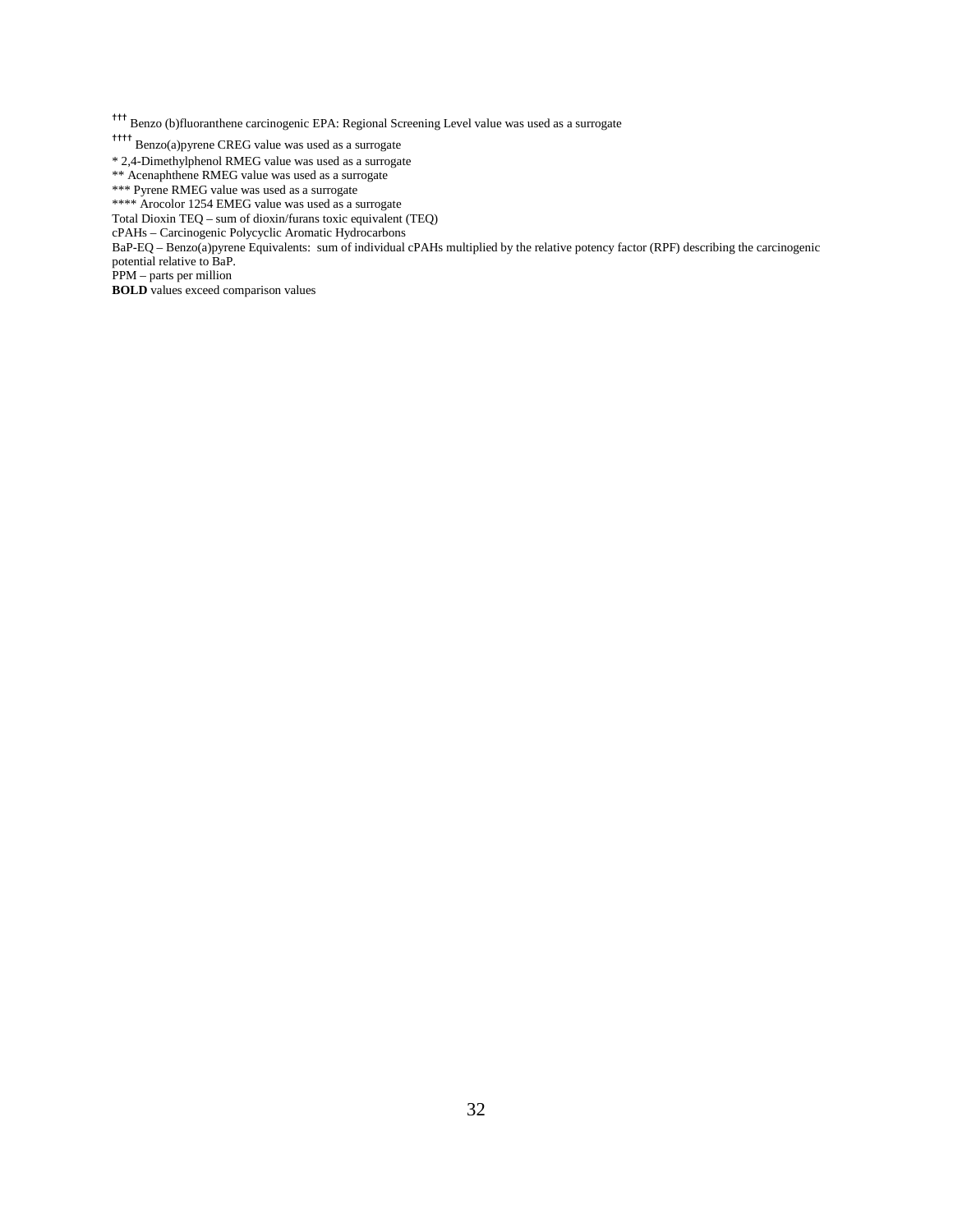**Table B4**. Range of chemical concentrations detected in sediment within the motor boat launch in Kenmore, King County, Washington.

| <b>Compounds</b>           | <b>Range of</b><br><b>Concentration</b><br>(ppm) | <b>EPA</b><br>Comparison<br>Value (ppm)<br><b>Cancer</b><br><b>Class</b> |               | <b>Comparison</b><br><b>Value</b><br><b>Reference</b> | <b>Contaminant</b><br>of Concern<br>(COC) |
|----------------------------|--------------------------------------------------|--------------------------------------------------------------------------|---------------|-------------------------------------------------------|-------------------------------------------|
| Antimony                   | $6$ UJ $-7$ UJ                                   | 20                                                                       | $\mathbf D$   | <b>RMEG</b>                                           | No                                        |
| Arsenic                    | $6U - 7U$                                        | 15                                                                       | $\mathbf{A}$  | <b>EMEG</b>                                           | No                                        |
| Cadmium                    | $0.3 - 0.4$                                      | 5                                                                        | B1            | <b>EMEG</b>                                           | No                                        |
| Chromium                   | $28.8 J - 29.6 J$                                | $150^{\dagger}$                                                          | $\mathbf{A}$  | <b>RMEG</b>                                           | N <sub>o</sub>                            |
| Copper                     | $21.9 - 38.2$                                    | 500                                                                      | $\mathbf D$   | <b>IM EMEG</b>                                        | N <sub>o</sub>                            |
| Lead                       | $7 - 11$                                         | 250                                                                      | B2            | <b>MTCA</b>                                           | N <sub>o</sub>                            |
| Mercury                    | $0.02 U - 0.03U$                                 | $\mathbf{1}$                                                             | D             | <b>MTCA</b>                                           | N <sub>o</sub>                            |
| Nickel                     | $26 - 28$                                        | 1,000                                                                    |               | <b>RMEG</b>                                           | No                                        |
| Selenium                   | $0.6 U - 0.7 U$                                  | 250                                                                      | $\mathbf D$   | <b>EMEG</b>                                           | N <sub>o</sub>                            |
| Silver                     | $0.4 U - 0.4U$                                   | 250                                                                      | D             | <b>RMEG</b>                                           | No                                        |
| Zinc                       | $54 - 64$                                        | 15,000                                                                   | $\mathbf D$   | <b>EMEG</b>                                           | No                                        |
| 1,2,4-Trichlorobenzene     | $0.018$ U $-$ 0.019 U                            | 5,000                                                                    | ${\bf D}$     | <b>EMEG</b>                                           | N <sub>o</sub>                            |
| 1,2-Dichlorobenzene        | $0.018$ U $-$ 0.019 U                            | 15,000                                                                   |               | <b>EMEG</b>                                           | No                                        |
| 1,3-Dichlorobenzene        | $0.018$ U $-$ 0.019 U                            | 1,000                                                                    | D             | <b>IM EMEG</b>                                        | N <sub>o</sub>                            |
| 1,4-Dichlorobenzene        | $0.018$ U $-$ 0.019 U                            | 3,500                                                                    |               | <b>EMEG</b>                                           | N <sub>o</sub>                            |
| 2,4-Dimethylphenol         | $0.018$ UJ $-0.019$ UJ                           | 1,000                                                                    |               | <b>RMEG</b>                                           | N <sub>o</sub>                            |
| 2-Methylphenol             | $0.018 U - 0.019U$                               | 1,000*                                                                   | $\mathsf{C}$  | <b>RMEG</b>                                           | N <sub>o</sub>                            |
| 4-Methylphenol             | $0.037 U - 0.038U$                               | $1,000*$                                                                 | $\mathsf{C}$  | <b>RMEG</b>                                           | No                                        |
| Benzoic acid               | $0.14 J - 0.37 U$                                | 200,000                                                                  | $\mathbf D$   | <b>RMEG</b>                                           | No                                        |
| Benzyl alcohol             | $0.018$ U $- 0.023$                              | 6100                                                                     |               | <b>RSL</b>                                            | No                                        |
| Bis(2-ethylhexyl)phthalate | $0.072 - 0.13$                                   | 50                                                                       | B2            | <b>CREG</b>                                           | No                                        |
| Butyl benzyl phthalate     | $0.019 U - 0.019$                                | 10,000                                                                   | $\mathcal{C}$ | <b>RMEG</b>                                           | N <sub>o</sub>                            |
| Diethyl phthalate          | $0.0046$ U $- 0.048$ U                           | 40,000                                                                   | ${\bf D}$     | <b>RMEG</b>                                           | No                                        |
| Dimethyl phthalate         | $0.097 - 0.97$                                   | 5,000                                                                    |               | <b>RMEG</b>                                           | No                                        |
| Di-n-butyl phthalate       | $0.017 J - 0.028$                                | 5,000                                                                    | ${\bf D}$     | <b>RMEG</b>                                           | No                                        |
| Di-n-octyl phthalate       | $0.015$ J $- 0.018$ U                            | 20,000                                                                   |               | <b>IM EMEG</b>                                        | No                                        |
| Hexachlorobenzene          | $0.018 U - 0.019U$                               | 0.44                                                                     | B2            | <b>CREG</b>                                           | No                                        |
| Hexachlorobutadiene        | $0.01$ UJ $-0.01$ UJ                             | 9                                                                        | $\mathbf C$   | <b>CREG</b>                                           | No                                        |
| Hexachloroethane           | $0.018$ U $-$ 0.019 U                            | 18                                                                       | LC            | <b>CREG</b>                                           | No                                        |
| N-Nitrosodiphenylamine     | $0.018$ U $-$ 0.019 U                            | 140                                                                      | B2            | <b>CREG</b>                                           | No                                        |
| Pentachlorophenol          | $0.18 U - 0.19 U$                                | 1.8                                                                      | B2            | <b>CREG</b>                                           | No                                        |
| Phenol                     | $0.011 J - 0.018 U$                              | 15,000                                                                   | ${\bf D}$     | <b>RMEG</b>                                           | No                                        |
| 1-Methylnaphthalene        | $0.003$ J $- 0.0046$ U                           | 3,500                                                                    |               | <b>EMEG</b>                                           | $\rm No$                                  |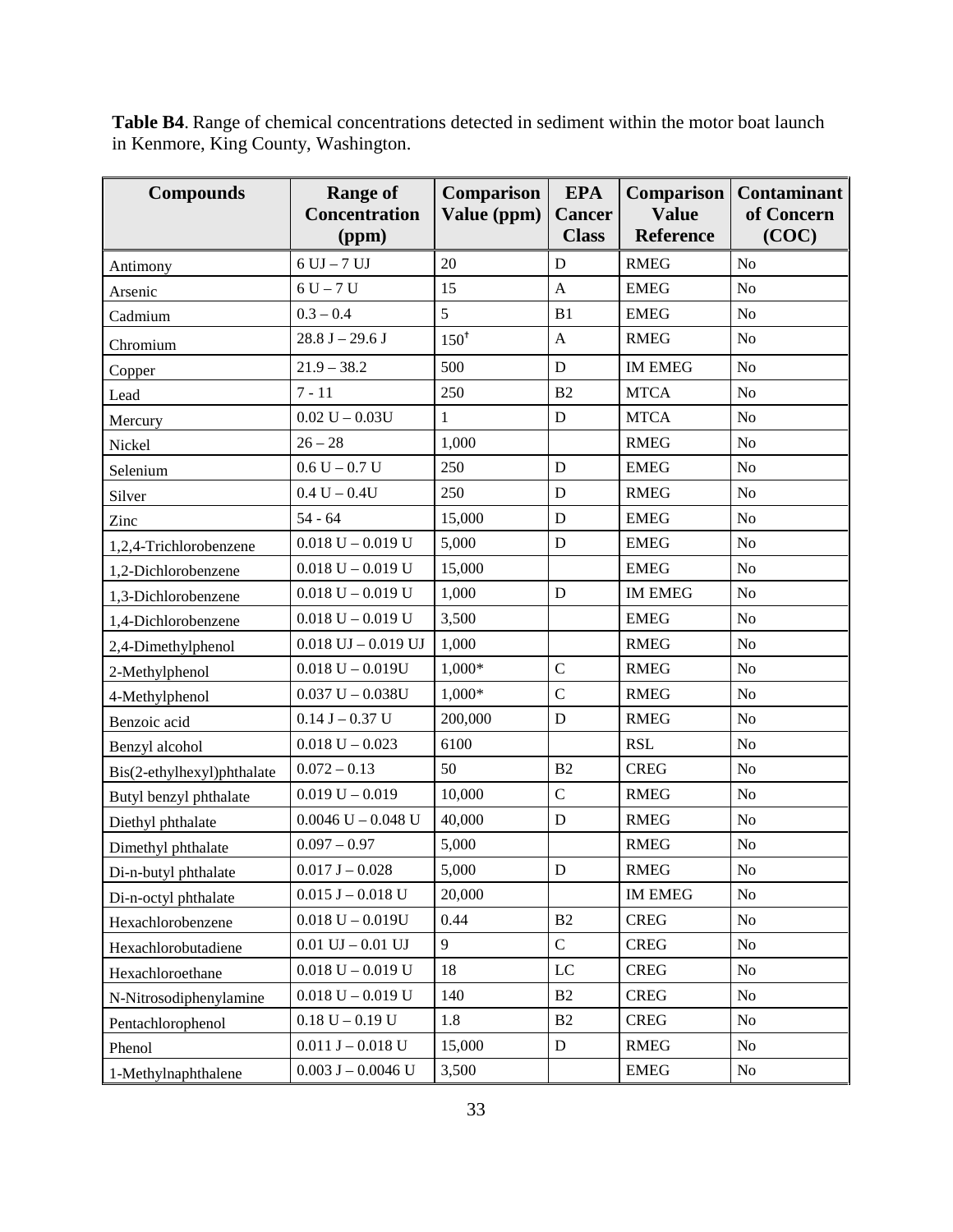| 2-Methylnaphthalene        | $0.0035$ J $-0.0058$                  | 2,000                   |                | <b>EMEG</b>    | $\rm No$       |
|----------------------------|---------------------------------------|-------------------------|----------------|----------------|----------------|
| Acenaphthene               | $0.0046$ U $- 0.0048$<br>$\mathbf{U}$ | 3,000                   |                | <b>RMEG</b>    | N <sub>o</sub> |
| Acenaphthylene             | $0.0046$ U $- 0.0048$<br>U            | $3,000**$               |                | <b>RMEG</b>    | No             |
| Anthracene                 | $0.0037$ J $- 0.0046$ U               | 15,000                  | $\mathbf D$    | <b>RMEG</b>    | N <sub>o</sub> |
| Benzo(a)anthracene         | $0.0096 - 0.024$                      | $1,500***$              |                | <b>RMEG</b>    | N <sub>o</sub> |
|                            |                                       | 0.15                    | B <sub>2</sub> | <b>RSL</b>     | No             |
| Benzo(a)pyrene             | $0.01 - 0.025$                        | $1.500***$              |                | <b>RMEG</b>    | N <sub>o</sub> |
|                            |                                       | 0.096                   | B2             | <b>CREG</b>    | N <sub>o</sub> |
| Benzo (b,j,k)fluoranthene  | $0.025 - 0.064$                       | 1,500***                |                | <b>RMEG</b>    | No             |
|                            |                                       | $0.15^{+11}$            | B2             | <b>RSL</b>     | N <sub>o</sub> |
| Benzo(ghi)perylene         | $0.0069 - 0.024$                      | $1,500***$              | $\mathbf D$    |                | N <sub>o</sub> |
| Chrysene                   | $0.015 - 0.035$                       | $1,500***$              |                | <b>RMEG</b>    | N <sub>o</sub> |
|                            |                                       | 15                      | B2             | <b>RSL</b>     | N <sub>0</sub> |
| Dibenzo(a,h)anthracene     | $0.0038$ J $-0.0046$ U                | $1,500***$              |                | <b>RMEG</b>    | N <sub>o</sub> |
|                            |                                       | $0.096$ <sup>††††</sup> |                | <b>CREG</b>    | No             |
| Dibenzofuran               | $0.0046$ U $- 0.0048$<br>$\mathbf{U}$ | 78                      | $\mathbf D$    | <b>RSL</b>     | N <sub>o</sub> |
| Fluoranthene               | $0.028 - 0.063$                       | 2,000                   | $\mathbf D$    | <b>RMEG</b>    | N <sub>o</sub> |
| Fluorene                   | $0.0032$ J $-0.0042$ J                | 2,000                   | D              | <b>RMEG</b>    | N <sub>o</sub> |
| Indeno $(1,2,3$ -cd)pyrene | $0.0057 - 0.019$                      | 1,500***                |                | <b>RMEG</b>    | N <sub>o</sub> |
|                            |                                       | 0.15                    | B2             | <b>RSL</b>     | N <sub>o</sub> |
| Naphthalene                | $0.0033$ J $-0.0042$ J                | 30,000                  | $\overline{C}$ | <b>IM EMEG</b> | N <sub>o</sub> |
| Phenanthrene               | $0.011 - 0.048$                       | $1,500***$              | $\mathbf D$    |                | No             |
| Pyrene                     | $0.026 - 0.068$                       | 1,500                   | D              | <b>RMEG</b>    | No             |
| <b>Total Aroclors</b>      | $0.017 U - 0.019 U$                   | $1****$                 |                | <b>EMEG</b>    | N <sub>o</sub> |
| <b>Total Dioxin TEQ</b>    | $5.6E-7 J - 1.4E-6 J$                 | 5.0E-5                  | B2             | <b>EMEG</b>    | No             |

ATSDR - Agency for Toxic Substances and Disease Registry

CREG - ATSDR's Cancer Risk Evaluation Guide (child)

RMEG - ATSDR's Reference Dose Media Evaluation Guide (child)

EMEG - ATSDR's Environmental Media Evaluation Guide (child)

IM EMEG - ATSDR's Intermediate Environmental Media Evaluation Guide (child)

J - Estimated value

U - Compound analyzed, but not detected above detection limit

UJ - Compound analyzed, but not detected above estimated detection limit

EPA - Environmental Protection Agency

A - EPA: human carcinogen

B1 - EPA: Probable human carcinogen (limited human, sufficient animal studies)

B2 - EPA: Probable human carcinogen (inadequate human, sufficient animal studies)

C - EPA: Possible human carcinogen (no human, limited animal studies)

CN - EPA: Carcinogenic potential cannot be determine

D - EPA: Not classifiable as to health carcinogenicity

LC - EPA: Likely to be carcinogenic to humans

RSL – EPA: Regional Screening Level

† Assume hexavalent chromium

†† Tributyltin oxide EMEG value was used as a surrogate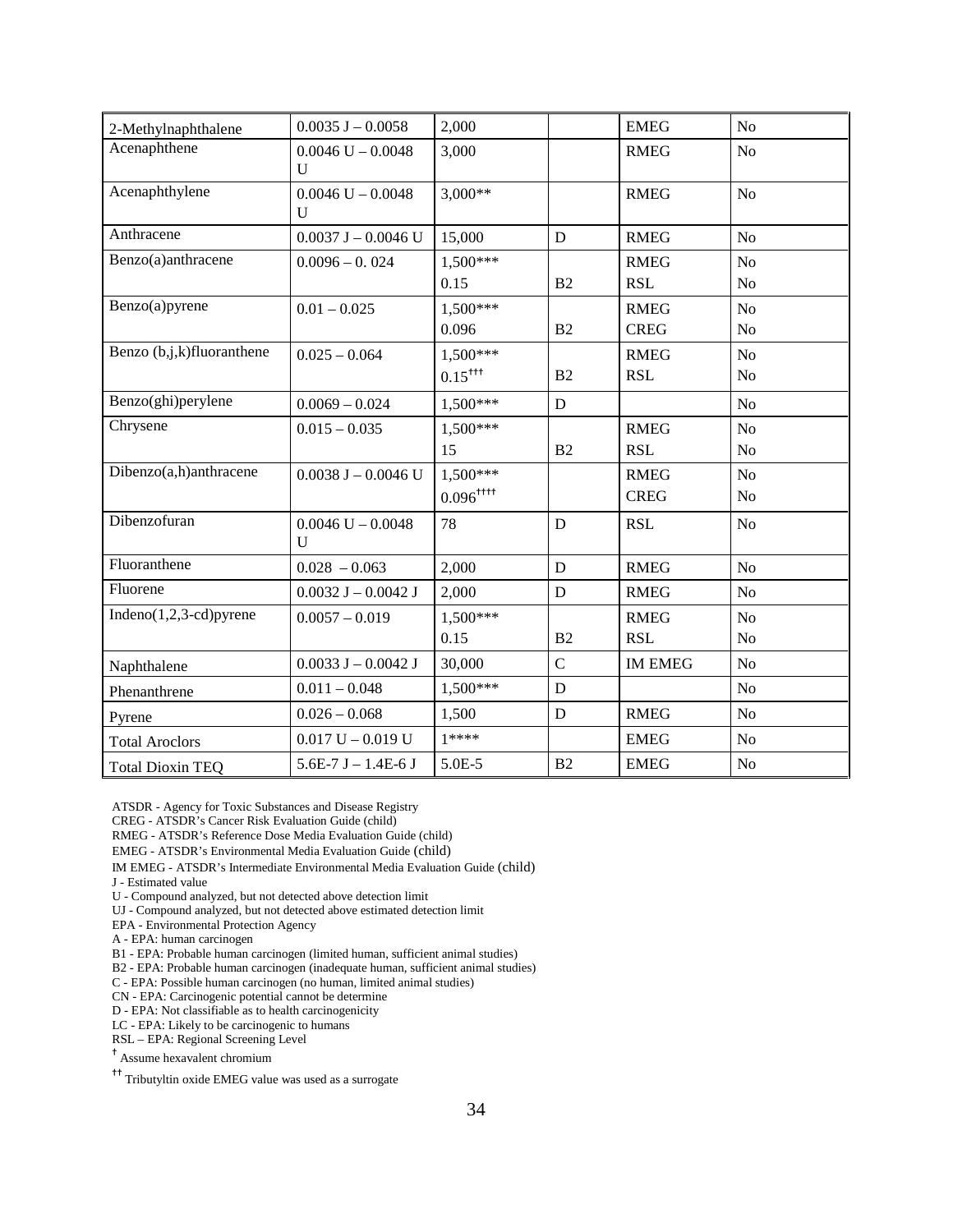††† Benzo (b)fluoranthene carcinogenic EPA: Regional Screening Level value was used as a surrogate

†††† Benzo(a)pyrene CREG value was used as a surrogate

\* 2,4-Dimethylphenol RMEG value was used as a surrogate

\*\* Acenaphthene RMEG value was used as a surrogate

\*\*\* Pyrene RMEG value was used as a surrogate

\*\*\*\* Arocolor 1254 EMEG value was used as a surrogate

Total Dioxin TEQ – sum of dioxin/furans toxic equivalent (TEQ)

cPAHs – Carcinogenic Polycyclic Aromatic Hydrocarbons

BaP-EQ – Benzo(a)pyrene Equivalents: sum of individual cPAHs multiplied by the relative potency factor (RPF) describing the carcinogenic potential relative to BaP.

PPM – parts per million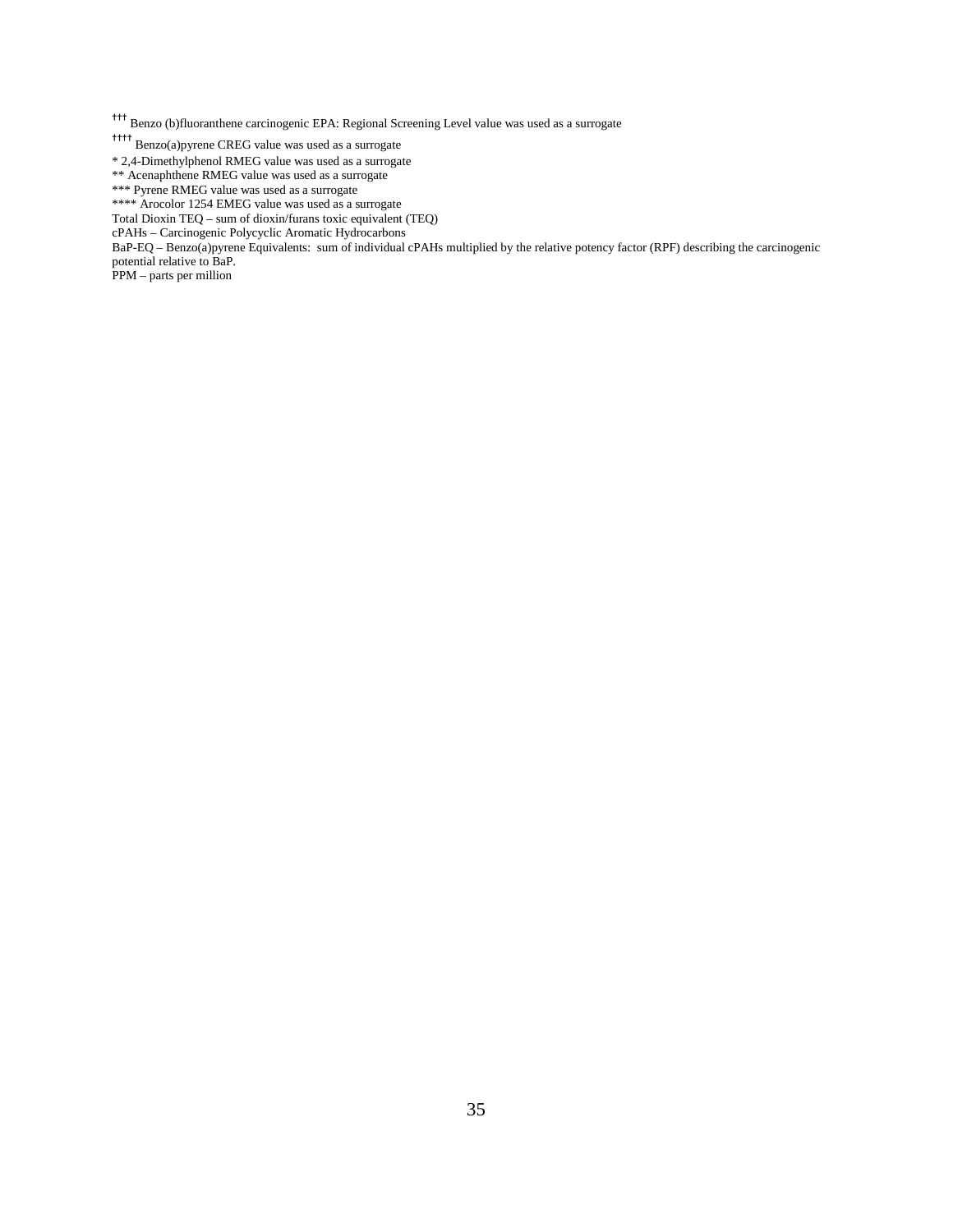**Table B5**. Range of chemical concentrations detected in sediment within Kenmore Industrial Park shoreline in Kenmore, King County, Washington.

| <b>Compounds</b>                 | <b>Range of</b><br><b>Concentration</b> | <b>EPA</b><br>Comparison<br><b>Value</b><br><b>Cancer</b> |               | Comparison<br><b>Value</b> | <b>Contaminant</b><br>of Concern |
|----------------------------------|-----------------------------------------|-----------------------------------------------------------|---------------|----------------------------|----------------------------------|
|                                  | (ppm)                                   | (ppm)                                                     | <b>Class</b>  | <b>Reference</b>           | (COC)                            |
| Antimony                         | $6$ UJ $-$ 10 UJ                        | 20                                                        | D             | <b>RMEG</b>                | N <sub>o</sub>                   |
| Arsenic                          | $6$ UJ $-$ 10 UJ                        | 15                                                        | $\mathbf{A}$  | <b>EMEG</b>                | No                               |
| Cadmium                          | $0.2 U - 0.4 U$                         | 5                                                         | B1            | <b>EMEG</b>                | N <sub>o</sub>                   |
| Chromium                         | $20.9 - 54$                             | $150^{\dagger}$                                           | $\mathbf{A}$  | <b>RMEG</b>                | No                               |
| Copper                           | $5.4 J - 13.5 J$                        | 500                                                       | D             | <b>IM EMEG</b>             | N <sub>o</sub>                   |
| Lead                             | $4 J - 7 J$                             | 250                                                       | B2            | <b>MTCA</b>                | No                               |
| Mercury                          | $0.03 U - 0.04$                         | 1                                                         | D             | <b>MTCA</b>                | N <sub>o</sub>                   |
| Nickel                           | $20 - 34$                               | 1,000                                                     |               | <b>RMEG</b>                | N <sub>o</sub>                   |
| Selenium                         | $0.6 U - 1 U$                           | 250                                                       | D             | <b>EMEG</b>                | N <sub>o</sub>                   |
| Silver                           | $0.4 U - 0.6 U$                         | 250                                                       | D             | <b>RMEG</b>                | No                               |
| Zinc                             | 43 $J - 64 J$                           | 15,000                                                    | ${\bf D}$     | <b>EMEG</b>                | N <sub>o</sub>                   |
| Tributytin                       | $0.0036$ U                              | $15^{tt}$                                                 | <b>CN</b>     | <b>EMEG</b>                | N <sub>o</sub>                   |
| 1,2,4-Trichlorobenzene           | $0.019 U - 0.019 U$                     | 5,000                                                     | D             | <b>EMEG</b>                | N <sub>o</sub>                   |
| 1,2-Dichlorobenzene              | $0.019 U - 0.019 U$                     | 15,000                                                    |               | <b>EMEG</b>                | N <sub>o</sub>                   |
| 1,3-Dichlorobenzene              | $0.019 U - 0.019 U$                     | 1,000                                                     | D             | <b>IM EMEG</b>             | N <sub>o</sub>                   |
| 1,4-Dichlorobenzene              | $0.019 U - 0.019 U$                     | 3,500                                                     |               | <b>EMEG</b>                | No                               |
| 2,4-Dimethylphenol               | $0.019$ UJ $-0.019$ UJ                  | 1,000                                                     |               | <b>RMEG</b>                | N <sub>o</sub>                   |
| 2-Methylphenol                   | $0.019 U - 0.019U$                      | 1,000*                                                    | $\mathbf C$   | <b>RMEG</b>                | N <sub>o</sub>                   |
| 4-Methylphenol                   | $0.01 J - 0.27$                         | $1,000*$                                                  | $\mathcal{C}$ | <b>RMEG</b>                | No                               |
| Benzoic acid                     | $0.37 U - 0.43$                         | 200,000                                                   | ${\bf D}$     | <b>RMEG</b>                | N <sub>o</sub>                   |
| Benzyl alcohol                   | $0.019 U - 0.062$                       | 6,100                                                     |               | <b>RSL</b>                 | No                               |
| $Bis(2-$<br>ethylhexyl)phthalate | $0.019 J - 0.15$                        | 50                                                        | B2            | <b>CREG</b>                | No                               |
| Butyl benzyl phthalate           | $0.019 U - 0.019 U$                     | 10,000                                                    | $\mathbf C$   | <b>RMEG</b>                | $\rm No$                         |
| Diethyl phthalate                | $0.0047$ U $- 0.048$ U                  | 40,000                                                    | $\mathbf D$   | <b>RMEG</b>                | No                               |
| Dimethyl phthalate               | $0.019 U - 0.038$                       | 5,000                                                     |               | <b>RMEG</b>                | No                               |
| Di-n-butyl phthalate             | $0.019 U - 0.019 U$                     | 5,000                                                     | ${\bf D}$     | <b>RMEG</b>                | No                               |
| Di-n-octyl phthalate             | $0.011$ J $-$ 0.019 U                   | 20,000                                                    |               | <b>IM EMEG</b>             | No                               |
| Hexachlorobenzene                | $0.00097$ U - $0.019$ U                 | 0.44                                                      | B2            | <b>CREG</b>                | No                               |
| Hexachlorobutadiene              | $0.01$ UJ $-0.01$ UJ                    | 9                                                         | $\mathbf C$   | <b>CREG</b>                | No                               |
| Hexachloroethane                 | $0.019 U - 0.019 U$                     | 18                                                        | LC            | <b>CREG</b>                | No                               |
| N-Nitrosodiphenylamine           | $0.019 U - 0.019 U$                     | 140                                                       | B2            | <b>CREG</b>                | No                               |
| Pentachlorophenol                | $0.19 U - 0.19 U$                       | 1.8                                                       | B2            | <b>CREG</b>                | No                               |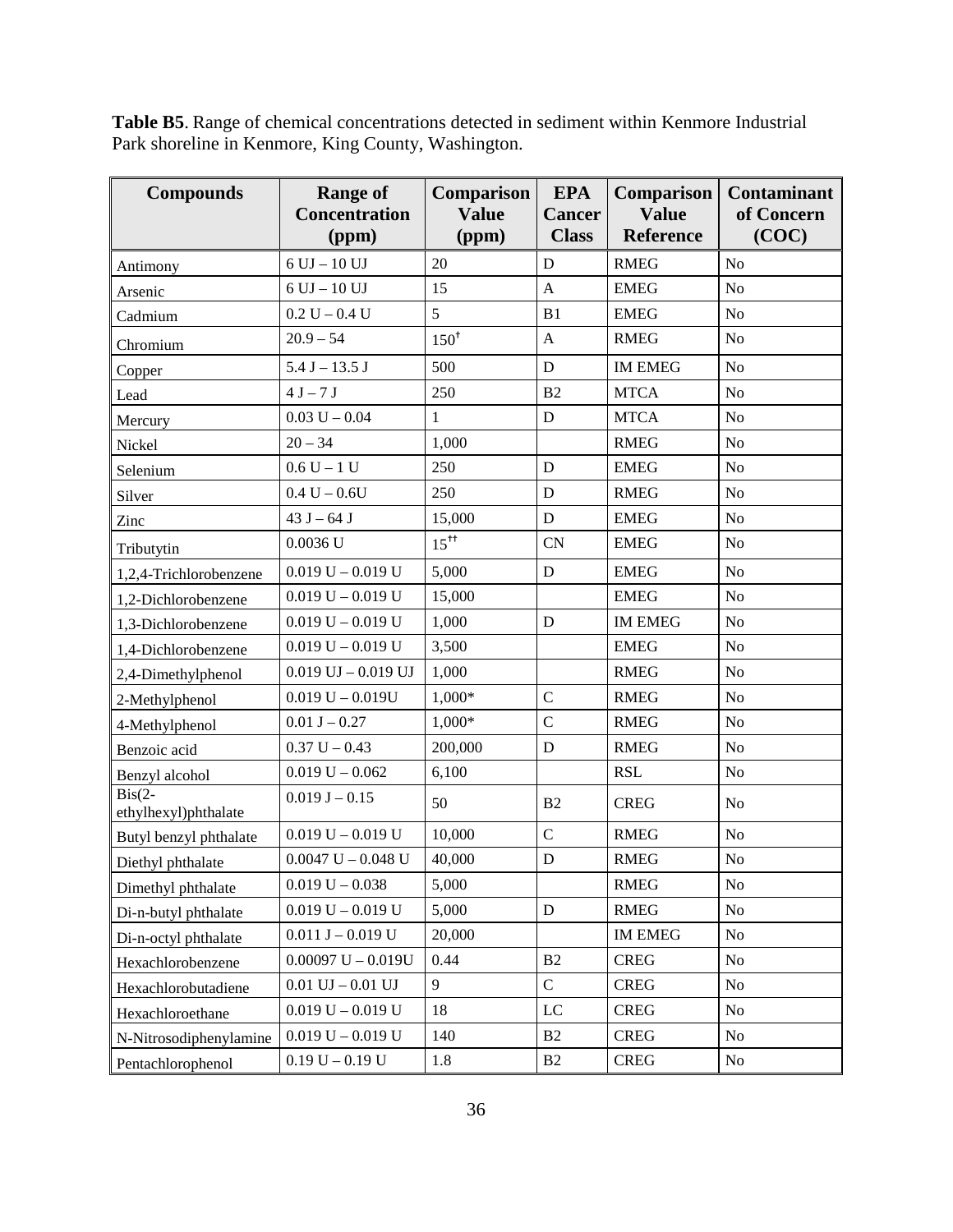| Phenol                     | $0.019 U - 0.082$       | 15,000                  | D              | <b>RMEG</b>    | N <sub>o</sub> |
|----------------------------|-------------------------|-------------------------|----------------|----------------|----------------|
| 1-Methylnaphthalene        | $0.0047$ U $- 0.0049$ U | 3,500                   |                | <b>EMEG</b>    | N <sub>o</sub> |
| 2-Methylnaphthalene        | $0.0047$ U $- 0.0074$   | 2,000                   |                | <b>EMEG</b>    | N <sub>o</sub> |
| Acenaphthene               | $0.0038$ J $- 0.0049$ U | 3,000                   |                | <b>RMEG</b>    | N <sub>o</sub> |
| Acenaphthylene             | $0.0047$ U $- 0.0049$ U | $3,000**$               |                | <b>RMEG</b>    | N <sub>o</sub> |
| Anthracene                 | $0.0047$ U $-0.011$ J   | 15,000                  | D              | <b>RMEG</b>    | N <sub>o</sub> |
| Benzo(a)anthracene         | $0.0046 J - 0.042$      | $1,500***$              |                | <b>RMEG</b>    | N <sub>o</sub> |
|                            |                         | 0.15                    | B <sub>2</sub> | <b>RSL</b>     | N <sub>o</sub> |
| Benzo(a)pyrene             | $0.0029 J - 0.041$      | $1,500***$              |                | <b>RMEG</b>    | N <sub>o</sub> |
|                            |                         | 0.096                   | B2             | <b>CREG</b>    | N <sub>o</sub> |
| Benzo                      | $0.0082 - 0.091$        | $1,500***$              |                | <b>RMEG</b>    | N <sub>o</sub> |
| $(b,j,k)$ fluoranthene     |                         | $0.15^{+11}$            | B <sub>2</sub> | <b>RSL</b>     | N <sub>o</sub> |
| Benzo(ghi)perylene         | $0.0047$ U $- 0.027$    | $1,500***$              | $\mathbf D$    |                | N <sub>o</sub> |
| Chrysene                   | $0.003$ J $- 0.064$     | $1,500***$              |                | <b>RMEG</b>    | N <sub>o</sub> |
|                            |                         | 15                      | B2             | <b>RSL</b>     | N <sub>o</sub> |
| Dibenzo(a,h)anthracene     | $0.0047$ U $- 0.0049$ U | $1,500***$              |                | <b>RMEG</b>    | N <sub>o</sub> |
|                            |                         | $0.096$ <sup>++++</sup> |                | <b>CREG</b>    | N <sub>o</sub> |
| Dibenzofuran               | $0.0048$ U $- 0.0047$   | 78                      | D              | <b>RSL</b>     | N <sub>o</sub> |
| Fluoranthene               | $0.0011 J - 0.13$       | 2,000                   | D              | <b>RMEG</b>    | N <sub>o</sub> |
| Fluorene                   | $0.0025$ J $-0.0055$    | 2,000                   | $\mathbf D$    | <b>RMEG</b>    | N <sub>o</sub> |
| Indeno $(1,2,3$ -cd)pyrene | $0.0047$ U $- 0.024$    | $1,500***$              |                | <b>RMEG</b>    | N <sub>o</sub> |
|                            |                         | 0.15                    | B <sub>2</sub> | <b>RSL</b>     | N <sub>o</sub> |
| Naphthalene                | $0.004$ J $- 0.0047$ U  | 30,000                  | $\overline{C}$ | <b>IM EMEG</b> | N <sub>o</sub> |
| Phenanthrene               | $0.0026$ J $- 0.093$    | 1,500***                | D              |                | N <sub>o</sub> |
| Pyrene                     | $0.0097 J - 0.12$       | 1,500                   | D              | <b>RMEG</b>    | N <sub>o</sub> |
| <b>Total Aroclors</b>      | $0.018$ U $- 0.019$ U   | $1****$                 |                | <b>EMEG</b>    | N <sub>o</sub> |
| <b>Total Dioxin TEQ</b>    | $3.6E-7 J - 2.3E-6 J$   | 5.0E-5                  | B2             | <b>EMEG</b>    | N <sub>o</sub> |

ATSDR - Agency for Toxic Substances and Disease Registry

CREG - ATSDR's Cancer Risk Evaluation Guide (child)

RMEG - ATSDR's Reference Dose Media Evaluation Guide (child)

EMEG - ATSDR's Environmental Media Evaluation Guide (child)

IM EMEG - ATSDR's Intermediate Environmental Media Evaluation Guide (child)

J - Estimated value

U - Compound analyzed, but not detected above detection limit

UJ - Compound analyzed, but not detected above estimated detection limit

EPA - Environmental Protection Agency

A - EPA: human carcinogen

B1 - EPA: Probable human carcinogen (limited human, sufficient animal studies)

B2 - EPA: Probable human carcinogen (inadequate human, sufficient animal studies)

C - EPA: Possible human carcinogen (no human, limited animal studies)

CN - EPA: Carcinogenic potential cannot be determine

D - EPA: Not classifiable as to health carcinogenicity

LC - EPA: Likely to be carcinogenic to humans

RSL – EPA: Regional Screening Level

† Assume hexavalent chromium

†† Tributyltin oxide EMEG value was used as a surrogate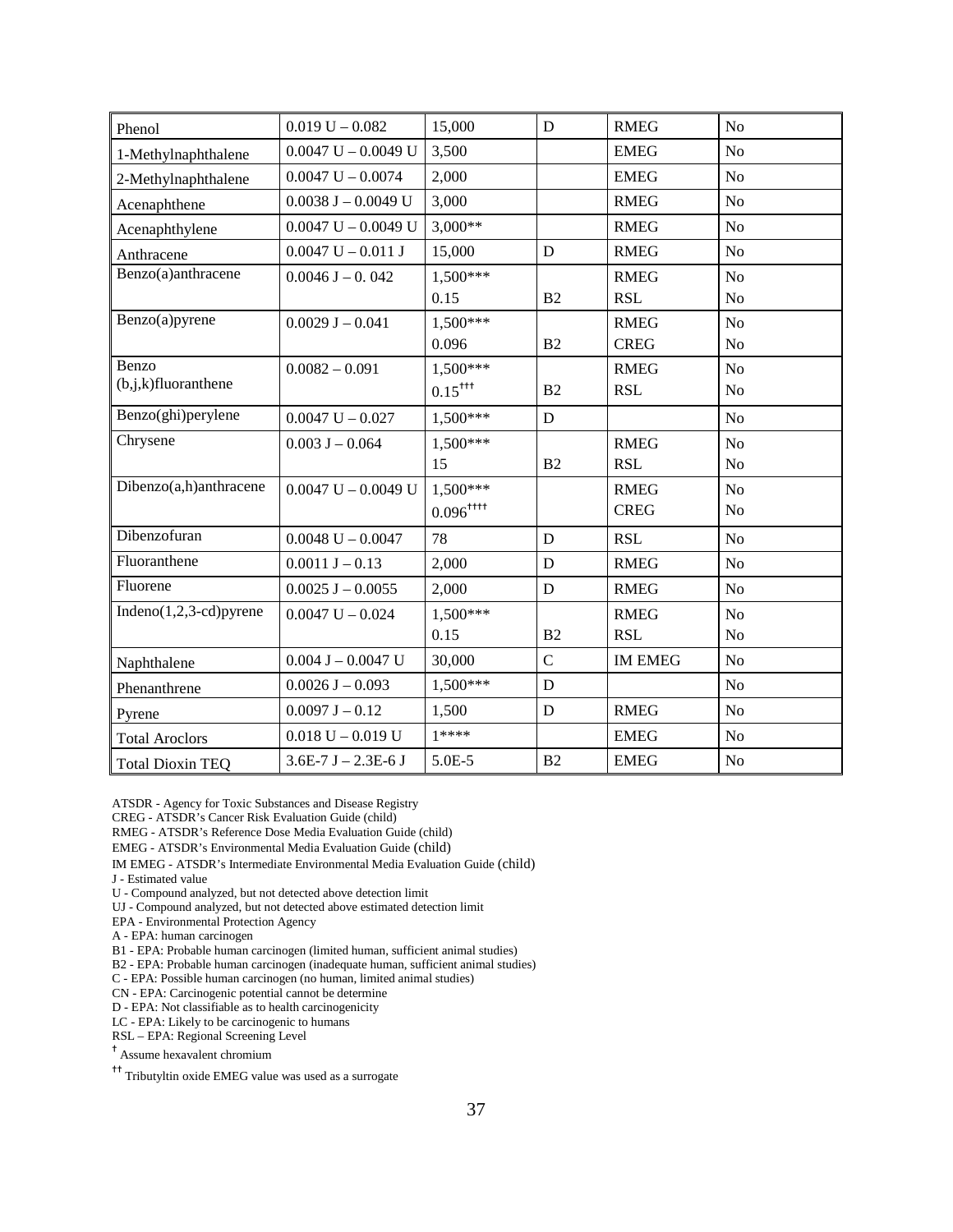††† Benzo (b)fluoranthene carcinogenic EPA: Regional Screening Level value was used as a surrogate

†††† Benzo(a)pyrene CREG value was used as a surrogate

\* 2,4-Dimethylphenol RMEG value was used as a surrogate

\*\* Acenaphthene RMEG value was used as a surrogate

\*\*\* Pyrene RMEG value was used as a surrogate

\*\*\*\* Arocolor 1254 EMEG value was used as a surrogate

Total Dioxin TEQ – sum of dioxin/furans toxic equivalent (TEQ)

cPAHs – Carcinogenic Polycyclic Aromatic Hydrocarbons

BaP-EQ – Benzo(a)pyrene Equivalents: sum of individual cPAHs multiplied by the relative potency factor (RPF) describing the carcinogenic potential relative to BaP.

PPM – parts per million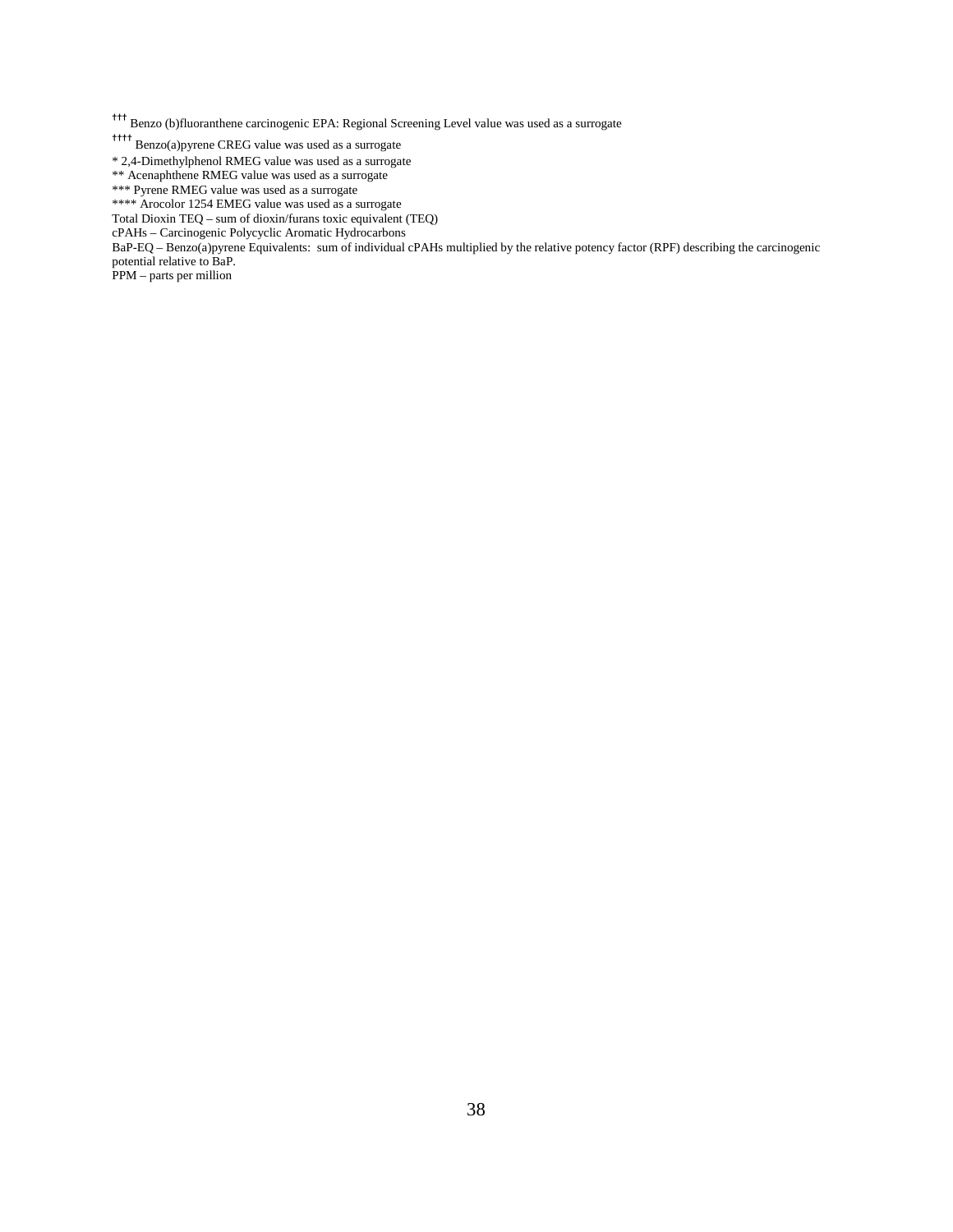**Table B6**. Range of chemical concentrations detected in sediment within Kenmore Navigation Channel in Kenmore, King County, Washington.

| <b>Compounds</b>                 | <b>Range of</b><br><b>Concentration</b><br>(ppm) | Comparison<br><b>Value</b><br>(ppm) | <b>EPA</b><br><b>Cancer</b><br><b>Class</b> | Comparison<br><b>Value</b><br><b>Reference</b> | <b>Contaminant</b><br>of Concern<br>(COC) |
|----------------------------------|--------------------------------------------------|-------------------------------------|---------------------------------------------|------------------------------------------------|-------------------------------------------|
| Antimony                         | $6 U - 20 U$                                     | 20                                  | D                                           | <b>RMEG</b>                                    | No                                        |
| Arsenic                          | $6 U - 20 U$                                     | 15                                  | $\mathbf{A}$                                | <b>EMEG</b>                                    | N <sub>o</sub>                            |
| Cadmium                          | $0.3 - 0.8$                                      | 5                                   | B1                                          | <b>EMEG</b>                                    | N <sub>o</sub>                            |
| Chromium                         | $35 - 57$                                        | $150^{\dagger}$                     | $\mathbf{A}$                                | <b>RMEG</b>                                    | No                                        |
| Copper                           | $14.6 - 43.6$                                    | 500                                 | ${\bf D}$                                   | <b>IM EMEG</b>                                 | N <sub>o</sub>                            |
| Lead                             | $5 - 31$                                         | 250                                 | B2                                          | <b>MTCA</b>                                    | N <sub>o</sub>                            |
| Mercury                          | $0.02 U - 0.11$                                  | $\mathbf{1}$                        | D                                           | <b>MTCA</b>                                    | No                                        |
| Nickel                           | $30 - 46$                                        | 1,000                               |                                             | <b>RMEG</b>                                    | No                                        |
| Selenium                         | $0.6 U - 2 U$                                    | 250                                 | D                                           | <b>EMEG</b>                                    | N <sub>o</sub>                            |
| Silver                           | $0.4 U - 1U$                                     | 250                                 | D                                           | <b>RMEG</b>                                    | No                                        |
| Zinc                             | $49 - 164$                                       | 15,000                              | $\mathbf D$                                 | <b>EMEG</b>                                    | N <sub>o</sub>                            |
| 1,2,4-Trichlorobenzene           | $0.019 U - 0.02 U$                               | 5,000                               | ${\bf D}$                                   | <b>EMEG</b>                                    | N <sub>o</sub>                            |
| 1,2-Dichlorobenzene              | $0.019 U - 0.02 U$                               | 15,000                              |                                             | <b>EMEG</b>                                    | No                                        |
| 1,3-Dichlorobenzene              | $0.019 U - 0.02 U$                               | 1,000                               | D                                           | <b>IM EMEG</b>                                 | N <sub>o</sub>                            |
| 1,4-Dichlorobenzene              | $0.019 U - 0.02 U$                               | 3,500                               |                                             | <b>EMEG</b>                                    | No                                        |
| 2,4-Dimethylphenol               | $0.019$ UJ $-0.02$ UJ                            | 1,000                               |                                             | <b>RMEG</b>                                    | No                                        |
| 2-Methylphenol                   | $0.019 U - 0.02 UJ$                              | 1,000*                              | $\mathsf{C}$                                | <b>RMEG</b>                                    | N <sub>o</sub>                            |
| 4-Methylphenol                   | $0.022 J - 0.091$                                | 1,000*                              | $\mathsf{C}$                                | <b>RMEG</b>                                    | No                                        |
| Benzoic acid                     | $0.3 J - 1.3$                                    | 200,000                             | $\mathbf D$                                 | <b>RMEG</b>                                    | No                                        |
| Benzyl alcohol                   | $0.02 U - 0.19$                                  | 6,100                               |                                             | <b>RSL</b>                                     | No                                        |
| $Bis(2-$<br>ethylhexyl)phthalate | $0.062 - 0.54$                                   | 50                                  | B2                                          | <b>CREG</b>                                    | N <sub>o</sub>                            |
| Butyl benzyl phthalate           | $0.019 U - 0.057$                                | 10,000                              | $\overline{C}$                              | <b>RMEG</b>                                    | N <sub>o</sub>                            |
| Diethyl phthalate                | $0.048$ U $- 0.058$                              | 40,000                              | $\mathbf D$                                 | <b>RMEG</b>                                    | No                                        |
| Dimethyl phthalate               | $0.019 U - 0.02 U$                               | 5,000                               |                                             | <b>RMEG</b>                                    | No                                        |
| Di-n-butyl phthalate             | $0.012$ J $- 0.02$ U                             | 5,000                               | D                                           | <b>RMEG</b>                                    | No                                        |
| Di-n-octyl phthalate             | $0.019 U - 0.041$                                | 20,000                              |                                             | <b>IM EMEG</b>                                 | No                                        |
| Hexachlorobenzene                | $0.0048$ U $- 0.005$ U                           | 0.44                                | B2                                          | <b>CREG</b>                                    | No                                        |
| Hexachlorobutadiene              | $0.0048$ U $- 0.005$ U                           | 9                                   | $\mathsf{C}$                                | <b>CREG</b>                                    | No                                        |
| Hexachloroethane                 | $0.019 U - 0.02 U$                               | 18                                  | LC                                          | <b>CREG</b>                                    | No                                        |
| N-Nitrosodiphenylamine           | $0.019 U - 0.02 U$                               | 140                                 | B2                                          | <b>CREG</b>                                    | No                                        |
| Pentachlorophenol                | $0.19 U - 0.2 U$                                 | 1.8                                 | B2                                          | <b>CREG</b>                                    | No                                        |
| Phenol                           | $0.02 U - 0.18$                                  | 15,000                              | ${\rm D}$                                   | <b>RMEG</b>                                    | No                                        |
| 1-Methylnaphthalene              | $0.0096$ J $- 0.02$ U                            | 3,500                               |                                             | <b>EMEG</b>                                    | No                                        |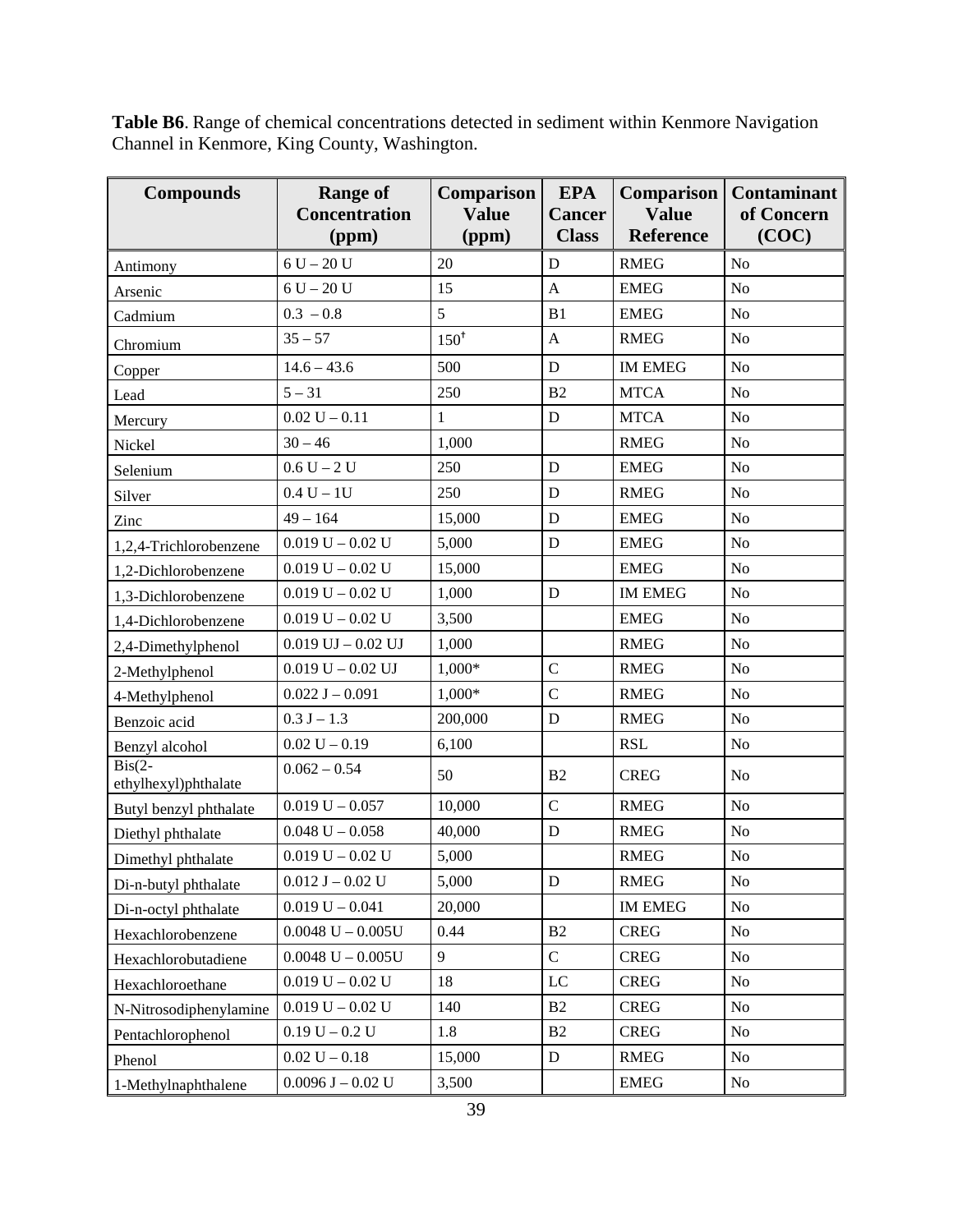| 2-Methylnaphthalene             | $0.019 U - 0.026$       | 2,000                  |               | <b>EMEG</b>    | No             |
|---------------------------------|-------------------------|------------------------|---------------|----------------|----------------|
| Acenaphthene                    | $0.019 U - 0.026$       | 3,000                  |               | <b>RMEG</b>    | No             |
| Acenaphthylene                  | $0.019 U - 0.02 U$      | $3,000**$              |               | <b>RMEG</b>    | N <sub>o</sub> |
| Anthracene                      | $0.019 U - 0.039$       | 15,000                 | $\mathbf D$   | <b>RMEG</b>    | No             |
| Benzo(a)anthracene              | $0.04 - 0.11$           | $1,500***$             |               | <b>RMEG</b>    | N <sub>o</sub> |
|                                 |                         | 0.15                   | B2            | <b>RSL</b>     | Yes (cPAH)     |
| Benzo(a)pyrene                  | $0.045 - 0.12$          | $1,500***$             |               | <b>RMEG</b>    | N <sub>o</sub> |
|                                 |                         | 0.096                  | B2            | <b>CREG</b>    | Yes (cPAH)     |
| Benzo<br>$(b,j,k)$ fluoranthene | $0.12 - 0.3$            | $1,500***$             |               | <b>RMEG</b>    | N <sub>0</sub> |
|                                 |                         | $0.15^{+1}$            | B2            | <b>RSL</b>     | Yes (cPAH)     |
| Benzo(ghi)perylene              | $0.036 - 0.093$         | $1,500***$             | D             |                | No             |
| Chrysene                        | $0.072 - 0.19$          | $1,500***$             |               | <b>RMEG</b>    | N <sub>0</sub> |
|                                 |                         | 15                     | B2            | <b>RSL</b>     | Yes (cPAH)     |
| Dibenzo(a,h)anthracene          | $0.011 J - 0.037$       | $1,500***$             |               | <b>RMEG</b>    | N <sub>o</sub> |
|                                 |                         | $0.096$ <sup>+++</sup> |               | <b>CREG</b>    | Yes (cPAH)     |
| Dibenzofuran                    | $0.019 U - 0.028$       | 78                     | D             | <b>RSL</b>     | N <sub>o</sub> |
| Fluoranthene                    | $0.12 - 0.31$           | 2,000                  | D             | <b>RMEG</b>    | No             |
| Fluorene                        | $0.019 U - 0.037$       | 2,000                  | D             | <b>RMEG</b>    | No             |
| $Indeno(1,2,3-cd)pyrene$        | $0.033 - 0.081$         | 1,500***               |               | <b>RMEG</b>    | N <sub>o</sub> |
|                                 |                         | 0.15                   | B2            | <b>RSL</b>     | Yes (cPAH)     |
| Naphthalene                     | $0.02 U - 0.050$        | 30,000                 | $\mathbf C$   | <b>IM EMEG</b> | No             |
| Phenanthrene                    | $0.059 - 0.18$          | $1,500***$             | ${\bf D}$     |                | No             |
| Pyrene                          | $0.12 - 0.3$            | 1,500                  | D             | <b>RMEG</b>    | No             |
| $4,4$ -DDD                      | $0.0016$ U $- 0.0017$ U | 2.9                    | B2            | <b>CREG</b>    | No             |
| 4,4-DDE                         | $0.0016$ U $- 0.0017$ U | 2.1                    | B2            | <b>CREG</b>    | N <sub>o</sub> |
| $4,4-DDT$                       | $0.0016$ U $- 0.0017$ U | 2.1                    | B2            | <b>CREG</b>    | No             |
| Aldrin                          | $0.00063U - 0.00065U$   | 0.041                  | B2            | <b>CREG</b>    | No             |
| Chlordane, alpha                | $0.00081U - 0.00084U$   | $2****$                | <b>KL</b>     | <b>CREG</b>    | No             |
| Chlordane, beta                 | $0.00076U - 0.00079U$   | $2***$                 | $\mathbf{KL}$ | <b>CREG</b>    | $\rm No$       |
| Dieldrin                        | $0.0016$ U $- 0.0017$ U | 0.044                  | B2            | <b>CREG</b>    | No             |
| Heptachlor                      | $0.00063U - 0.00065U$   | 0.16                   | B2            | <b>CREG</b>    | No             |
| Nonachlor, cis-                 | $0.0016U - 0.0016U$     | $2***$                 | KL            | <b>CREG</b>    | N <sub>0</sub> |
| Nonachlor, tras-                | $0.0046$ U $- 0.0048$ U | 7****                  | KL            | <b>CREG</b>    | No             |
| Oxychlordane                    | $0.0022$ U $- 0.0023$ U | $2***$                 | KL            | <b>CREG</b>    | No             |
| <b>Total Aroclors</b>           | $0.018$ U $- 0.022$     | $1*****$               |               | <b>EMEG</b>    | N <sub>0</sub> |
| Total cPAH (BaP-EQ)             | 0.80                    | 0.1                    | B2            | <b>CREG</b>    | Yes            |
| <b>Total Dioxin TEQ</b>         | $1.5E-6 J - 8.4E-6 J$   | 5.0E-5                 | B2            | <b>EMEG</b>    | No             |

ATSDR - Agency for Toxic Substances and Disease Registry CREG - ATSDR's Cancer Risk Evaluation Guide (child)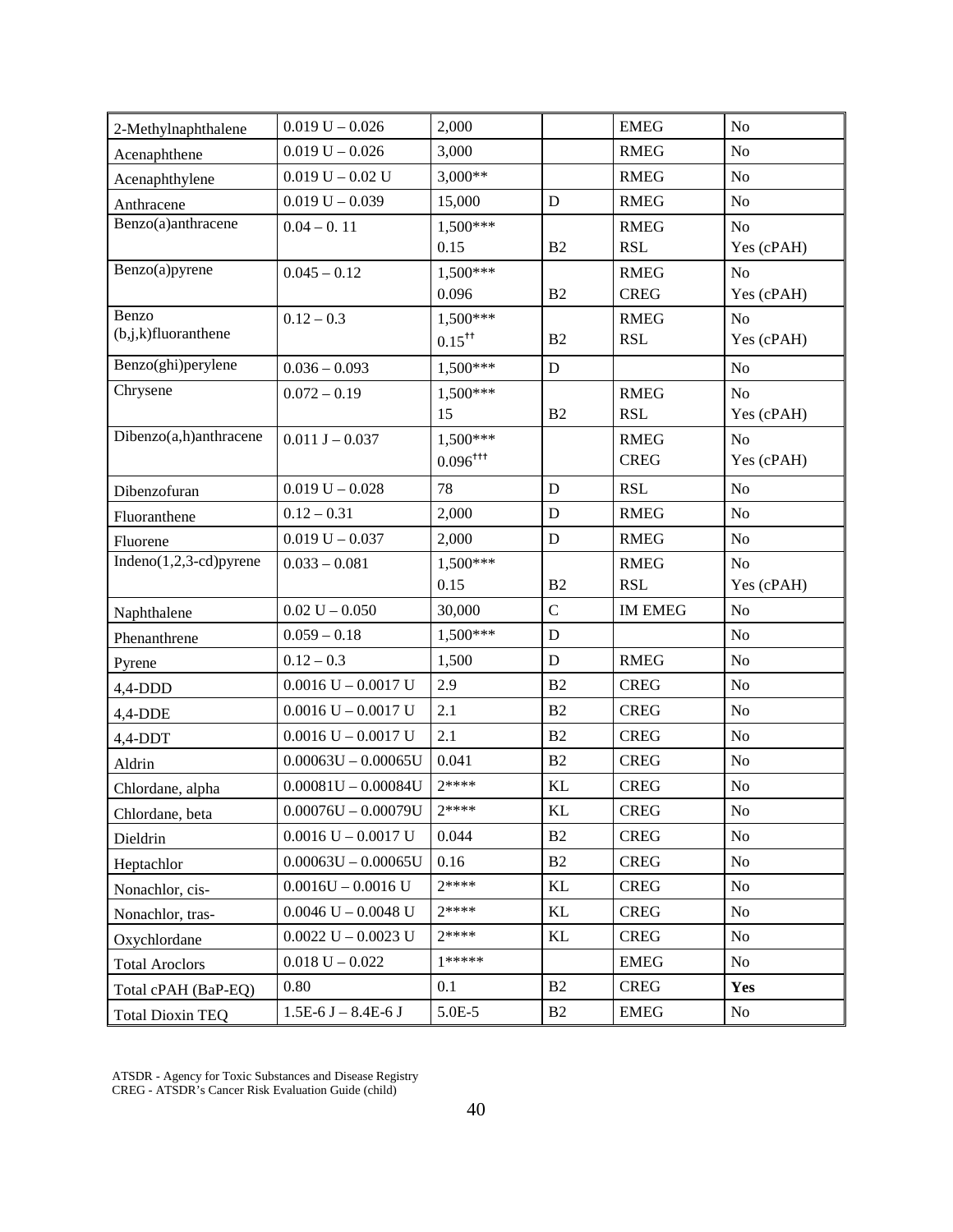RMEG - ATSDR's Reference Dose Media Evaluation Guide (child)

EMEG - ATSDR's Environmental Media Evaluation Guide (child)

- IM EMEG ATSDR's Intermediate Environmental Media Evaluation Guide (child) J - Estimated value
- U Compound analyzed, but not detected above detection limit
- UJ Compound analyzed, but not detected above estimated detection limit
- EPA Environmental Protection Agency
- A EPA: human carcinogen

B1 - EPA: Probable human carcinogen (limited human, sufficient animal studies)

- B2 EPA: Probable human carcinogen (inadequate human, sufficient animal studies)
- C EPA: Possible human carcinogen (no human, limited animal studies)

CN - EPA: Carcinogenic potential cannot be determine

D - EPA: Not classifiable as to health carcinogenicity

LC - EPA: Likely to be carcinogenic to humans

KL - EPA: Known/Likely human carcinogen

RSL – EPA: Regional Screening Level

† Assume hexavalent chromium

†† Benzo (b)fluoranthene carcinogenic EPA: Regional Screening Level value was used as a surrogate

††† Benzo(a)pyrene CREG value was used as a surrogate

\* 2,4-Dimethylphenol RMEG value was used as a surrogate

\*\* Acenaphthene RMEG value was used as a surrogate

\*\*\* Pyrene RMEG value was used as a surrogate

\*\*\*\*\* Chlordane CREG value was used as a surrogate

\*\*\*\*\* Arocolor 1254 EMEG value was used as a surrogate

Total Dioxin TEQ – sum of dioxin/furans toxic equivalent (TEQ)

cPAHs – Carcinogenic Polycyclic Aromatic Hydrocarbons

BaP-EQ – Benzo(a)pyrene Equivalents: sum of individual cPAHs multiplied by the relative potency factor (RPF) describing the carcinogenic potential relative to BaP.

PPM – parts per million

**BOLD** values exceed comparison values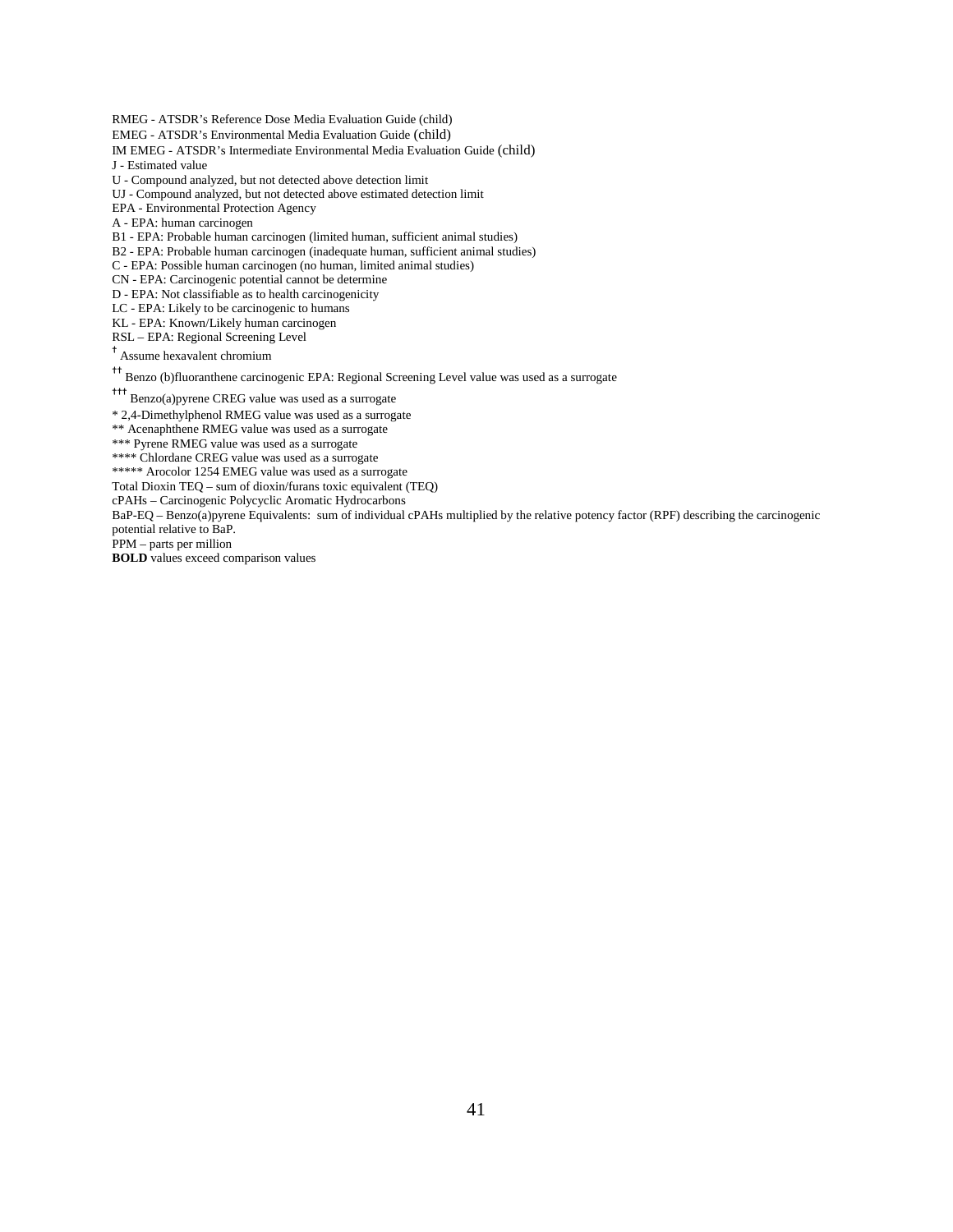**Table B7**. Range of chemical concentrations detected in sediment within Harbour Village Marina in Kenmore, King County, Washington.

| <b>Compounds</b>                 | <b>Range of</b><br>Comparison<br><b>Value</b><br><b>Concentration</b><br>(ppm)<br>(ppm) |                 | <b>EPA</b><br><b>Cancer</b><br><b>Class</b> | Comparison<br><b>Value</b><br>Reference | <b>Contaminant</b><br>of Concern<br>(COC) |
|----------------------------------|-----------------------------------------------------------------------------------------|-----------------|---------------------------------------------|-----------------------------------------|-------------------------------------------|
| Antimony                         | $9$ UJ $-$ 30 UJ                                                                        | 20              | $\mathbf D$                                 | <b>RMEG</b>                             | N <sub>o</sub>                            |
| Arsenic                          | $9$ UJ $-$ 30 UJ                                                                        | 15              | $\mathbf{A}$                                | <b>EMEG</b>                             | N <sub>o</sub>                            |
| Cadmium                          | $0.9 U - 0.4$                                                                           | 5               | B1                                          | <b>EMEG</b>                             | N <sub>o</sub>                            |
| Chromium                         | $29.8 - 55$                                                                             | $150^{\dagger}$ | $\mathbf{A}$                                | <b>RMEG</b>                             | N <sub>o</sub>                            |
| Copper                           | $18.8 J - 97 J$                                                                         | 500             | ${\bf D}$                                   | <b>IM EMEG</b>                          | $\rm No$                                  |
| Lead                             | $19 J - 50 J$                                                                           | 250             | B2                                          | <b>MTCA</b>                             | N <sub>o</sub>                            |
| Mercury                          | $0.04 - 0.1$                                                                            | $\mathbf{1}$    | ${\bf D}$                                   | <b>MTCA</b>                             | No                                        |
| Nickel                           | $33 - 47$                                                                               | 1,000           |                                             | <b>RMEG</b>                             | N <sub>o</sub>                            |
| Selenium                         | $0.9 U - 3 U$                                                                           | 250             | $\mathbf D$                                 | <b>EMEG</b>                             | N <sub>o</sub>                            |
| Silver                           | $0.5 U - 2 U$                                                                           | 250             | D                                           | <b>RMEG</b>                             | No                                        |
| Zinc                             | $97 J - 377 J$                                                                          | 15,000          | $\mathbf D$                                 | <b>EMEG</b>                             | No                                        |
| Tributytin                       | $0.0036$ U $- 0.012$                                                                    | $15^{++}$       | <b>CN</b>                                   | <b>EMEG</b>                             | N <sub>o</sub>                            |
| 1,2,4-Trichlorobenzene           | $0.02 U - 0.02 U$                                                                       | 5,000           | ${\bf D}$                                   | <b>EMEG</b>                             | N <sub>o</sub>                            |
| 1,2-Dichlorobenzene              | $0.02 U - 0.02 U$                                                                       | 15,000          |                                             | <b>EMEG</b>                             | N <sub>o</sub>                            |
| 1,3-Dichlorobenzene              | $0.02 U - 0.02 U$                                                                       | 1,000           | D                                           | <b>IM EMEG</b>                          | No                                        |
| 1,4-Dichlorobenzene              | $0.02 U - 0.02 U$                                                                       | 3,500           |                                             | <b>EMEG</b>                             | N <sub>o</sub>                            |
| 2,4-Dimethylphenol               | $0.02$ UJ $-0.02$ UJ                                                                    | 1,000           |                                             | <b>RMEG</b>                             | N <sub>o</sub>                            |
| 2-Methylphenol                   | $0.02 U - 0.014 J$                                                                      | 1,000*          | $\mathcal{C}$                               | <b>RMEG</b>                             | No                                        |
| 4-Methylphenol                   | $0.074 - 0.16$                                                                          | 1,000*          | $\mathcal{C}$                               | <b>RMEG</b>                             | N <sub>o</sub>                            |
| Benzoic acid                     | $0.52 - 1.7$                                                                            | 200,000         | $\mathbf D$                                 | <b>RMEG</b>                             | N <sub>o</sub>                            |
| Benzyl alcohol                   | $0.2 - 0.53$                                                                            | 6,100           |                                             | <b>RSL</b>                              | No                                        |
| $Bis(2-$<br>ethylhexyl)phthalate | $0.36 - 0.74$                                                                           | 50              | B <sub>2</sub>                              | <b>CREG</b>                             | N <sub>o</sub>                            |
| Butyl benzyl phthalate           | $0.02 U - 0.082$                                                                        | 10,000          | $\overline{C}$                              | <b>RMEG</b>                             | N <sub>o</sub>                            |
| Diethyl phthalate                | $0.05 U - 0.1$                                                                          | 40,000          | $\mathbf D$                                 | <b>RMEG</b>                             | N <sub>o</sub>                            |
| Dimethyl phthalate               | $0.02 U - 0.02 U$                                                                       | 5,000           |                                             | <b>RMEG</b>                             | No                                        |
| Di-n-butyl phthalate             | $0.02 U - 0.026$                                                                        | 5,000           | ${\bf D}$                                   | <b>RMEG</b>                             | No                                        |
| Di-n-octyl phthalate             | $0.02 U - 0.087$                                                                        | 20,000          |                                             | <b>IM EMEG</b>                          | N <sub>o</sub>                            |
| Hexachlorobenzene                | $0.0039$ U $- 0.0049$ U                                                                 | 0.44            | B2                                          | <b>CREG</b>                             | No                                        |
| Hexachlorobutadiene              | $0.0039$ U $- 0.0049$ U                                                                 | 9               | $\mathbf C$                                 | <b>CREG</b>                             | No                                        |
| Hexachloroethane                 | $0.02 U - 0.02 U$                                                                       | 18              | LC                                          | <b>CREG</b>                             | N <sub>o</sub>                            |
| N-Nitrosodiphenylamine           | $0.02 U - 0.02 U$                                                                       | 140             | B2                                          | <b>CREG</b>                             | N <sub>0</sub>                            |
| Pentachlorophenol                | $0.2 U - 0.055 J$                                                                       | 1.8             | B2                                          | CREG                                    | N <sub>0</sub>                            |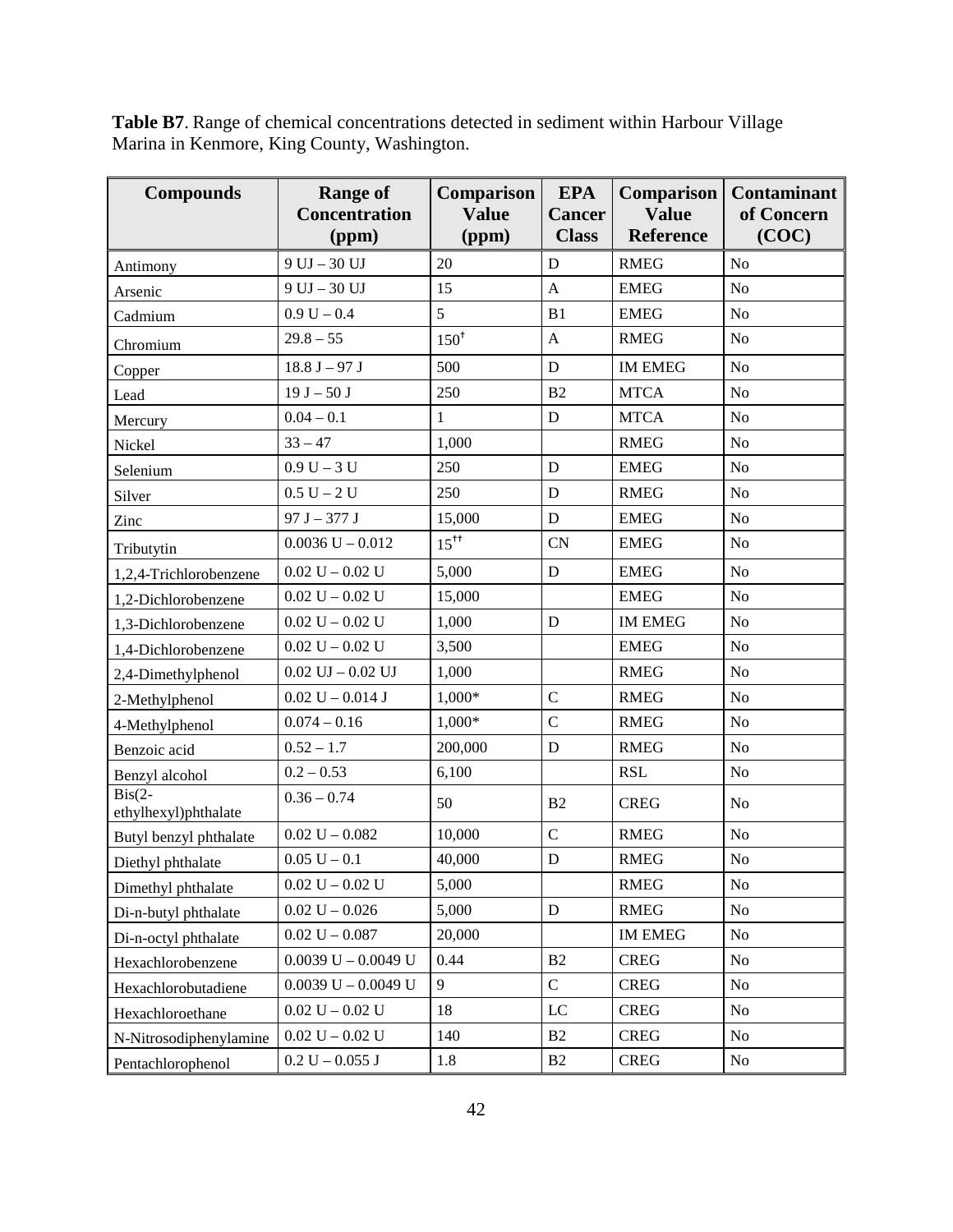| Phenol                          | $0.055 - 0.35$            | 15,000            | D              | <b>RMEG</b>    | No             |
|---------------------------------|---------------------------|-------------------|----------------|----------------|----------------|
| 1-Methylnaphthalene             | $0.0052 - 0.018$ J        | 3,500             |                | <b>EMEG</b>    | No             |
| 2-Methylnaphthalene             | $0.012 - 0.047$           | 2,000             |                | <b>EMEG</b>    | No             |
| Acenaphthene                    | $0.014 - 0.032$           | 3,000             |                | <b>RMEG</b>    | N <sub>o</sub> |
| Acenaphthylene                  | $0.0035$ J $- 0.026$      | $3,000**$         |                | <b>RMEG</b>    | N <sub>o</sub> |
| Anthracene                      | $0.041 - 0.066$           | 15,000            | D              | <b>RMEG</b>    | N <sub>o</sub> |
| Benzo(a)anthracene              | $0.12 - 0.2$              | 1,500***          |                | <b>RMEG</b>    | N <sub>o</sub> |
|                                 |                           | 0.15              | B2             | <b>RSL</b>     | Yes (cPAH)     |
| Benzo(a)pyrene                  | $0.11 - 0.21$             | $1,500***$        |                | <b>RMEG</b>    | No             |
|                                 |                           | 0.096             | B2             | <b>CREG</b>    | Yes (cPAH)     |
| Benzo<br>$(b,j,k)$ fluoranthene | $0.29 - 0.57$             | $1,500***$        |                | <b>RMEG</b>    | No             |
|                                 |                           | $0.15^{+++}$      | B2             | <b>RSL</b>     | Yes (cPAH)     |
| Benzo(ghi)perylene              | $0.085 - 0.14$            | $1,500***$        | D              |                | No             |
| Chrysene                        | $0.21 - 0.37$             | $1,500***$        |                | <b>RMEG</b>    | N <sub>o</sub> |
|                                 |                           | 15                | B2             | <b>RSL</b>     | Yes (cPAH)     |
| Dibenzo(a,h)anthracene          | $0.026 - 0.045$           | $1,500***$        |                | <b>RMEG</b>    | N <sub>o</sub> |
|                                 |                           | $0.096^{+ + + +}$ |                | <b>CREG</b>    | Yes (cPAH)     |
| Dibenzofuran                    | $0.012 - 0.024$           | 78                | ${\bf D}$      | <b>RSL</b>     | No             |
| Fluoranthene                    | $0.22 - 0.48$             | 2,000             | ${\bf D}$      | <b>RMEG</b>    | No             |
| Fluorene                        | $0.028 - 0.059$           | 2,000             | D              | <b>RMEG</b>    | No             |
| Indeno $(1,2,3$ -cd)pyrene      | $0.077 - 0.11$            | $1,500***$        |                | <b>RMEG</b>    | N <sub>o</sub> |
|                                 |                           | 0.15              | B <sub>2</sub> | <b>RSL</b>     | Yes (cPAH)     |
| Naphthalene                     | $0.038 - 0.04$            | 30,000            | $\mathbf C$    | <b>IM EMEG</b> | No             |
| Phenanthrene                    | $0.16 - 0.26$             | $1,500***$        | D              |                | No             |
| Pyrene                          | $0.23 - 0.8$              | 1,500             | $\mathbf D$    | <b>RMEG</b>    | N <sub>o</sub> |
| $4,4$ -DDD                      | $0.0013$ U $- 0.0017$ U   | 2.9               | B <sub>2</sub> | <b>CREG</b>    | No             |
| 4,4-DDE                         | $0.0016$ U $- 0.0072$ J   | 2.1               | B2             | <b>CREG</b>    | No             |
| 4,4-DDT                         | $0.0013$ U $- 0.0017$ U   | 2.1               | B <sub>2</sub> | <b>CREG</b>    | No             |
| Aldrin                          | $0.00051U - 0.00064U$     | 0.041             | B2             | ${\rm CREG}$   | $\rm No$       |
| Chlordane, alpha                | $0.00066$ U $- 0.00083$ U | 7****             | KL             | <b>CREG</b>    | N <sub>o</sub> |
| Chlordane, beta                 | $0.00062U - 0.00078U$     | $2****$           | KL             | <b>CREG</b>    | No             |
| Dieldrin                        | $0.0013$ U $- 0.0017$ U   | 0.044             | B2             | <b>CREG</b>    | N <sub>o</sub> |
| Heptachlor                      | $0.00051U - 0.00064U$     | 0.16              | B2             | <b>CREG</b>    | N <sub>o</sub> |
| Nonachlor, cis-                 | $0.0013U - 0.0016U$       | $2****$           | KL             | <b>CREG</b>    | No             |
| Nonachlor, tras-                | $0.0038$ U $- 0.0047$ U   | 7****             | KL             | <b>CREG</b>    | N <sub>0</sub> |
| Oxychlordane                    | $0.0018$ U $- 0.0023$ U   | $7****$           | KL             | <b>CREG</b>    | N <sub>o</sub> |
| <b>Total Aroclors</b>           | $0.032$ U $- 0.029$ J     | $1*****$          |                | <b>EMEG</b>    | N <sub>o</sub> |
| Total cPAH (BaP-EQ)             | 1.23                      | 0.1               | B2             | <b>CREG</b>    | Yes            |
| <b>Total Dioxin TEQ</b>         | $6.6E-6 J - 7.1E-5 J$     | 5.0E-5            | B <sub>2</sub> | <b>EMEG</b>    | Yes            |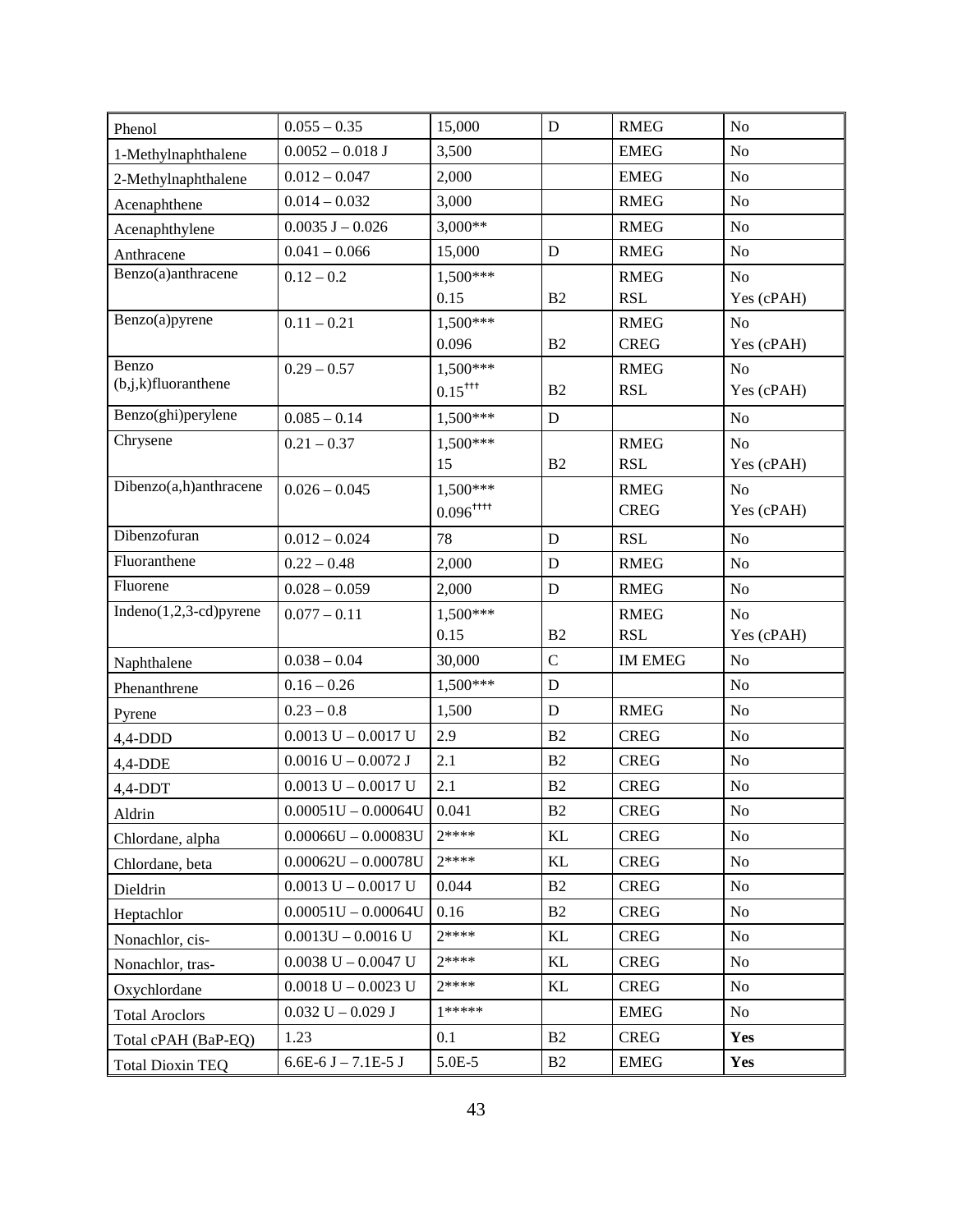ATSDR - Agency for Toxic Substances and Disease Registry

CREG - ATSDR's Cancer Risk Evaluation Guide (child)

RMEG - ATSDR's Reference Dose Media Evaluation Guide (child)

EMEG - ATSDR's Environmental Media Evaluation Guide (child)

IM EMEG - ATSDR's Intermediate Environmental Media Evaluation Guide (child)

J - Estimated value

U - Compound analyzed, but not detected above detection limit

UJ - Compound analyzed, but not detected above estimated detection limit

EPA - Environmental Protection Agency

A - EPA: human carcinogen

B1 - EPA: Probable human carcinogen (limited human, sufficient animal studies)

B2 - EPA: Probable human carcinogen (inadequate human, sufficient animal studies)

C - EPA: Possible human carcinogen (no human, limited animal studies)

CN - EPA: Carcinogenic potential cannot be determine

D - EPA: Not classifiable as to health carcinogenicity

LC - EPA: Likely to be carcinogenic to humans

KL - EPA: Known/Likely human carcinogen

RSL – EPA: Regional Screening Level

† Assume hexavalent chromium

†† Benzo (b)fluoranthene carcinogenic EPA: Regional Screening Level value was used as a surrogate

††† Benzo(a)pyrene CREG value was used as a surrogate

\* 2,4-Dimethylphenol RMEG value was used as a surrogate

\*\* Acenaphthene RMEG value was used as a surrogate

\*\*\* Pyrene RMEG value was used as a surrogate

\*\*\*\*\* Chlordane CREG value was used as a surrogate

\*\*\*\*\* Arocolor 1254 EMEG value was used as a surrogate

Total Dioxin TEQ – sum of dioxin/furans toxic equivalent (TEQ)

cPAHs – Carcinogenic Polycyclic Aromatic Hydrocarbons

BaP-EQ – Benzo(a)pyrene Equivalents: sum of individual cPAHs multiplied by the relative potency factor (RPF) describing the carcinogenic potential relative to BaP.

PPM – parts per million

**BOLD** values exceed comparison values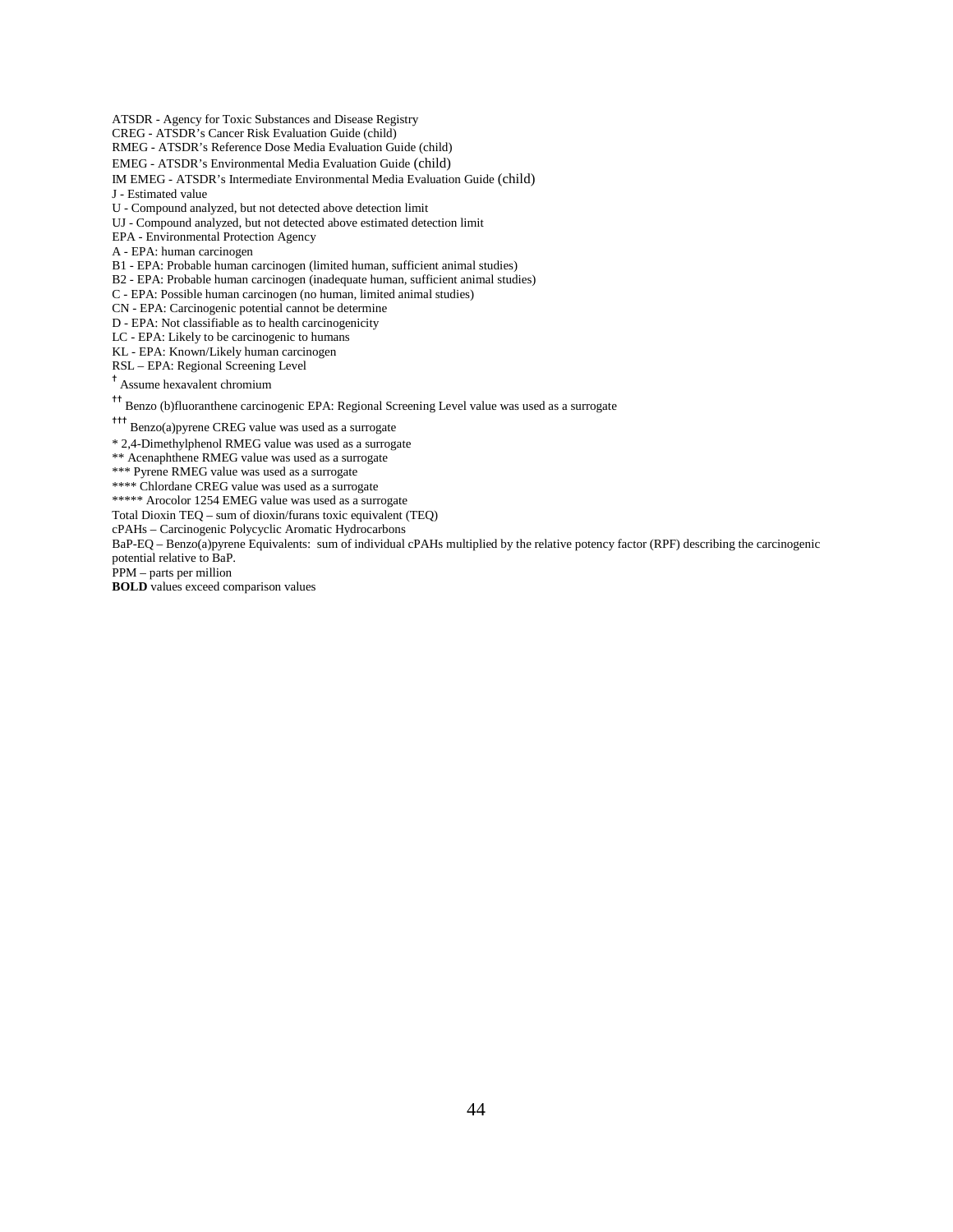**Compounds Range of Concentration (ppm) Comparison Value (ppm) EPA Cancer Class Comparison Value Reference Contaminant of Concern (COC)** Antimony 10 UJ 20 D RMEG No Arsenic  $10 \text{ UJ}$  15  $A$  EMEG No Cadmium 0.7 5 B1 EMEG No Chromium  $36$  150<sup>†</sup>  $\begin{array}{|c|c|c|c|c|} \hline \end{array}$  RMEG No Copper  $111 J$  500 D IM EMEG No Lead  $26 J$   $250$   $B2$   $MTCA$  No Mercury  $\begin{array}{|c|c|c|c|c|c|c|c|c|} \hline 0.24 & 1 & \quad & \text{D} & MTCA & \text{No} \ \hline \end{array}$ Nickel 35 1,000 RMEG No Selenium  $1 U$  250  $D$  EMEG No Silver  $\begin{array}{|c|c|c|c|c|c|c|c|} \hline 0.7 \, \text{U} & 250 & \text{D} & \text{RMEG} & \text{No} \ \hline \end{array}$  $\text{Zinc}$  | 182 J | 15,000 | D | EMEG | No 1,2,4-Trichlorobenzene 0.019 U 5,000 D EMEG No 1,2-Dichlorobenzene 0.019 U 15,000 EMEG No 1,3-Dichlorobenzene 0.019 U 1,000 D IM EMEG No 1,4-Dichlorobenzene 0.019 U 3,500 EMEG No 2,4-Dimethylphenol  $\begin{array}{|c|c|c|c|c|c|c|c|c|} \hline 0.019 & U & 1,000 \hline \end{array}$  RMEG No 2-Methylphenol 0.019 U 1,000\* C RMEG No 4-Methylphenol 0.059 1,000\* C RMEG No Benzoic acid 0.61 200,000 D RMEG No Benzyl alcohol 0.1 6,100 RSL No  $Bis(2$ ethylhexyl)phthalate  $\begin{array}{|c|c|c|c|c|c|c|c|c|} \hline 0.28 & & & 50 & & \text{B2} & & \text{CREG} & & \text{No} \ \hline \end{array}$ Butyl benzyl phthalate 0.043 10,000 C RMEG No Diethyl phthalate  $\begin{array}{|c|c|c|c|c|c|c|c|c|} \hline 0.068 & 40,000 & D & RMEG \ \hline \end{array}$  No

**Table B8**. Range of chemical concentrations detected in sediment within Kenmore Harbor in Kenmore, King County, Washington.

Dimethyl phthalate  $\begin{array}{|c|c|c|c|c|c|} \hline 0.019 \, \text{U} & 5,000 \end{array}$  RMEG No Di-n-butyl phthalate  $\begin{array}{|c|c|c|c|c|c|c|c|c|} \hline 0.019 U & 5,000 & D & RMEG \ \hline \end{array}$  $Di$ -n-octyl phthalate  $\begin{array}{|c|c|c|c|c|c|c|c|c|} \hline 0.024 & 20,000 & \hline \end{array}$  IM EMEG No Hexachlorobenzene 0.0049 U 0.44 B2 CREG No Hexachlorobutadiene 0.0049 U 9 C CREG No Hexachloroethane 0.019 U 18 LC CREG No N-Nitrosodiphenylamine 0.019 U 140 B2 CREG No Pentachlorophenol  $0.19 U$  1.8 B2 CREG No Phenol 0.08 15,000 D RMEG No 1-Methylnaphthalene 0.034 3,500 EMEG No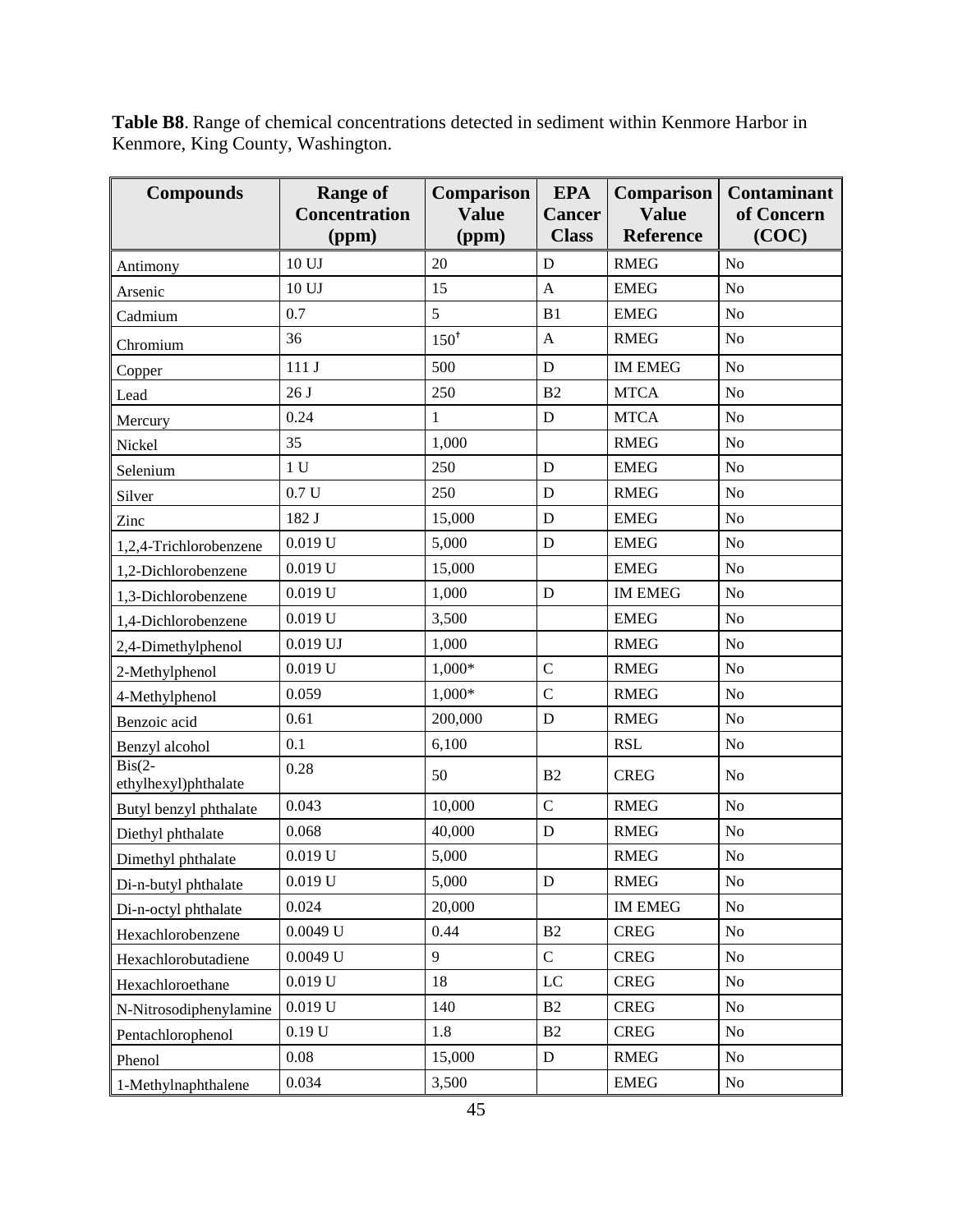| 0.059<br>2-Methylnaphthalene        | 2,000                  |                | <b>EMEG</b>                | N <sub>o</sub> |
|-------------------------------------|------------------------|----------------|----------------------------|----------------|
| 0.13<br>Acenaphthene                | 3,000                  |                | <b>RMEG</b>                | N <sub>o</sub> |
| 0.026<br>Acenaphthylene             | $3,000**$              |                | <b>RMEG</b>                | N <sub>o</sub> |
| 0.15<br>Anthracene                  | 15,000                 | $\mathbf D$    | <b>RMEG</b>                | N <sub>o</sub> |
| Benzo(a)anthracene<br>0.36          | $1.500***$             |                | <b>RMEG</b>                | N <sub>o</sub> |
|                                     | 0.15                   | B <sub>2</sub> | <b>RSL</b>                 | Yes (cPAH)     |
| Benzo(a)pyrene<br>0.25              | $1,500***$             |                | <b>RMEG</b>                | N <sub>o</sub> |
|                                     | 0.096                  | B <sub>2</sub> | <b>CREG</b>                | Yes (cPAH)     |
| Benzo<br>0.72                       | $1,500***$             |                | <b>RMEG</b>                | N <sub>o</sub> |
| $(b,j,k)$ fluoranthene              | $0.15^{+1}$            | B <sub>2</sub> | <b>RSL</b>                 | Yes (cPAH)     |
| Benzo(ghi)perylene<br>0.095         | 1,500***               | ${\bf D}$      |                            | N <sub>o</sub> |
| Chrysene<br>0.55                    | $1,500***$             |                | <b>RMEG</b>                | N <sub>o</sub> |
|                                     | 15                     | B <sub>2</sub> | <b>RSL</b>                 | Yes (cPAH)     |
| Dibenzo(a,h)anthracene<br>0.042     | $1,500***$             |                | <b>RMEG</b>                | N <sub>o</sub> |
|                                     | $0.096$ <sup>†††</sup> |                | <b>CREG</b>                | Yes (cPAH)     |
| Dibenzofuran<br>0.09                | 78                     | ${\bf D}$      | <b>RSL</b>                 | N <sub>o</sub> |
| Fluoranthene<br>1.2                 | 2,000                  | ${\bf D}$      | <b>RMEG</b>                | N <sub>o</sub> |
| Fluorene<br>0.15                    | 2,000                  | D              | <b>RMEG</b>                | N <sub>o</sub> |
| Indeno $(1,2,3$ -cd)pyrene<br>0.097 | 1,500***               |                | <b>RMEG</b>                | N <sub>o</sub> |
|                                     | 0.15                   | B2             | <b>RSL</b>                 | Yes (cPAH)     |
| 0.17<br>Naphthalene                 | 30,000                 | $\mathbf C$    | <b>IM EMEG</b>             | N <sub>o</sub> |
| 0.83<br>Phenanthrene                | 1,500***               | ${\bf D}$      |                            | N <sub>o</sub> |
| 0.92<br>Pyrene                      | 1,500                  | D              | <b>RMEG</b>                | N <sub>o</sub> |
| $0.0017$ U<br>$4,4$ -DDD            | 2.9                    | B2             | <b>CREG</b>                | N <sub>o</sub> |
| $0.0017$ U<br>$4,4-DDE$             | 2.1                    | B2             | <b>CREG</b>                | N <sub>o</sub> |
| $0.0017$ U<br>$4,4$ -DDT            | 2.1                    | B2             | <b>CREG</b>                | N <sub>o</sub> |
| $0.00064$ U<br>Aldrin               | 0.041                  | B2             | <b>CREG</b>                | N <sub>o</sub> |
| $0.00082$ U<br>Chlordane, alpha     | $2***$                 | KL             | <b>CREG</b>                | N <sub>o</sub> |
| $0.00077$ U<br>Chlordane, beta      | $2****$                | $\mathbf{KL}$  | <b>CREG</b>                | $\rm No$       |
| $0.0016$ U<br>Dieldrin              | 0.044                  | B2             | <b>CREG</b>                | N <sub>o</sub> |
| $0.00064$ U<br>Heptachlor           | 0.16                   | B2             | <b>CREG</b>                | No             |
| $0.0016$ U<br>Nonachlor, cis-       | $2***$                 | KL             | <b>CREG</b>                | No             |
| $0.0047$ U<br>Nonachlor, tras-      | 7****                  | KL             | <b>CREG</b>                | No             |
| $0.0023$ U<br>Oxychlordane          |                        |                |                            |                |
| 0.02<br><b>Total Aroclors</b>       | $2***$                 | KL             | <b>CREG</b>                | No             |
|                                     | $1*****$               |                |                            | N <sub>o</sub> |
| 1.42<br>Total cPAH (BaP-EQ)         | 0.1                    | B2             | <b>EMEG</b><br><b>CREG</b> | Yes            |

ATSDR - Agency for Toxic Substances and Disease Registry CREG - ATSDR's Cancer Risk Evaluation Guide (child)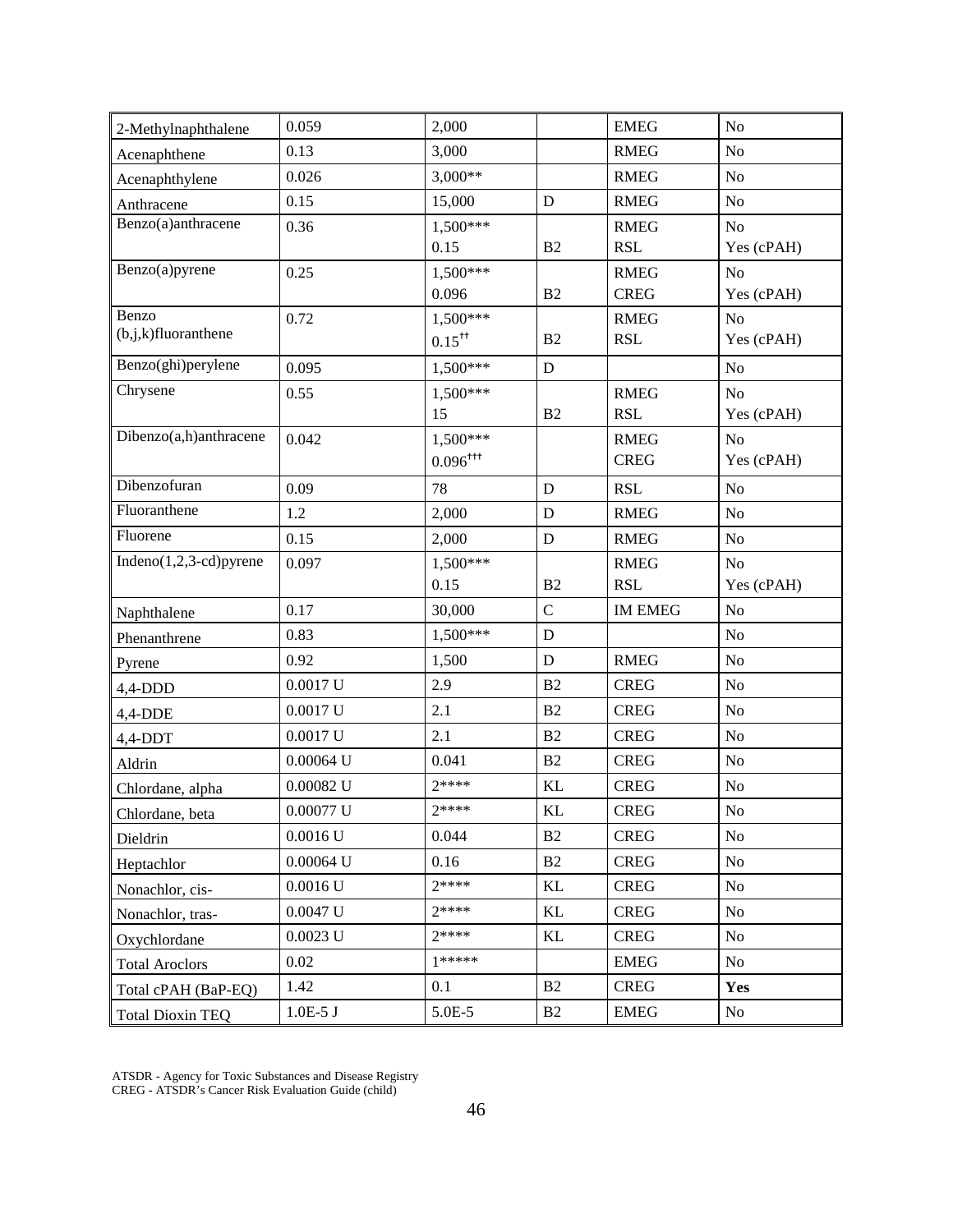RMEG - ATSDR's Reference Dose Media Evaluation Guide (child)

EMEG - ATSDR's Environmental Media Evaluation Guide (child)

- IM EMEG ATSDR's Intermediate Environmental Media Evaluation Guide (child) J - Estimated value
- U Compound analyzed, but not detected above detection limit
- UJ Compound analyzed, but not detected above estimated detection limit
- EPA Environmental Protection Agency
- A EPA: human carcinogen

B1 - EPA: Probable human carcinogen (limited human, sufficient animal studies)

- B2 EPA: Probable human carcinogen (inadequate human, sufficient animal studies)
- C EPA: Possible human carcinogen (no human, limited animal studies)

CN - EPA: Carcinogenic potential cannot be determine

D - EPA: Not classifiable as to health carcinogenicity

LC - EPA: Likely to be carcinogenic to humans

KL - EPA: Known/Likely human carcinogen

RSL – EPA: Regional Screening Level

† Assume hexavalent chromium

†† Benzo (b)fluoranthene carcinogenic EPA: Regional Screening Level value was used as a surrogate

††† Benzo(a)pyrene CREG value was used as a surrogate

\* 2,4-Dimethylphenol RMEG value was used as a surrogate

\*\* Acenaphthene RMEG value was used as a surrogate

\*\*\* Pyrene RMEG value was used as a surrogate

\*\*\*\*\* Chlordane CREG value was used as a surrogate

\*\*\*\*\* Arocolor 1254 EMEG value was used as a surrogate

Total Dioxin TEQ – sum of dioxin/furans toxic equivalent (TEQ)

cPAHs – Carcinogenic Polycyclic Aromatic Hydrocarbons

BaP-EQ – Benzo(a)pyrene Equivalents: sum of individual cPAHs multiplied by the relative potency factor (RPF) describing the carcinogenic potential relative to BaP.

PPM – parts per million

**BOLD** values exceed comparison values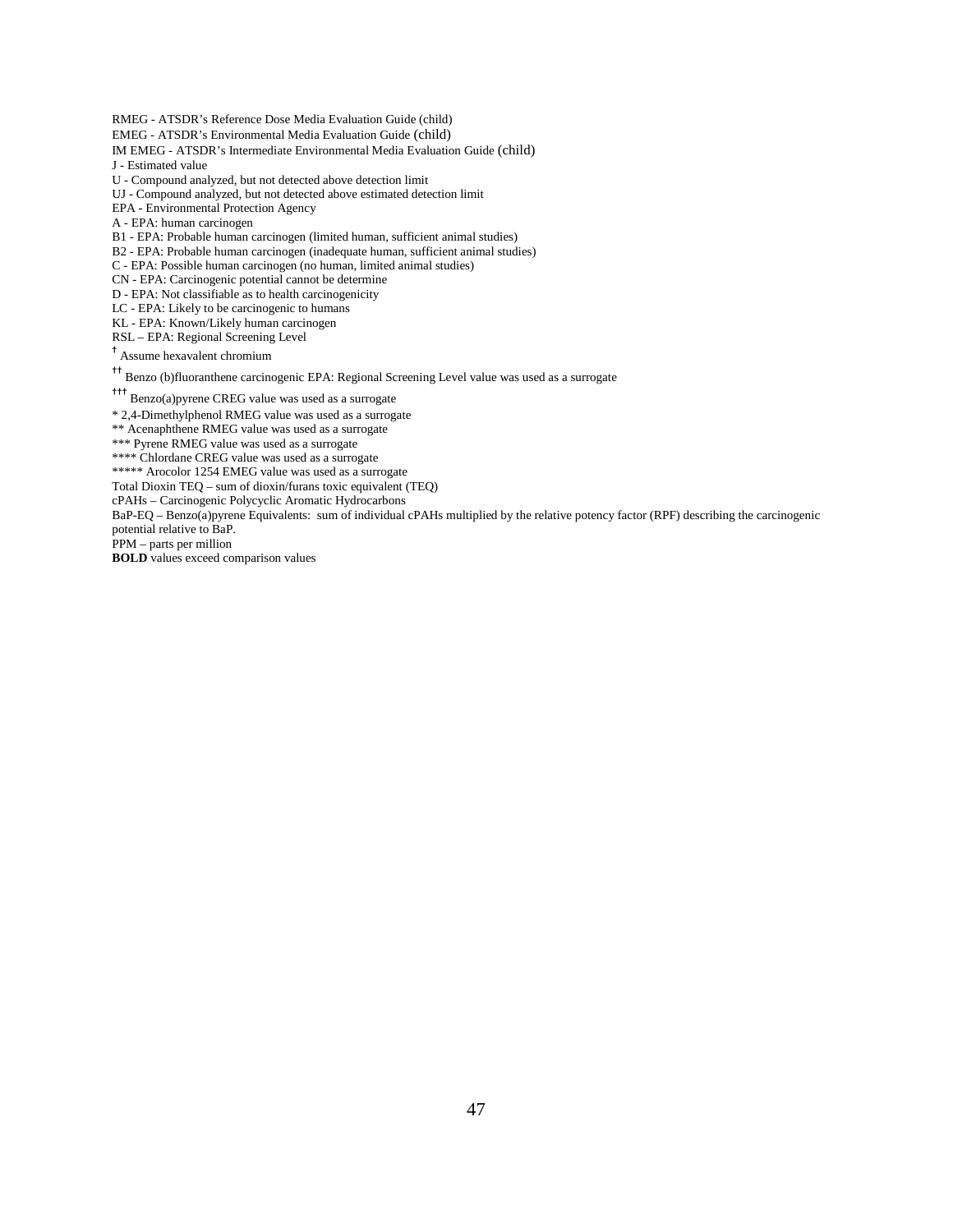**Table B9**. Range of chemical concentrations detected in sediment within the Sammamish Navigation Channel in Kenmore, King County, Washington.

| <b>Compounds</b>           | <b>Range of</b><br><b>Concentration</b><br>(ppm) | Comparison<br><b>Value</b><br>(ppm) | <b>EPA</b><br><b>Cancer</b><br><b>Class</b> | Comparison<br><b>Value</b><br><b>Reference</b> | <b>Contaminant</b><br>of Concern<br>(COC) |
|----------------------------|--------------------------------------------------|-------------------------------------|---------------------------------------------|------------------------------------------------|-------------------------------------------|
| Antimony                   | 6 UJ                                             | 20                                  | D                                           | <b>RMEG</b>                                    | $\rm No$                                  |
| Arsenic                    | 6 UJ                                             | 15                                  | $\mathbf{A}$                                | <b>EMEG</b>                                    | No                                        |
| Cadmium                    | 0.2 U                                            | 5                                   | B1                                          | <b>EMEG</b>                                    | N <sub>o</sub>                            |
| Chromium                   | 29.3                                             | $150^{\dagger}$                     | $\mathbf{A}$                                | <b>RMEG</b>                                    | N <sub>o</sub>                            |
| Copper                     | 5.9 J                                            | 500                                 | $\mathbf D$                                 | <b>IM EMEG</b>                                 | N <sub>o</sub>                            |
| Lead                       | 4J                                               | 250                                 | B2                                          | <b>MTCA</b>                                    | No                                        |
| Mercury                    | 0.03 U                                           | $\mathbf{1}$                        | ${\bf D}$                                   | <b>MTCA</b>                                    | No                                        |
| Nickel                     | 23                                               | 1,000                               |                                             | <b>RMEG</b>                                    | No                                        |
| Selenium                   | 0.6 <sub>U</sub>                                 | 250                                 | D                                           | <b>EMEG</b>                                    | N <sub>o</sub>                            |
| Silver                     | 0.4 U                                            | 250                                 | D                                           | <b>RMEG</b>                                    | No                                        |
| Zinc                       | 43 J                                             | 15,000                              | $\mathbf D$                                 | <b>EMEG</b>                                    | N <sub>o</sub>                            |
| 1,2,4-Trichlorobenzene     | 0.019 U                                          | 5,000                               | ${\bf D}$                                   | <b>EMEG</b>                                    | No                                        |
| 1,2-Dichlorobenzene        | $0.019$ U                                        | 15,000                              |                                             | <b>EMEG</b>                                    | N <sub>o</sub>                            |
| 1,3-Dichlorobenzene        | $0.019$ U                                        | 1,000                               | D                                           | <b>IM EMEG</b>                                 | N <sub>o</sub>                            |
| 1,4-Dichlorobenzene        | 0.019 U                                          | 3,500                               |                                             | <b>EMEG</b>                                    | No                                        |
| 2,4-Dimethylphenol         | $0.019$ UJ                                       | 1,000                               |                                             | <b>RMEG</b>                                    | No                                        |
| 2-Methylphenol             | $0.019$ UJ                                       | 1,000*                              | $\overline{C}$                              | <b>RMEG</b>                                    | N <sub>o</sub>                            |
| 4-Methylphenol             | $0.038$ U                                        | $1,000*$                            | $\overline{C}$                              | <b>RMEG</b>                                    | N <sub>o</sub>                            |
| Benzoic acid               | $0.38$ U                                         | 200,000                             | $\mathbf D$                                 | <b>RMEG</b>                                    | No                                        |
| Benzyl alcohol             | $0.019$ U                                        | 6,100                               |                                             | <b>RSL</b>                                     | No                                        |
| Bis(2-ethylhexyl)phthalate | 0.028                                            | 50                                  | B2                                          | <b>CREG</b>                                    | No                                        |
| Butyl benzyl phthalate     | 0.019 U                                          | 10,000                              | $\mathsf{C}$                                | <b>RMEG</b>                                    | N <sub>o</sub>                            |
| Diethyl phthalate          | $0.048$ U                                        | 40,000                              | D                                           | <b>RMEG</b>                                    | N <sub>o</sub>                            |
| Dimethyl phthalate         | $0.019$ U                                        | 5,000                               |                                             | <b>RMEG</b>                                    | No                                        |
| Di-n-butyl phthalate       | 0.019 U                                          | 5,000                               | ${\bf D}$                                   | RMEG                                           | No                                        |
| Di-n-octyl phthalate       | 0.019 U                                          | 20,000                              |                                             | <b>IM EMEG</b>                                 | No                                        |
| Hexachlorobenzene          | $0.019$ U                                        | 0.44                                | B2                                          | <b>CREG</b>                                    | No                                        |
| Hexachlorobutadiene        | $0.01$ UJ                                        | 9                                   | $\overline{C}$                              | <b>CREG</b>                                    | No                                        |
| Hexachloroethane           | $0.019$ U                                        | 18                                  | $\rm LC$                                    | <b>CREG</b>                                    | No                                        |
| N-Nitrosodiphenylamine     | 0.019 U                                          | 140                                 | B2                                          | <b>CREG</b>                                    | No                                        |
| Pentachlorophenol          | 0.19 U                                           | 1.8                                 | B2                                          | <b>CREG</b>                                    | No                                        |
| Phenol                     | 0.019 U                                          | 15,000                              | ${\bf D}$                                   | <b>RMEG</b>                                    | No                                        |
| 1-Methylnaphthalene        | $0.0048$ U                                       | 3,500                               |                                             | <b>EMEG</b>                                    | No                                        |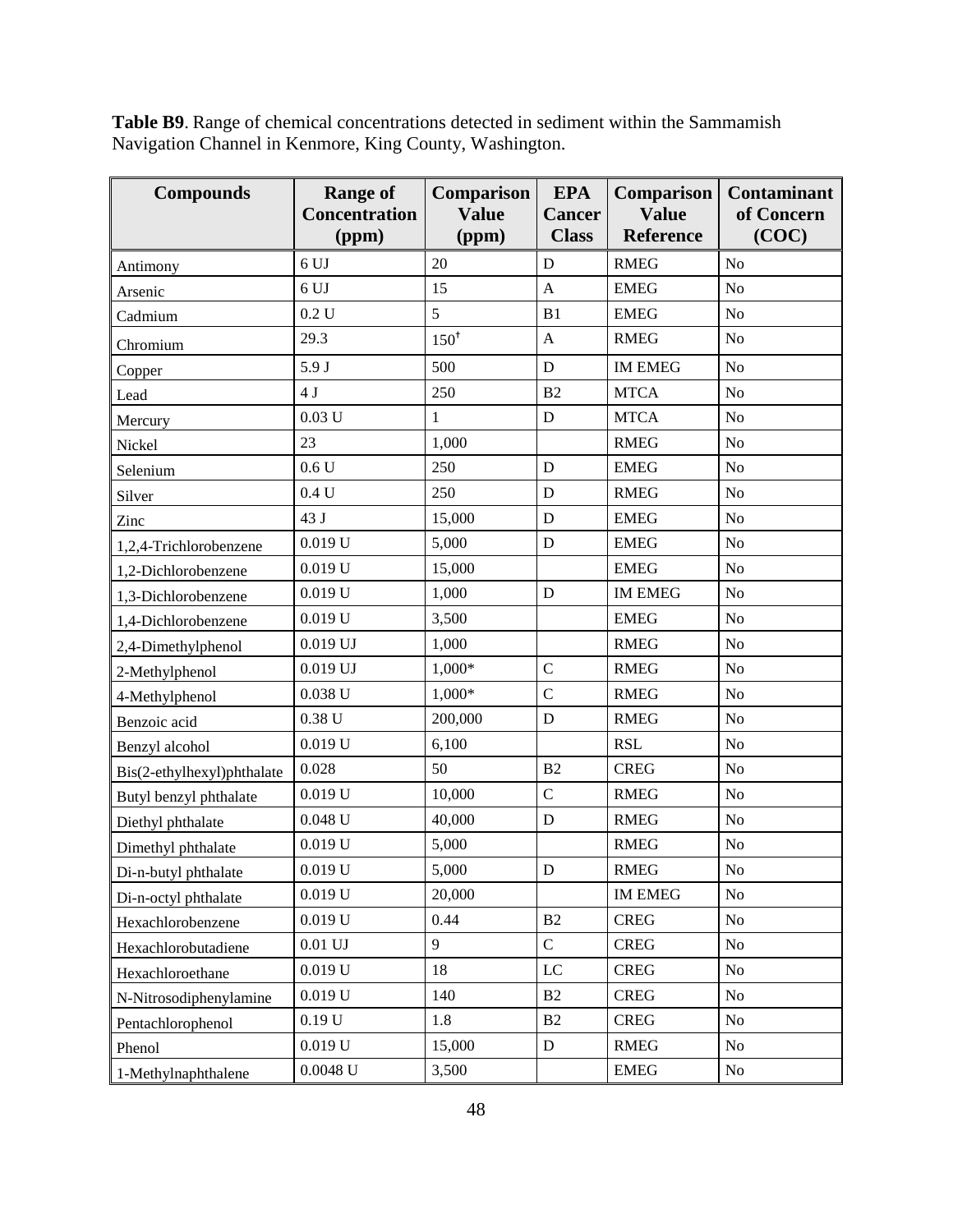| 2-Methylnaphthalene       | $0.0048$ U | 2,000                  |             | <b>EMEG</b>    | No             |
|---------------------------|------------|------------------------|-------------|----------------|----------------|
| Acenaphthene              | $0.0048$ U | 3,000                  |             | <b>RMEG</b>    | No             |
| Acenaphthylene            | $0.0048$ U | $3,000**$              |             | <b>RMEG</b>    | N <sub>o</sub> |
| Anthracene                | $0.0048$ U | 15,000                 | ${\bf D}$   | <b>RMEG</b>    | N <sub>o</sub> |
| Benzo(a)anthracene        | 0.015J     | 1,500***               |             | <b>RMEG</b>    | No             |
|                           |            | 0.15                   | B2          | <b>RSL</b>     | No (cPAH)      |
| Benzo(a)pyrene            | 0.015J     | 1,500***               |             | <b>RMEG</b>    | N <sub>o</sub> |
|                           |            | 0.096                  | B2          | <b>CREG</b>    | No (cPAH)      |
| Benzo (b,j,k)fluoranthene | $0.035$ J  | 1,500***               |             | <b>RMEG</b>    | N <sub>o</sub> |
|                           |            | $0.15^{+1}$            | B2          | <b>RSL</b>     | No (cPAH)      |
| Benzo(ghi)perylene        | $0.0032$ J | 1,500***               | ${\bf D}$   |                | No             |
| Chrysene                  | 0.02       | $1,500***$             |             | <b>RMEG</b>    | No             |
|                           |            | 15                     | B2          | <b>RSL</b>     | No (cPAH)      |
| Dibenzo(a,h)anthracene    | $0.0048$ U | 1,500***               |             | <b>RMEG</b>    | N <sub>o</sub> |
|                           |            | $0.096$ <sup>†††</sup> |             | <b>CREG</b>    | No (cPAH)      |
| Dibenzofuran              | $0.0048$ U | 78                     | D           | <b>RSL</b>     | No             |
| Fluoranthene              | 0.051      | 2,000                  | D           | <b>RMEG</b>    | No             |
| Fluorene                  | $0.0048$ U | 2,000                  | ${\bf D}$   | <b>RMEG</b>    | No             |
| $Indeno(1,2,3-cd)pyrene$  | 0.0036J    | 1,500***               |             | <b>RMEG</b>    | No             |
|                           |            | 0.15                   | B2          | <b>RSL</b>     | No (cPAH)      |
| Naphthalene               | $0.0048$ U | 30,000                 | $\mathbf C$ | <b>IM EMEG</b> | No             |
| Phenanthrene              | 0.026      | 1,500***               | D           |                | N <sub>o</sub> |
| Pyrene                    | 0.039      | 1,500                  | ${\bf D}$   | <b>RMEG</b>    | N <sub>o</sub> |
| <b>Total Aroclors</b>     | $0.017$ U  | $1****$                |             | <b>EMEG</b>    | N <sub>o</sub> |
| <b>Total Dioxin TEQ</b>   | $4.6E-7J$  | 5.0E-5                 | B2          | <b>EMEG</b>    | N <sub>o</sub> |

ATSDR - Agency for Toxic Substances and Disease Registry

CREG - ATSDR's Cancer Risk Evaluation Guide (child)

RMEG - ATSDR's Reference Dose Media Evaluation Guide (child)

EMEG - ATSDR's Environmental Media Evaluation Guide (child)

IM EMEG - ATSDR's Intermediate Environmental Media Evaluation Guide (child)

J - Estimated value

U - Compound analyzed, but not detected above detection limit

UJ - Compound analyzed, but not detected above estimated detection limit

EPA - Environmental Protection Agency

A - EPA: human carcinogen

B1 - EPA: Probable human carcinogen (limited human, sufficient animal studies)

B2 - EPA: Probable human carcinogen (inadequate human, sufficient animal studies)

C - EPA: Possible human carcinogen (no human, limited animal studies)

CN - EPA: Carcinogenic potential cannot be determine

D - EPA: Not classifiable as to health carcinogenicity

LC - EPA: Likely to be carcinogenic to humans

RSL – EPA: Regional Screening Level

† Assume hexavalent chromium

†† Benzo (b)fluoranthene carcinogenic EPA: Regional Screening Level value was used as a surrogate

††† Benzo(a)pyrene CREG value was used as a surrogate

\* 2,4-Dimethylphenol RMEG value was used as a surrogate

\*\* Acenaphthene RMEG value was used as a surrogate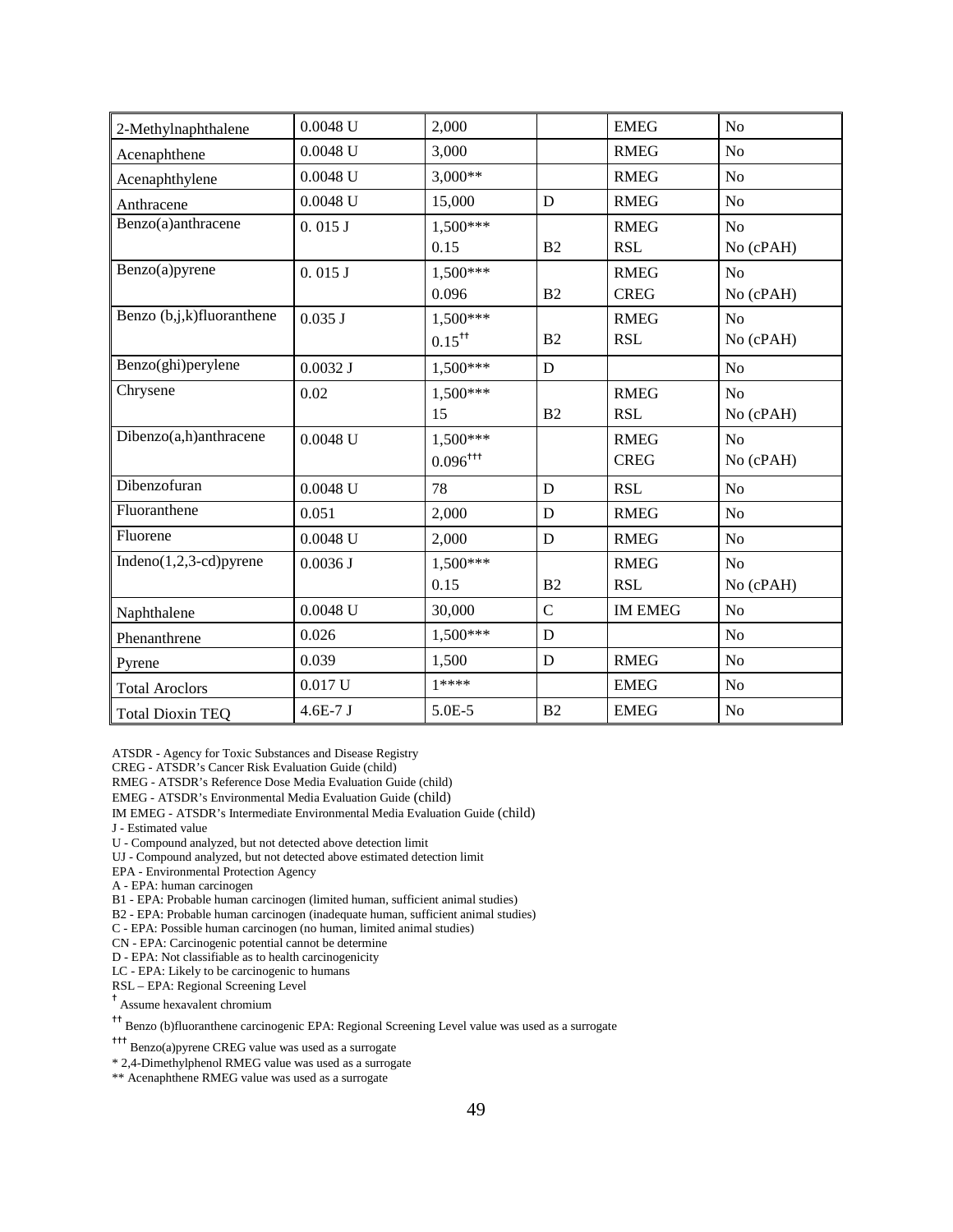\*\*\* Pyrene RMEG value was used as a surrogate \*\*\*\* Arocolor 1254 EMEG value was used as a surrogate Total Dioxin TEQ – sum of dioxin/furans toxic equivalent (TEQ) cPAHs – Carcinogenic Polycyclic Aromatic Hydrocarbons BaP-EQ – Benzo(a)pyrene Equivalents: sum of individual cPAHs multiplied by the relative potency factor (RPF) describing the carcinogenic potential relative to BaP. PPM – parts per million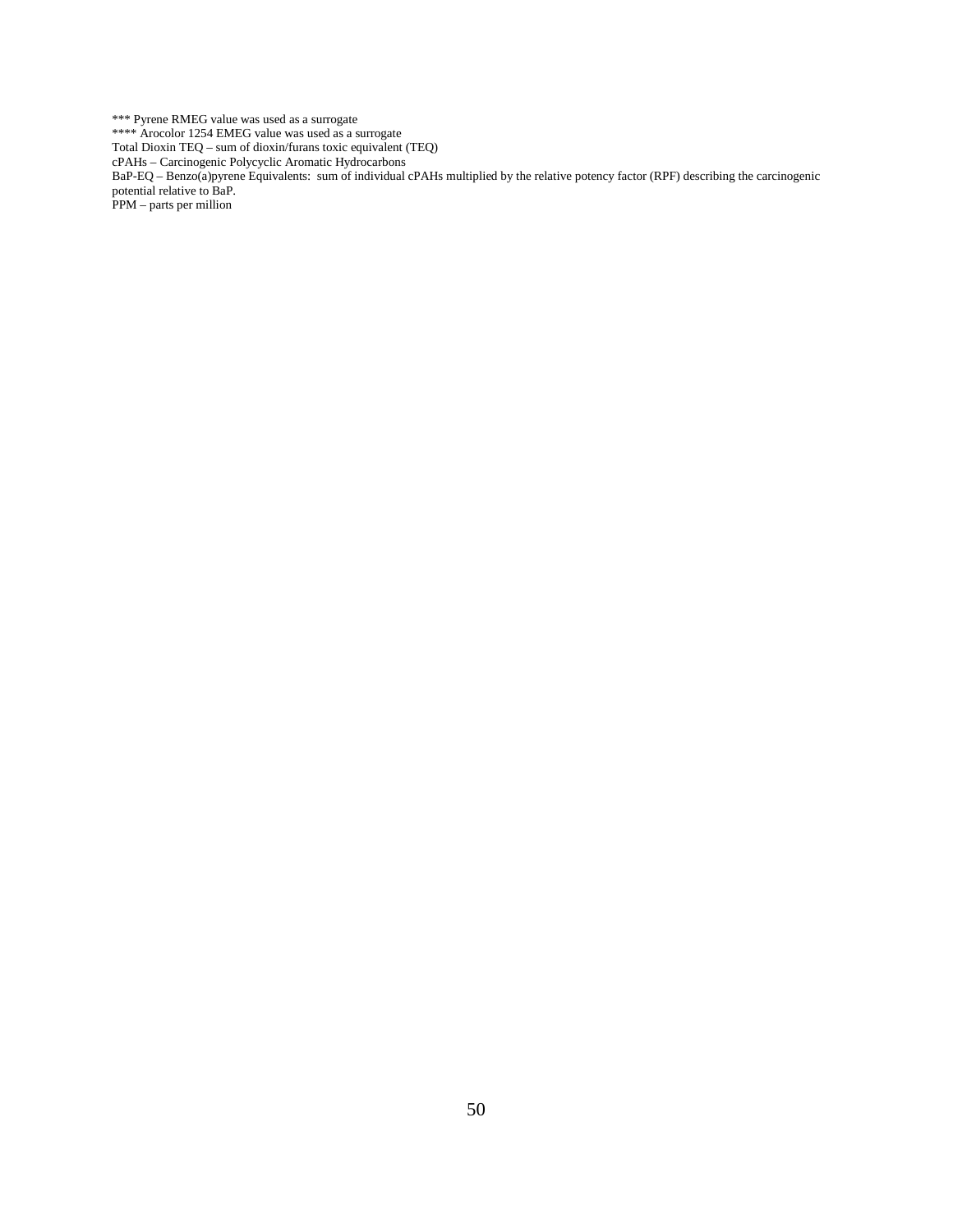### <span id="page-51-0"></span>**Appendix C Exposure Assumptions**

This section provides calculated exposure doses and assumptions used for exposure to chemicals in sediment along Lake Washington for 30 and 120 days. The different exposure scenarios were developed to model exposures that might occur. These scenarios were devised to represent exposures over a lifetime from a child to an adult. The following exposure parameters and dose equations were used to estimate exposure doses from direct contact with chemicals in sediment.

#### **Exposure to chemicals in sediments via ingestion and dermal absorption.**

**Total dose (non-cancer) = Ingested dose + dermally absorbed dose** 

**Total Risk (cancer) = Ingested + dermally absorbed dose** 

#### **Ingestion Route**

 $Dose_{(non\text{-}cancer \,(mg/kg\text{-}day))} = \underline{C \times CF \times IR \times EF \times ED}$  $BW \times AT_{non-cancer}$ 

Cancer  $Risk = C x CF x IR x EF x CSF x ED$  $BW \times AT_{cancer}$ 

#### **Dermal Route**

Dermal Transfer (DT) =  $C x AF x ABS x AD x CF$ ORAF

 $Dose_{(non-cancer (mg/kg-day))} = DT x SA x EF x ED$  $BW \times AT_{non-cancer}$ 

Cancer  $Risk = DT x SA x EF x CSF x ED$  $BW \times AT_{\text{cancer}}$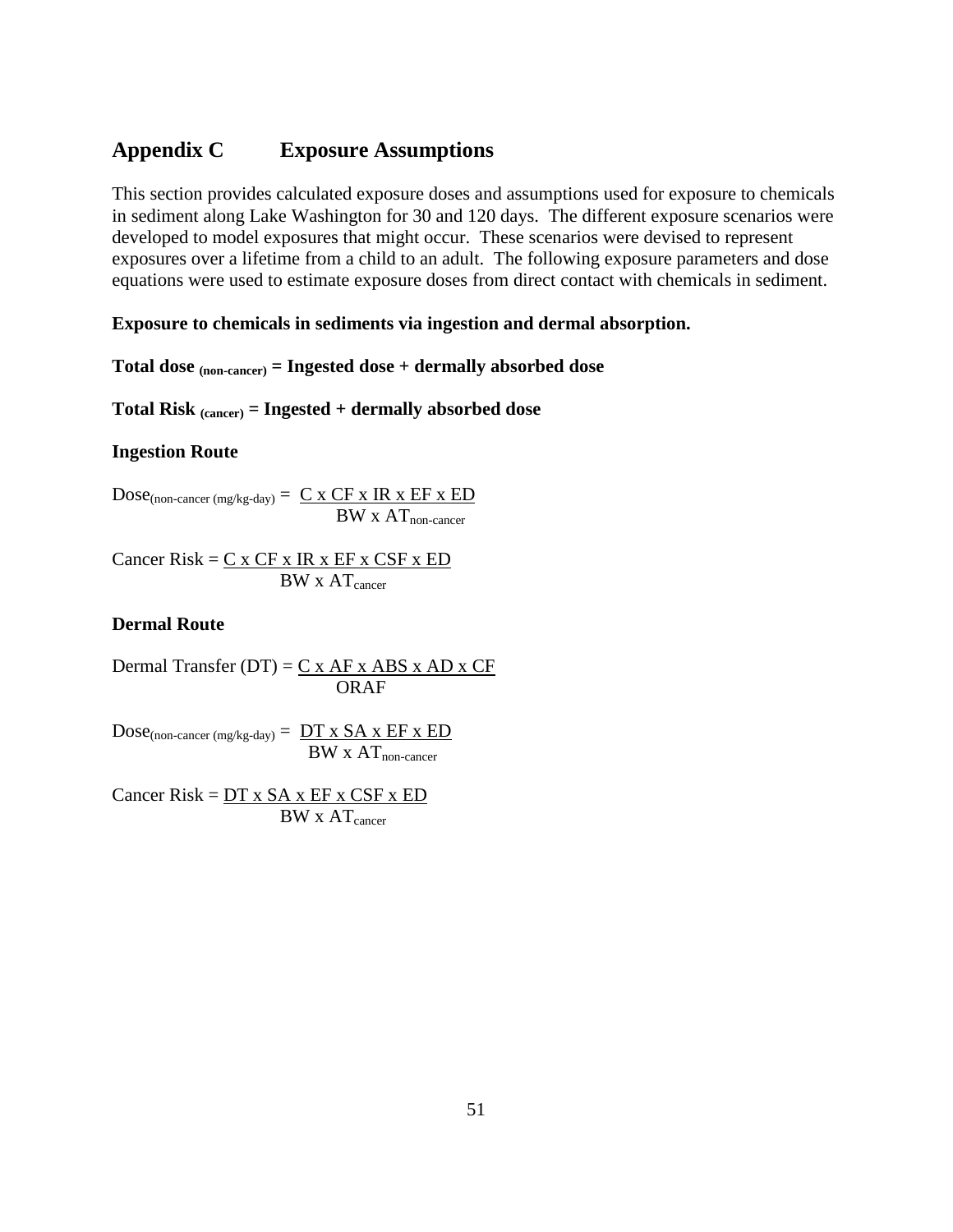**Table C1**. Assumptions used in exposure evaluation of people in contact with sediments from the Kenmore area of Lake Washington, King County, Washington.

| Parameter and Abbreviation                        |                                   | Value          | Units      | Source                                                                                                         |
|---------------------------------------------------|-----------------------------------|----------------|------------|----------------------------------------------------------------------------------------------------------------|
| Concentration in<br>Sediment                      | Cs                                | Variable       | mg/kg      | Maximum chemical-specific concentration for<br>sediment                                                        |
| <b>Conversion Factor</b>                          | CF                                | 0.000001       | kg/mg      | Converts from kilograms sediment to milligrams<br>sediment                                                     |
|                                                   |                                   | 9.2            |            | Child $0.5$ to < 1 year [19]                                                                                   |
|                                                   |                                   | 11.4           |            | Child 1 to $<$ 2 years [19]                                                                                    |
|                                                   |                                   | 17.4           |            | Child 2 to $<$ 6 years [19]                                                                                    |
| <b>Body Weight</b>                                | <b>BW</b>                         | 31.8           |            | Child 6 to $<$ 11 years [19]                                                                                   |
|                                                   |                                   | 56.8           | kg         | Child 11 to $<$ 16 years [19]                                                                                  |
|                                                   |                                   | 71.6           |            | Child 16 to $<$ 21 years [19]                                                                                  |
|                                                   |                                   | 80             |            | Adult 21 to $<$ 65 years [19]                                                                                  |
|                                                   |                                   | 76             |            | Adult 65+ years [19]                                                                                           |
|                                                   |                                   | 15             |            | Limited access areas                                                                                           |
|                                                   | EF                                | 30             |            | General population, number of days per year in<br>sediments                                                    |
| <b>Exposure Frequency</b>                         |                                   | 120            | days/year  | General population resident, based on number of<br>days during summer (4 months year) per year in<br>sediments |
|                                                   |                                   | 0.5            |            | Child $0.5$ to $< 1$ year                                                                                      |
|                                                   |                                   | 1              |            | Child 1 to $<$ 2 years                                                                                         |
|                                                   | <b>ED</b>                         | $\overline{4}$ |            | Child 2 to $<$ 6 years                                                                                         |
| Age-specific Exposure                             |                                   | 5              |            | Child $6$ to $<$ 11 years                                                                                      |
| Duration (used for age-<br>specific calculations) |                                   | 5              | year       | Child 11 to $<$ 16 years                                                                                       |
|                                                   |                                   | 5              |            | Child 16 to $<$ 21 years                                                                                       |
|                                                   |                                   | 44             |            | Adult 21 to $< 65$ years                                                                                       |
|                                                   |                                   | 13             |            | Adult $65+$                                                                                                    |
| Averaging Time <sub>non-cancer</sub>              | AT                                | Variable       |            | <b>Equal to Exposure Duration</b>                                                                              |
| Averaging Time <sub>cancer</sub>                  | AT                                | 28,470         | day        | 78 years                                                                                                       |
| Minimal Risk Level                                | <b>MRL</b>                        | 1.00E-9        | mg/kg/day  | Dioxins (ATSDR)                                                                                                |
| <b>Cancer Slope Factor</b>                        | CSF                               | 7.3            | mg/kg-     | BaP used as a reference chemical for cPAHs [13]                                                                |
|                                                   |                                   | 150,000        | $day^{-1}$ | Dioxins [20]                                                                                                   |
| <b>Ingestion Parameters</b>                       |                                   |                |            |                                                                                                                |
|                                                   |                                   | 60             |            | Child 0.5 years to $<$ 1 year [19]                                                                             |
| Incidental Ingestion<br>Rate                      | $\ensuremath{\mathsf{IR}}\xspace$ | 100            | mg/day     | Child 1 to $<$ 21 years [19]                                                                                   |
|                                                   |                                   | 50             |            | Adult $>$ 21 years [19]                                                                                        |
| <b>Dermal Parameters</b>                          |                                   |                |            |                                                                                                                |
| Oral Route Adjustment<br>Factor                   | <b>ORAF</b>                       | $\mathbf{1}$   | unitless   | Cancer (c) – default, $[21]$                                                                                   |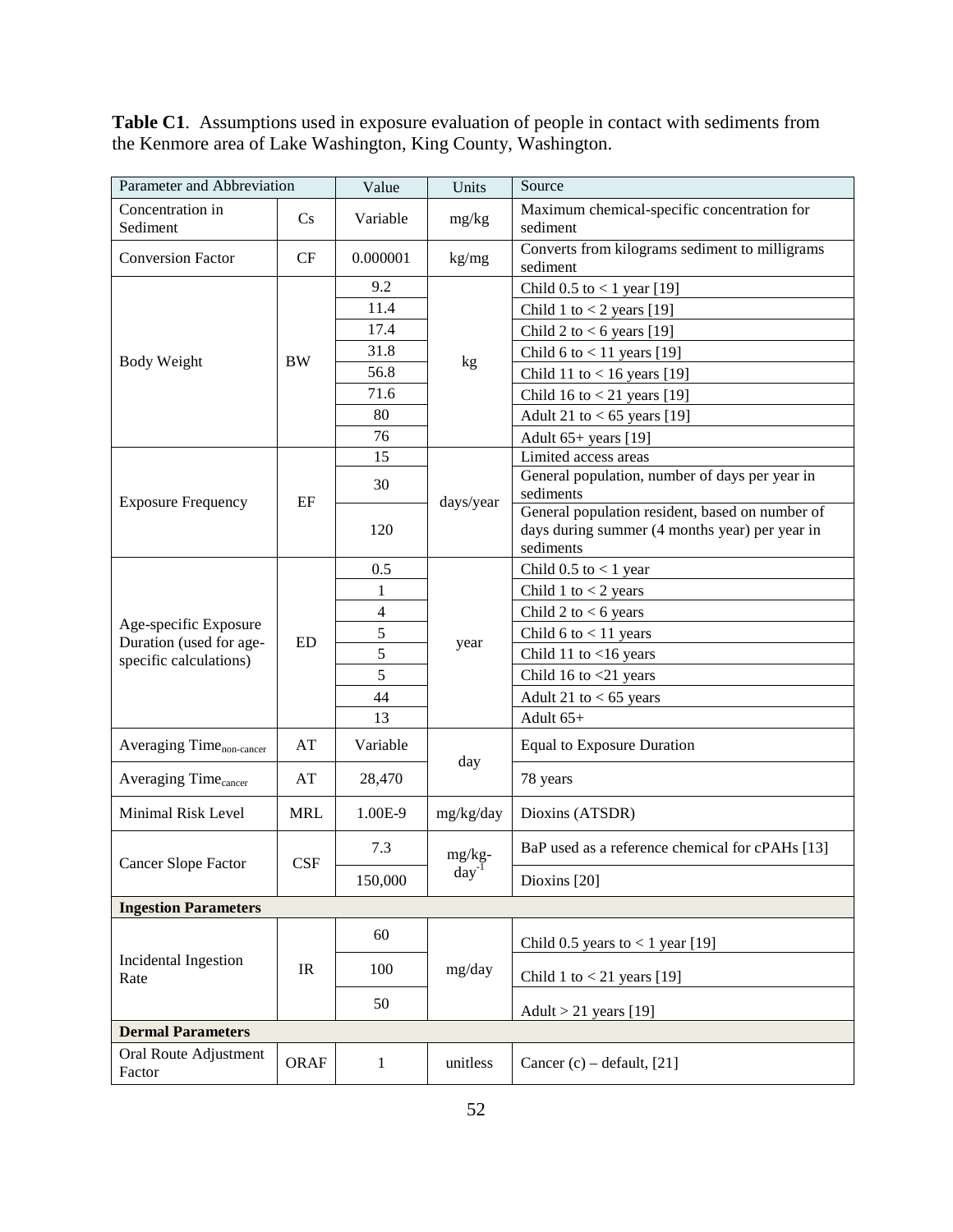| Parameter and Abbreviation               |            | Value         | Units              | Source                                                                      |  |  |
|------------------------------------------|------------|---------------|--------------------|-----------------------------------------------------------------------------|--|--|
| <b>Absorption Duration</b>               | AD.        |               | day                | Fraction of day sediment is in contact with the skin<br>(worst-case) $[21]$ |  |  |
| Skin-sediment<br><b>Adherence Factor</b> | AF         | 0.07          |                    | Amount of sediment that adheres to skin, adult [21]                         |  |  |
|                                          |            | 0.2           | mg/cm <sup>2</sup> | Amount of sediment that adheres to skin, child (<<br>1-21 years) $[21]$     |  |  |
| Dermal Absorption                        | <b>ABS</b> | Dioxin $0.03$ | unitless           | Chemical-specific, fraction of chemical that absorbs                        |  |  |
| Factor                                   |            | PAH 0.13      |                    | through the skin in 24-hours $[21]$                                         |  |  |
|                                          | <b>SA</b>  | 1,800         |                    | Child 0-1 year                                                              |  |  |
|                                          |            | 1,700         | $\text{cm}^2$      | Child 1-2 years                                                             |  |  |
| Surface Area                             |            | 2,500         |                    | Child 2-6 years                                                             |  |  |
|                                          |            | 3,600         |                    | Child 6-11 years                                                            |  |  |
|                                          |            | 5,900         |                    | Child 11-21 years                                                           |  |  |
|                                          |            | 5,700         |                    | Adult                                                                       |  |  |

Abbreviations not defined in the table:

| <b>ATSDR</b>       | Agency for Toxic Substances and Disease Registry                             |
|--------------------|------------------------------------------------------------------------------|
| <b>EPA</b>         | U.S. Environmental Protection Agency                                         |
| mg                 | milligram                                                                    |
| kg                 | kilogram                                                                     |
| mg/kg              | milligrams chemical per kilogram dry weight (same as parts per million, ppm) |
| mg/kg/day          | Daily dose in milligrams chemical per kilograms bodyweight per day           |
| kg/mg              | kilogram per milligrams                                                      |
| mg/cm <sup>2</sup> | milligrams per square centimeter                                             |
| $\text{cm}^2$      | square centimeter                                                            |
| mg/day             | milligrams per day                                                           |
| cPAHs              | Carcinogenic Polycyclic Aromatic Hydrocarbons                                |
| BaP                | $Benzo(a)$ pyrene                                                            |
| MRL                | Minimum Risk Level established by ATSDR                                      |
|                    |                                                                              |

**Table C2:** Benzo(a)pyrene relative potency equivalent (BaP-EQ) for Carcinogenic Polycyclic Aromatic Hydrocarbons (cPAHs) [13, 14].

| Carcinogenic Polycyclic Aromatic Hydrocarbons (cPAHs) | BaP-EQ |
|-------------------------------------------------------|--------|
| Benzo(a)anthracene                                    | 0.2    |
| Chrysene                                              | 0.1    |
| Benzo(a)pyrene                                        |        |
| $Dibenz(a,h)$ anthracene                              | 10     |
| Benzo(g,h,i)perylene                                  | 0.009  |
| Indeno $(1,2,3$ -cd) pyrene                           | 0.07   |
| $Benzo(b,j,k)$ fluoranthene                           | $0.8*$ |
| Fluoranthene                                          | 0.08   |

cPAHs – Carcinogenic Polycyclic Aromatic Hydrocarbons

BaP-EQ – Benzo(a)pyrene Equivalents: sum of individual cPAHs multiplied by the relative potency factor (RPF) describing the carcinogenic potential relative to BaP.

\* Benzo(b)fluoranthene BaP-EQ was used as surrogate for Benzo(b,j,k)fluoranthene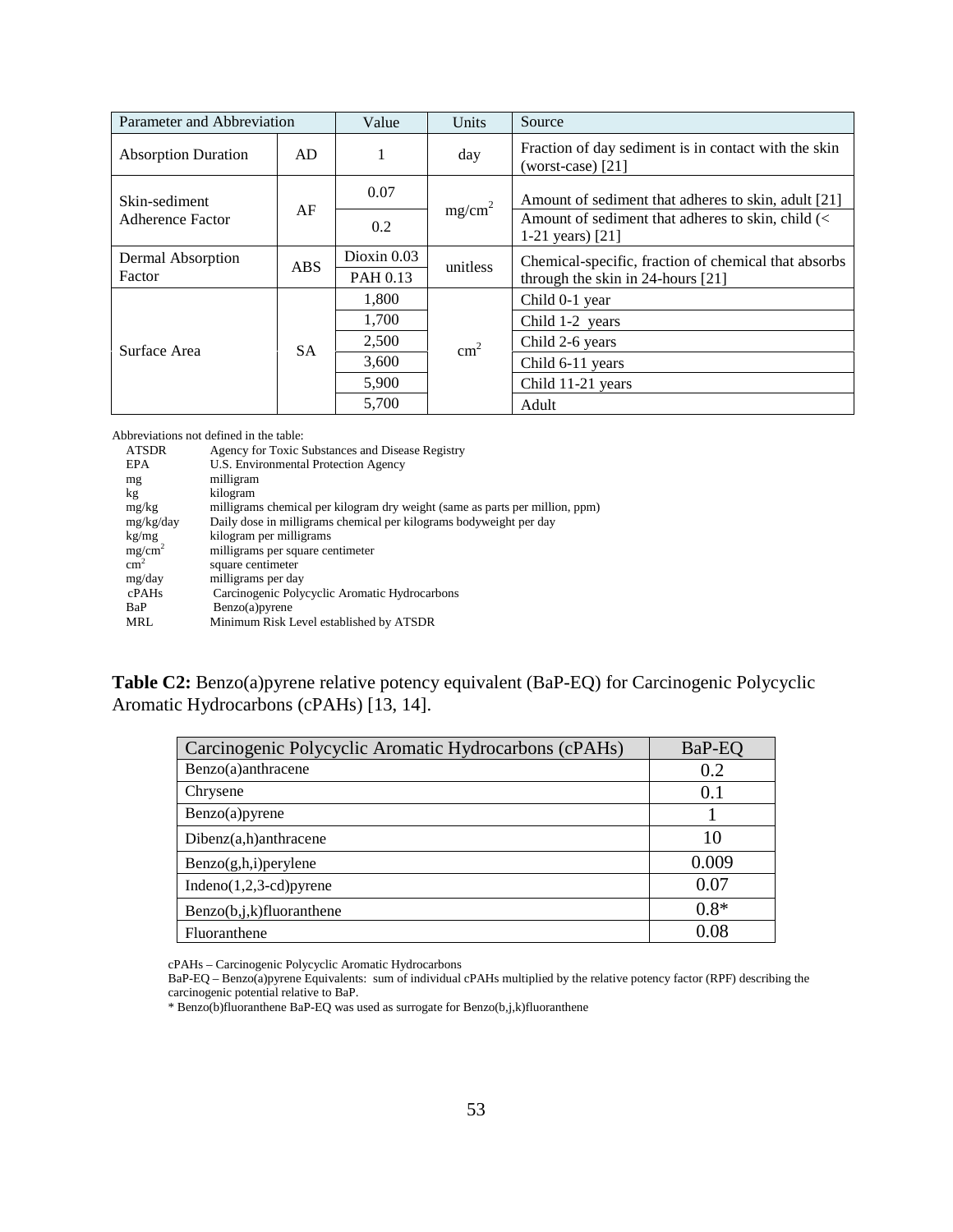**Table C3**. Location-specific non-cancer dose calculated from maximum exposure to dioxin concentration in sediment at limited access area, Kenmore, King County, Washington.

| <b>Location</b>        | <b>Maximum</b><br><b>Concentration</b> | Age                      | <b>MRL</b> | <b>Estimated Dose</b><br>(15 days per year)<br>(mg/kg/day) |                                 | <b>Total Dose</b> | <b>Hazard Quotient</b> |  |
|------------------------|----------------------------------------|--------------------------|------------|------------------------------------------------------------|---------------------------------|-------------------|------------------------|--|
|                        | $TEQ$ (mg/kg)                          |                          |            | <b>Ingestion</b>                                           | <b>Dermal</b><br><b>Contact</b> |                   |                        |  |
| Harbour Village Marina | $7.1E-5$                               | Child $<$ 2 years        |            | <b>NA</b>                                                  | <b>NA</b>                       | <b>NA</b>         | <b>NA</b>              |  |
|                        |                                        | Child 2 to $< 6$ years   |            | <b>NA</b>                                                  | <b>NA</b>                       | <b>NA</b>         | <b>NA</b>              |  |
|                        |                                        | Child 6 to $<$ 11 years  | 1.00E-9    | 9.18E-12                                                   | .98E-12                         | $1.12E-11$        | 0.01                   |  |
|                        |                                        | Child 11 to $< 21$ years |            | 9.21E-12                                                   | $3.26E-12$                      | 1.25E-11          | 0.01                   |  |
|                        |                                        | Adult $21+$ years        |            | 3.74E-12                                                   | 8.96E-13                        | $4.64E-12$        | 0.005                  |  |

Abbreviations

< less than<br>ATSDR Agency f ATSDR Agency for Toxic Substances and Disease Registry<br>mg/kg milligrams chemical per kilogram dry weight (same milligrams chemical per kilogram dry weight (same as parts per million, ppm) mg/kg/day Daily dose in milligrams chemical per kilograms bodyweight per day<br>MRL Minimum Risk Level established by ATSDR MRL Minimum Risk Level established by ATSDR<br>TEQ Toxic Equivalency Quotient Toxic Equivalency Quotient yr year<br>NA Not Not Appreciable  $-4.5$  feet or more of water

### Hazard Quotient (HQ) formula:

#### $HQ = Estimated Does (mg/kg-day)$

MRL (mg/kg-day)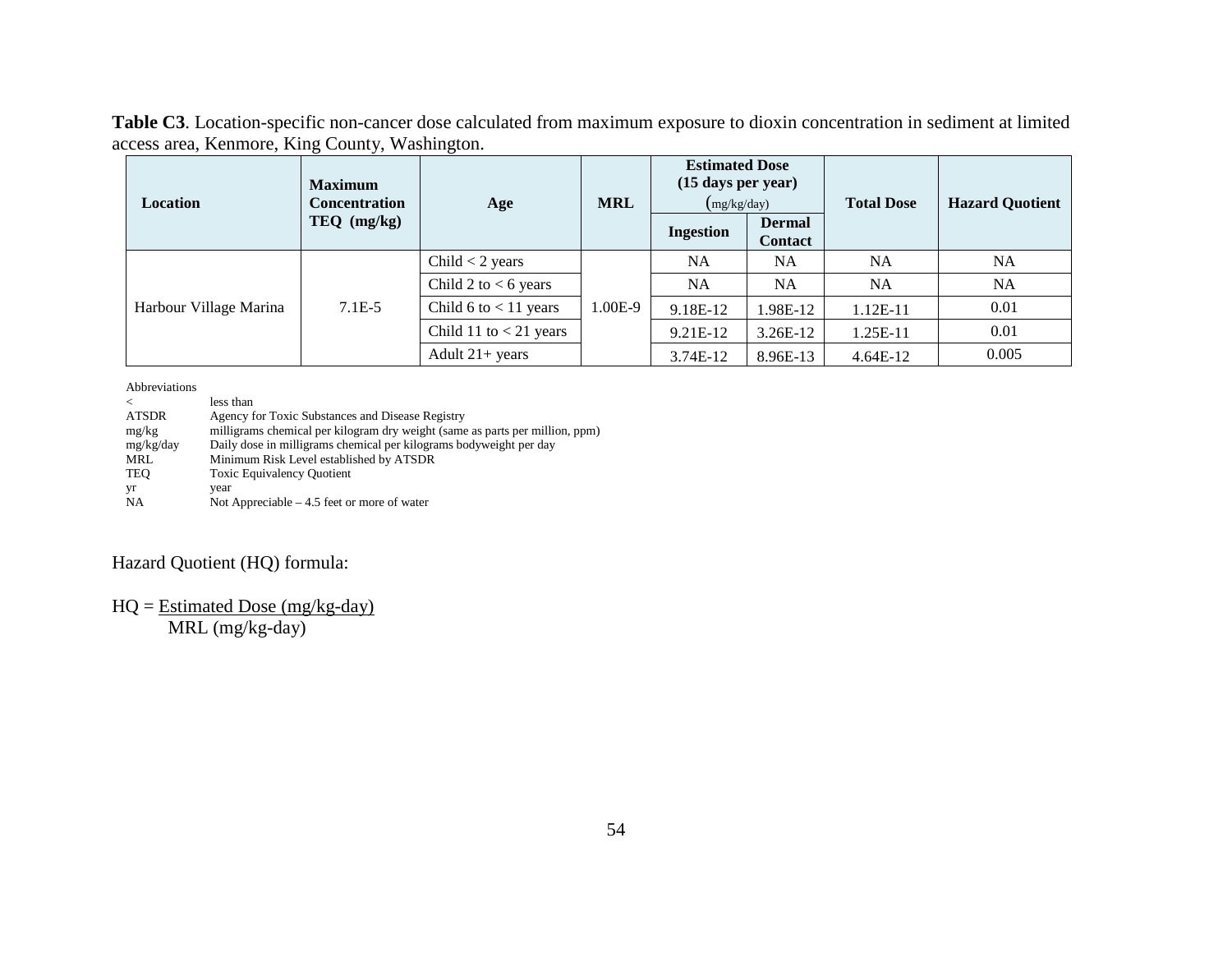**Table C4**. Location-specific carcinogenic risk estimates from exposure to the maximum concentration of carcinogenic polycyclic aromatic hydrocarbons (cPAH) Benzo(a)pyrene relative potency equivalent (BaP-EQ) in sediment, Kenmore, Washington.

|               | <b>Maximum</b><br><b>Concentration</b><br>(mg/kg) | Age                      | <b>Cancer</b><br><b>Slope</b><br>Factor | <b>Increased Cancer Risk</b><br>(30 days per year exposure) |                                 |              | <b>Increased Cancer Risk</b><br>(120 days per year exposure) |                                 |              |
|---------------|---------------------------------------------------|--------------------------|-----------------------------------------|-------------------------------------------------------------|---------------------------------|--------------|--------------------------------------------------------------|---------------------------------|--------------|
| Location      |                                                   |                          |                                         | <b>Ingestion</b>                                            | <b>Dermal</b><br><b>Contact</b> | <b>Total</b> | <b>Ingestion</b>                                             | <b>Dermal</b><br><b>Contact</b> | <b>Total</b> |
| Log Boom Park | 1.09                                              | Child $<$ 2 years        | 7.3                                     | 1.01E-06                                                    | 5.38E-07                        | 1.55E-06     | $4.04E-06$                                                   | 2.15E-06                        | 6.19E-06     |
|               |                                                   | Child 2 to $< 6$ years   |                                         | 5.78E-07                                                    | 8.76E-07                        | 9.54E-06     | $2.31E-06$                                                   | 1.50E-06                        | 3.82E-06     |
|               |                                                   | Child 6 to $<$ 11 years  |                                         | 3.96E-07                                                    | 3.70E-07                        | 7.66E-07     | .58E-06                                                      | 1.48E-06                        | 3.06E-06     |
|               |                                                   | Child 11 to $<$ 21 years |                                         | 2.80E-07                                                    | 4.29E-07                        | 7.09E-07     | 1.12E-06                                                     | 1.72E-06                        | 2.84E-06     |
|               |                                                   | Adult $21+$ years        |                                         | 3.02E-07                                                    | 3.14E-07                        | $6.16E-07$   | 1.21E-06                                                     | 1.25E-06                        | 2.84E-06     |
|               |                                                   | Lifetime                 |                                         | 2.56E-06                                                    | 2.03E-06                        | 4.59E-06     | $0.03E - 0.5$                                                | 8.11E-06                        | 1.84E-05     |

Abbreviations

< less than<br>ATSDR Agency f Agency for Toxic Substances and Disease Registry

CSF Cancer slope factor<br>EPA U.S. Environmental

EPA U.S. Environmental Protection Agency<br>mg/kg milligrams chemical per kilogram dry w

mg/kg milligrams chemical per kilogram dry weight (same as parts per million, ppm)<br>mg/kg-day Daily dose in milligrams chemical per kilograms bodyweight per day

Daily dose in milligrams chemical per kilograms bodyweight per day

yr year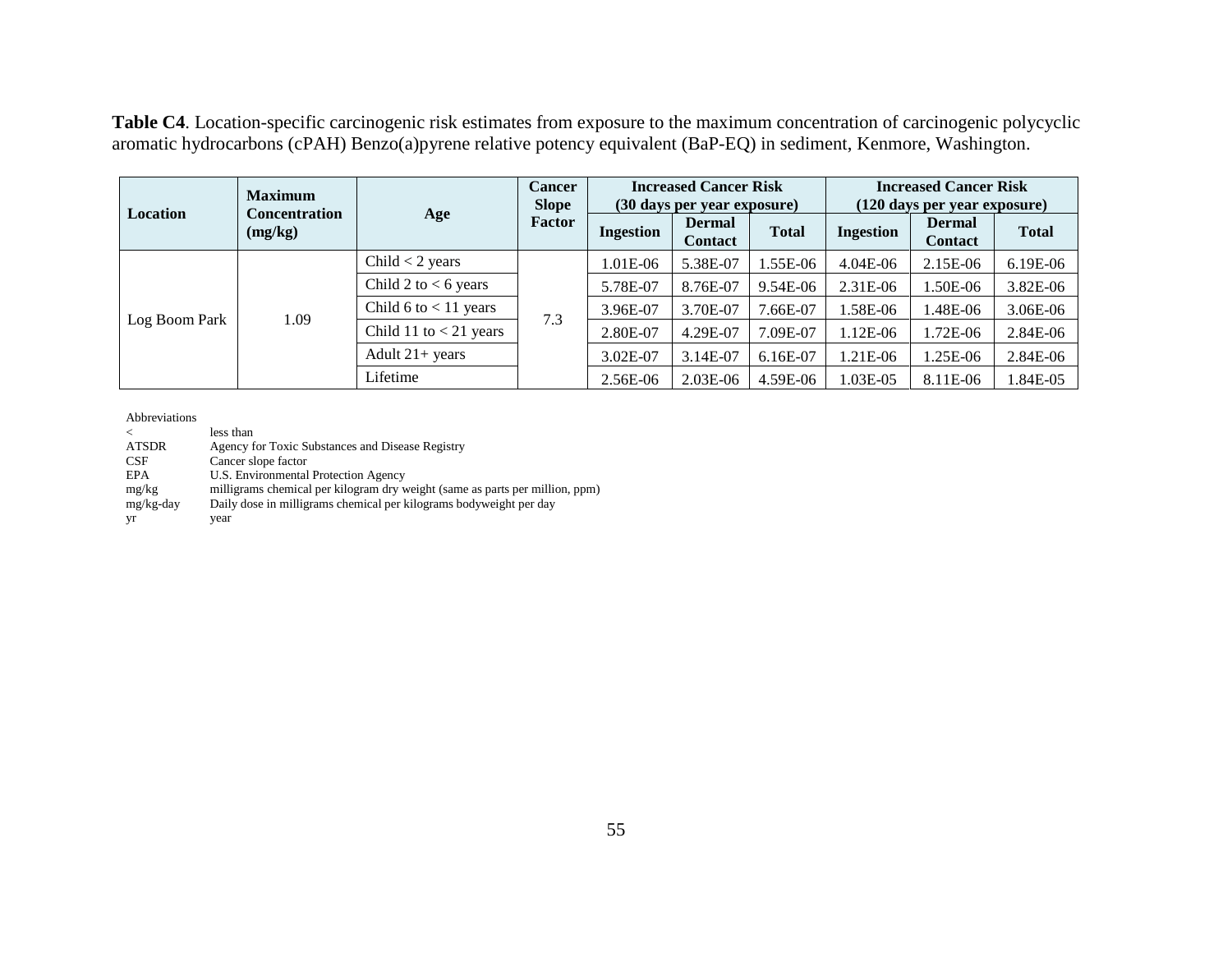|                        |             | <b>Maximum</b>                      |                           | Cancer                 | <b>Increased Cancer Risk</b><br>(15 days per year exposure) |                                 |              |  |
|------------------------|-------------|-------------------------------------|---------------------------|------------------------|-------------------------------------------------------------|---------------------------------|--------------|--|
| Location               | Contaminant | <b>Concentration</b><br>TEQ (mg/kg) | Age                       | <b>Slope</b><br>Factor | <b>Ingestion</b>                                            | <b>Dermal</b><br><b>Contact</b> | <b>Total</b> |  |
|                        |             | $7.1E-5$                            | Child $<$ 2 years         |                        | NA                                                          | NA                              | NA           |  |
|                        |             |                                     | Child 2 to $<$ 6 years    | 150000*                | NA                                                          | NA                              | NA           |  |
| Harbour Village Marina | Dioxin      |                                     | Child $6$ to $<$ 11 years |                        | 8.82E-08                                                    | 1.91E-08                        | 1.07E-07     |  |
|                        |             |                                     | Child 11 to $<$ 21 years  |                        | 8.86E-08                                                    | 3.65E-08                        | 1.20E-07     |  |
|                        |             |                                     | Adult $21+$ years         |                        | 2.02E-07                                                    | 5.08E-08                        | 2.51E-07     |  |
|                        |             |                                     | Lifetime                  |                        | 3.79E-07                                                    | 1.06E-07                        | 4.78E-07     |  |
|                        |             |                                     | Child $<$ 2 years         |                        | NA                                                          | NA                              | NA           |  |
|                        |             | 1.23                                | Child 2 to $<$ 6 years    |                        | NA                                                          | NA                              | NA           |  |
| Harbour Village Marina |             |                                     | Child 6 to $<$ 11 years   |                        | 2.23E-07                                                    | 2.09E-07                        | 4.32E-07     |  |
|                        | cPAH        |                                     | Child 11 to $<$ 21 years  |                        | 1.58E-07                                                    | 2.42E-07                        | 4.00E-07     |  |
|                        |             |                                     | Adult $21+$ years         |                        | 1.71E-07                                                    | 1.77E-07                        | 3.47E-07     |  |
|                        |             |                                     | Lifetime                  |                        | 5.52E-07                                                    | 6.28E-07                        | 1.18E-06     |  |
|                        |             | 0.801                               | Child $<$ 2 years         |                        | <b>NA</b>                                                   | <b>NA</b>                       | <b>NA</b>    |  |
|                        |             |                                     | Child 2 to $<$ 6 years    | 7.3                    | <b>NA</b>                                                   | NA.                             | <b>NA</b>    |  |
| Kenmore Navigation     |             |                                     | Child 6 to $<$ 11 years   |                        | 1.45E-07                                                    | 1.36E-07                        | 2.81E-07     |  |
| Channel                |             |                                     | Child 11 to $<$ 21 years  |                        | 1.03E-07                                                    | 1.58E-07                        | 2.61E-07     |  |
|                        |             |                                     | Adult $21+ years$         |                        | 1.11E-07                                                    | 1.15E-07                        | 2.26E-07     |  |
|                        |             |                                     | Lifetime                  |                        | 3.59E-07                                                    | 4.09E-07                        | 7.68E-07     |  |
|                        |             |                                     | Child $<$ 2 years         |                        | NA                                                          | NA                              | NA           |  |
| Kenmore Harbor         |             | 1.48                                | Child 2 to $<$ 6 years    |                        | NA                                                          | <b>NA</b>                       | NA           |  |
|                        |             |                                     | Child $6$ to $<$ 11 years |                        | 2.69E-07                                                    | 2.51E-07                        | 5.20E-07     |  |
|                        |             |                                     | Child 11 to $<$ 21 years  |                        | 1.90E-07                                                    | 2.92E-07                        | 4.82E-07     |  |
|                        |             |                                     | Adult $21+ years$         |                        | 2.05E-07                                                    | 2.13E-07                        | 4.18E-07     |  |
|                        |             |                                     | Lifetime                  |                        | 6.64E-07                                                    | 7.55E-07                        | 1.42E-06     |  |

**Table C5**. Location-specific carcinogenic risk estimates for exposure to maximum concentrations of contaminants in in-water sediments at limited access areas, Kenmore, King County, Washington.